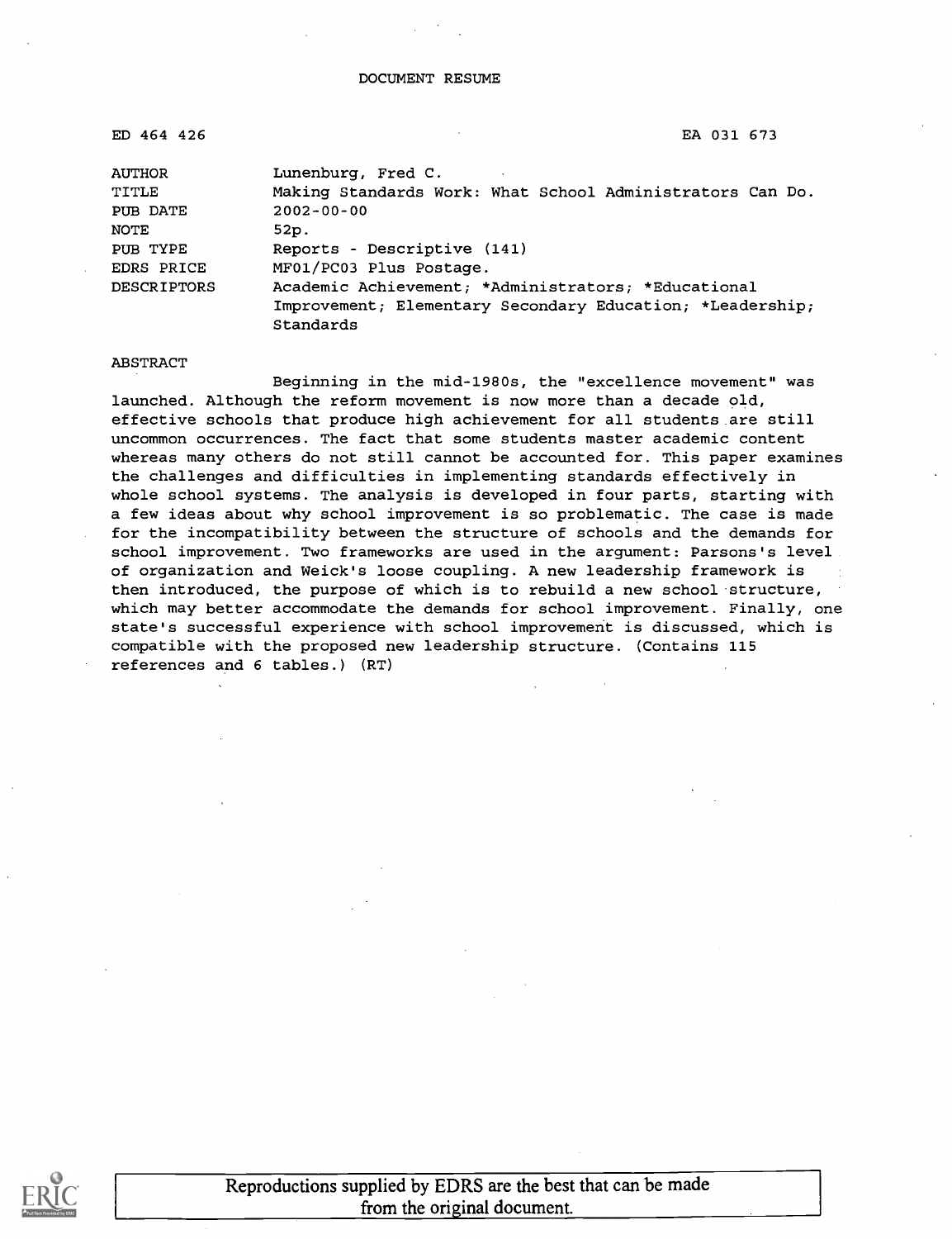EA

#### Running Head: MAKING STANDARDS WORK

Making Standards Work:

What School Administrators Can Do

Fred C. Lunenburg Professor and Research Fellow Center for Research & Doctoral Studies in Educational Leadership Sam Houston State University Box 2119 Huntsville, TX 77341-2119 936-294-3838 E-mail: edu\_fcl@shsu.edu

PERMISSION TO REPRODUCE AND DISSEMINATE THIS MATERIAL HAS BEEN GRANTED BY

F. Lunenburg

TO THE EDUCATIONAL RESOURCES INFORMATION CENTER (ERIC)

1

 $31673$ 

ED 464 426

U.S. DEPARTMENT OF EDUCATION Office of Educational Research and Improvement EDUCATIONAL RESOURCES INFORMATION CENTER (ERIC)

**LIV** This document has been reproduced as<br>received from the person or organization<br>originating it.

0 Minor changes have been made to improve reproduction quality.

Points of view or opinions stated in this document do not necessarily represent official OERI position or policy.

## BEST COPY AVAILABLE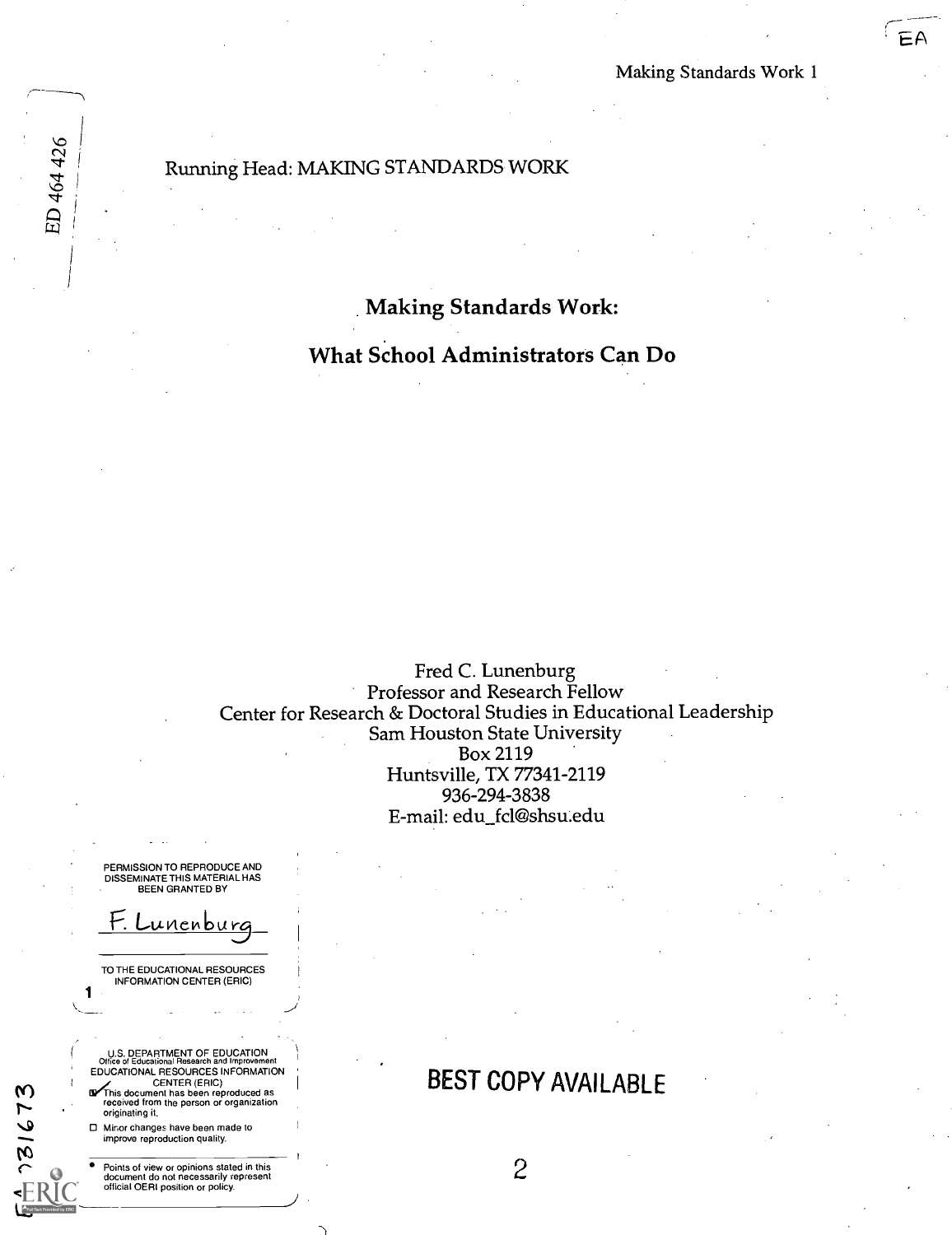#### Making Standards Work:

#### What School Administrators Can Do

Beginning in the mid-1980s, the "excellence movement" was launched, which challenged educators to improve the academic performance of America's schools. The reform movement is now more than a decade old. There are numerous reports that demonstrate that it is possible to find effective public schools where administrators, teachers, and parents collaborate to produce high achievement for all students. But these successes occur in only a small number of schools. We still cannot account for the fact that some students master academic content and many,others do not.

High academic standards hold the greatest hope for significantly improving the achievement of all students (Lunenburg, in press). A result of public and political demands for increased accountability in schools, standards provide a way to establish what all students need to know and be able to do in different subject areas. But standards have not yet been well implemented in most schools. Efforts to systematically enforce or implement standards have been fraught with difficulties. Most schools and school systems are not organized to effectively support and encourage learning.

The answer to this problem is to determine how to improve teaching and learning in whole school systems instead of merely in isolated schools (Elmore, 2000; Fullan, 2000a). The mantra the "school is the unit of improvement" was based on the misguided belief that individual teacher professionalism would produce excellent schools. The most recent literature suggests that we need to modify that belief (Elmore, 1995, 2000; Fullan, 1999, 2000a, 2000b; Louis, Toole, & Hargreaves, 1999). The school will always be the

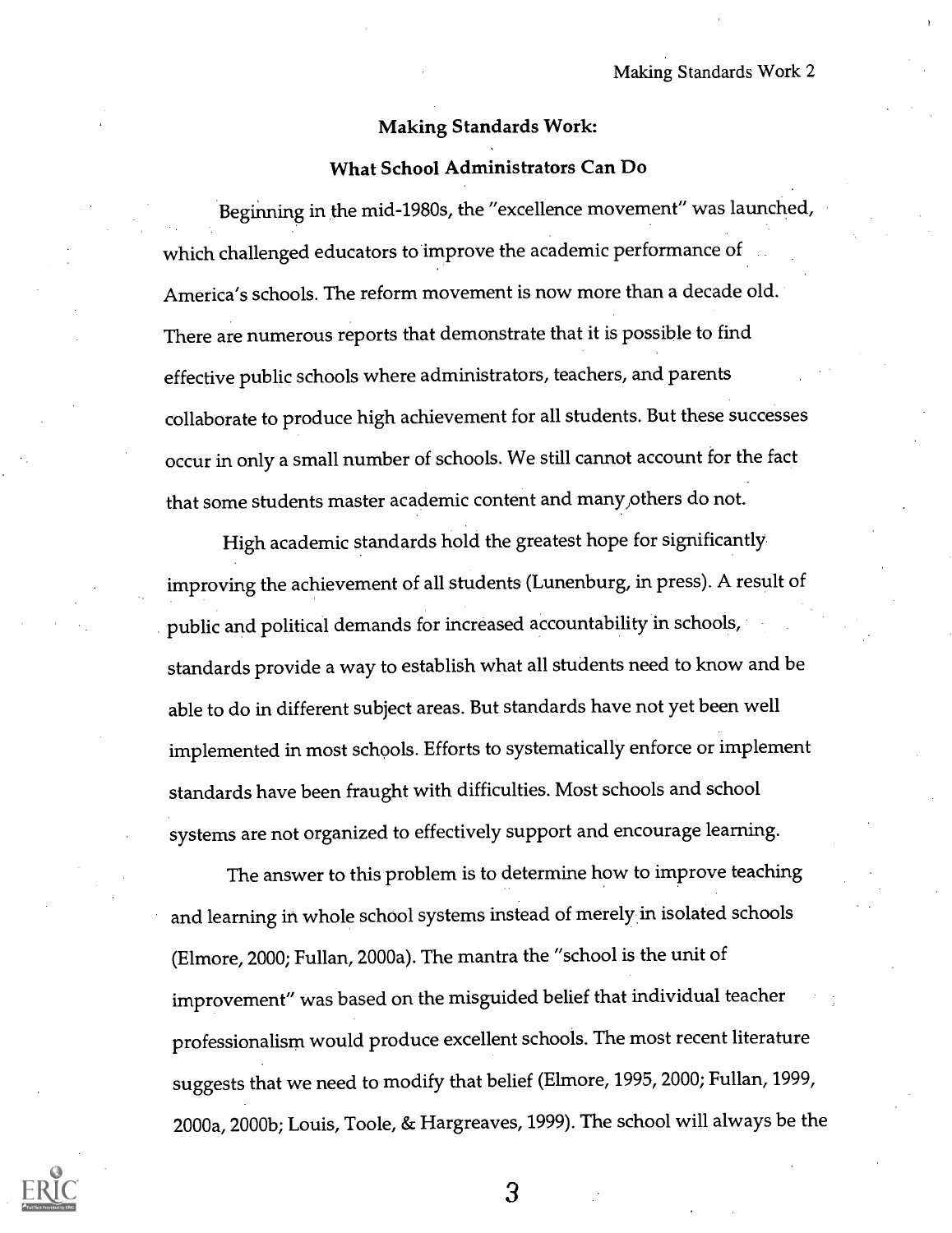primary unit of intervention, but without a supportive policy environment and resources outside the school, the chances of enduring change and improvement are limited. Similarly, research suggests that unless improvement efforts penetrate the classroom and affect individual teachers and students directly, we will continue to find far more variance within and between schools (Elmore, 1997; Elmore and Burney, 1999; Louis and Kruse, 1995; Louis, Toole, and Hargreaves, 1999; Tye, 1987).

My purpose in this paper is to examine the challenges and difficulties in implementing standards effectively in whole school systems. I develop this analysis in four parts. I begin with a few ideas about why school improvement is so problematic. Then I make a case for the incompatibility between the structure of schools and the demands for school improvement. Two frameworks are useful here: Parsons' levels of organization and Weick's loose coupling. Next, I introduce a new leadership framework, the purpose of which is to rebuild a new school structure, which may better accommodate the demands for school improvement. Finally, I discuss one state's successful experience with school improvement, which I believe is compatible with the new leadership structure I propose.

#### The Problem of School Improvement

School improvement has been well studied over the past decade. But change in schools has been problematic for several reasons. First, successful change occurs in only a small number of schools; that is, these reform efforts have not been widely replicated from one school context to another. Second, there is no guarantee that the change will last. Put another way, there has been strong adoption and implementation of change and improvement, but

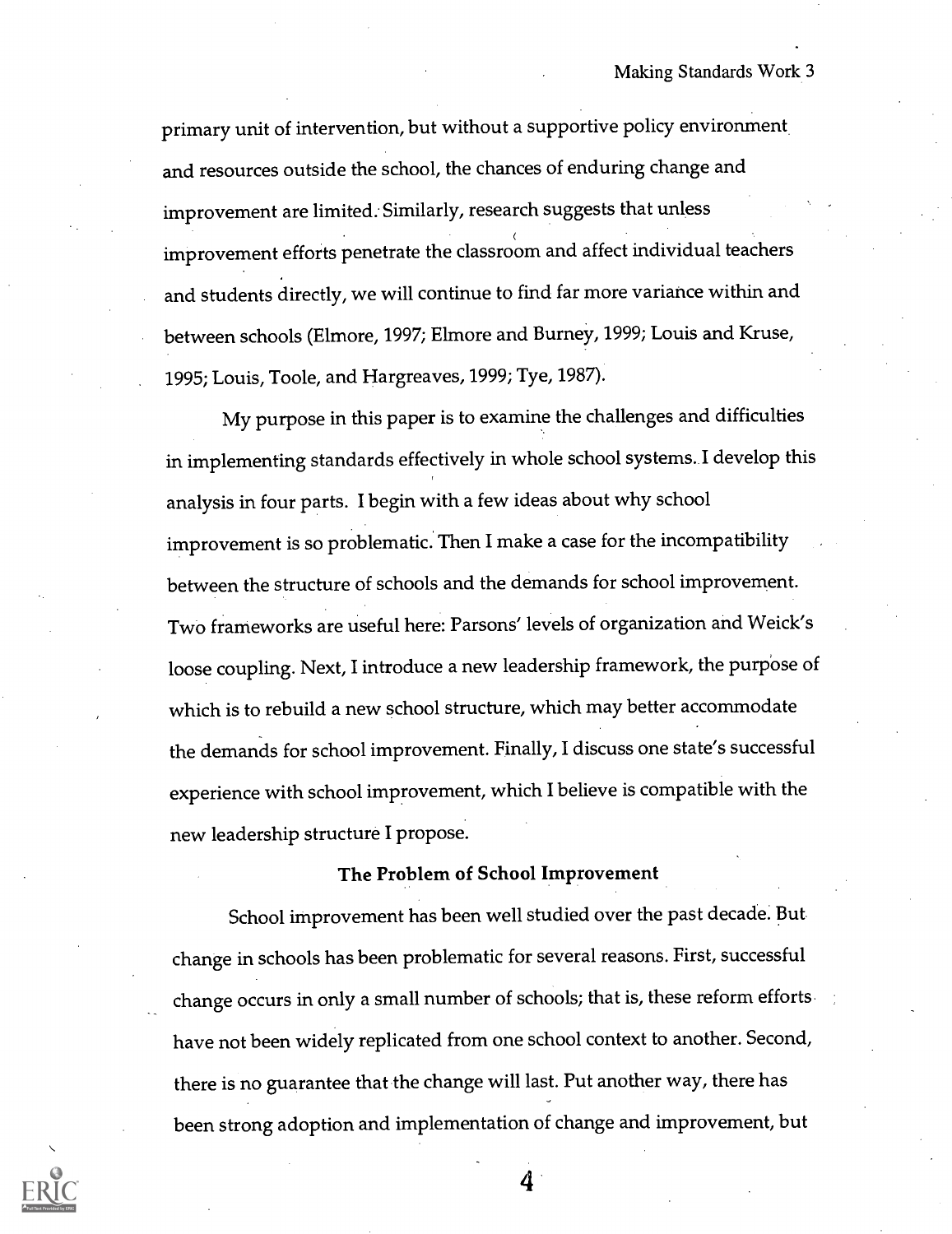not strong institutionalization; that is, the innovation did not become integrated into the school system's mission and organizational structure. Third, and equally problematic, is the impact of the change. Has the change reached the classroom? Have students been positively and significantly affected by the change?

Of these problems, one of the most perplexing continues to be how to make changes in the "substantive core of teaching and learning"- what it is teachers actually do in their classrooms and what it is that students learn (Elmore, 1995; Fullan, 1997; Louis, Toole, & Hargreaves, 1999; Tyack & Cuban, 1995). There is a great deal of school improvement activity that is ultimately unconnected to any improvement in student learning (Lunenburg & Ornstein, 2000).

The main reason for the failure of these reforms to endure and penetrate the classroom is that many of the principle structures and roles of schooling remain remarkably stable over time, despite repeated efforts to change them (Ogawa, Crowson, & Goldring, 1999). Reform is more likely to be altered to "fit" existing structures than to result in major organizational restructuring. That is, many changes remain at the organizational periphery rather than penetrate to the "deep" structure of schooling (Cuban, 1988, 1992; Tye, 1987). Both local school development and a supporting infrastructure surrounding the school are critical for lasting success and penetration into the technical core of teaching and learning.

If school improvement efforts are bent to fit comfortably into schools as they are currently structured – and this has been the typical pattern of every major reform in the  $20<sup>th</sup>$  century – improvement efforts will be

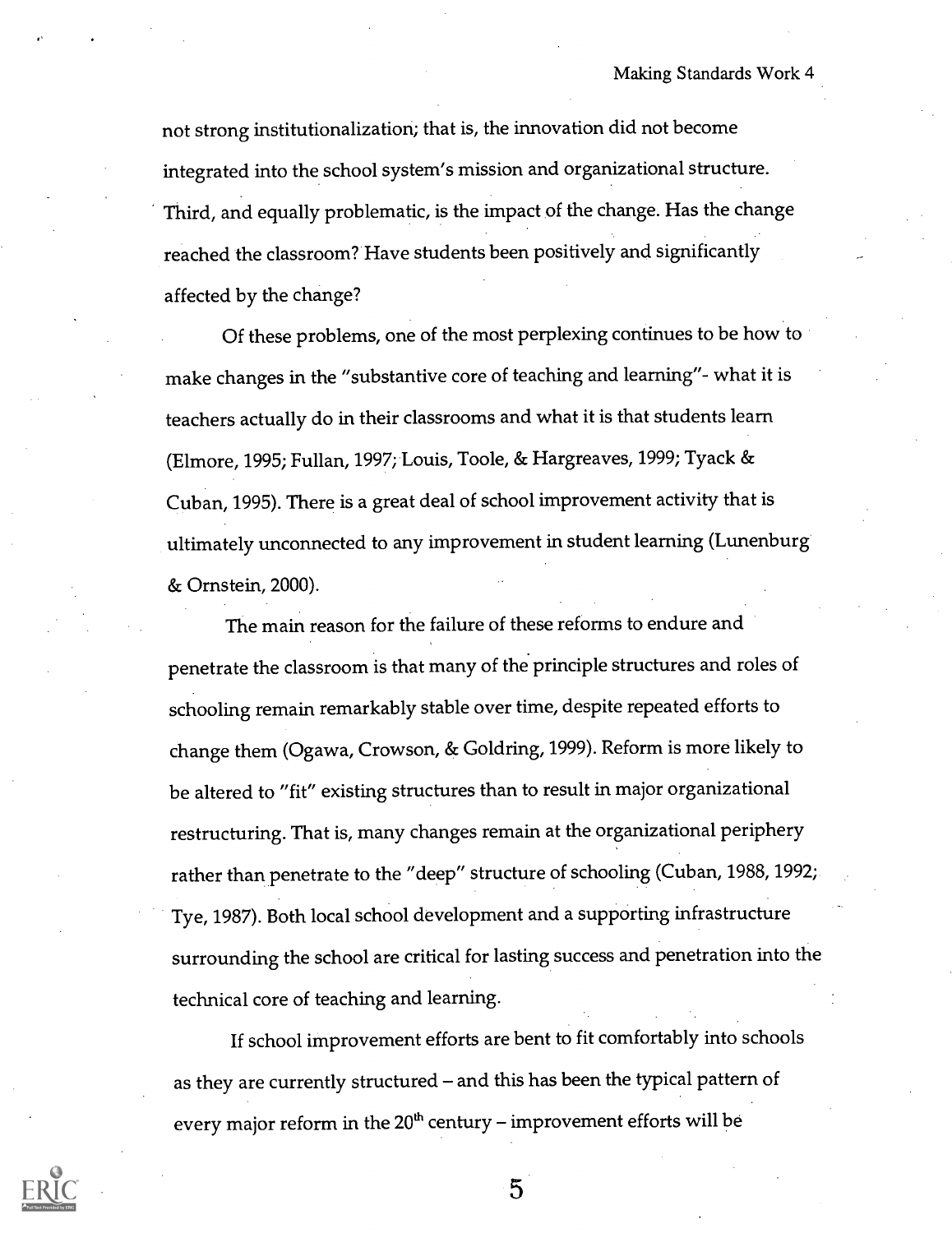weakened and unrecognizable by the time they reach the classroom. In this case, a strong basic education for all students will be diminished. But it is also possible that public schools will find a way, to initiate and sustain a major organizational restructuring. If successful, the organizations that emerge will probably not look anything like the current ones, but a strong basic education system is more likely to endure and flourish (Elmore, 2000, 2001).

#### The Theory of Loose Coupling

Talcott Parsons (1960) delineated a framework that describes three fundamental levels of an organization - technical, managerial, and institutional. In education, the technical level is concerned with the teaching learning process. The managerial level refers to the administration and organization of schooling. The institutional level is concerned with the relations between the school and its external environment - both close relations, such as those with school boards and their representative functions in the local community, and more distal relations, such as those with the state and other economic, political, and social dimensions of society.

The belief that educational systems may be designed to articulate efficiently and effectively across these organizational levels is questionable. Decisions made at the state or school board may have little impact on the "real work" of school administrators (superintendents and principals), much less in the classroom (teachers and students). For example, the relations between state policy making toward school reform and instructional improvement practices in schools "rarely make broad or close contact with instruction" (Cohen & Spillane, 1992, p.11). Two kinds of structural fragmentation typically occur. First, state-district-school articulation is not

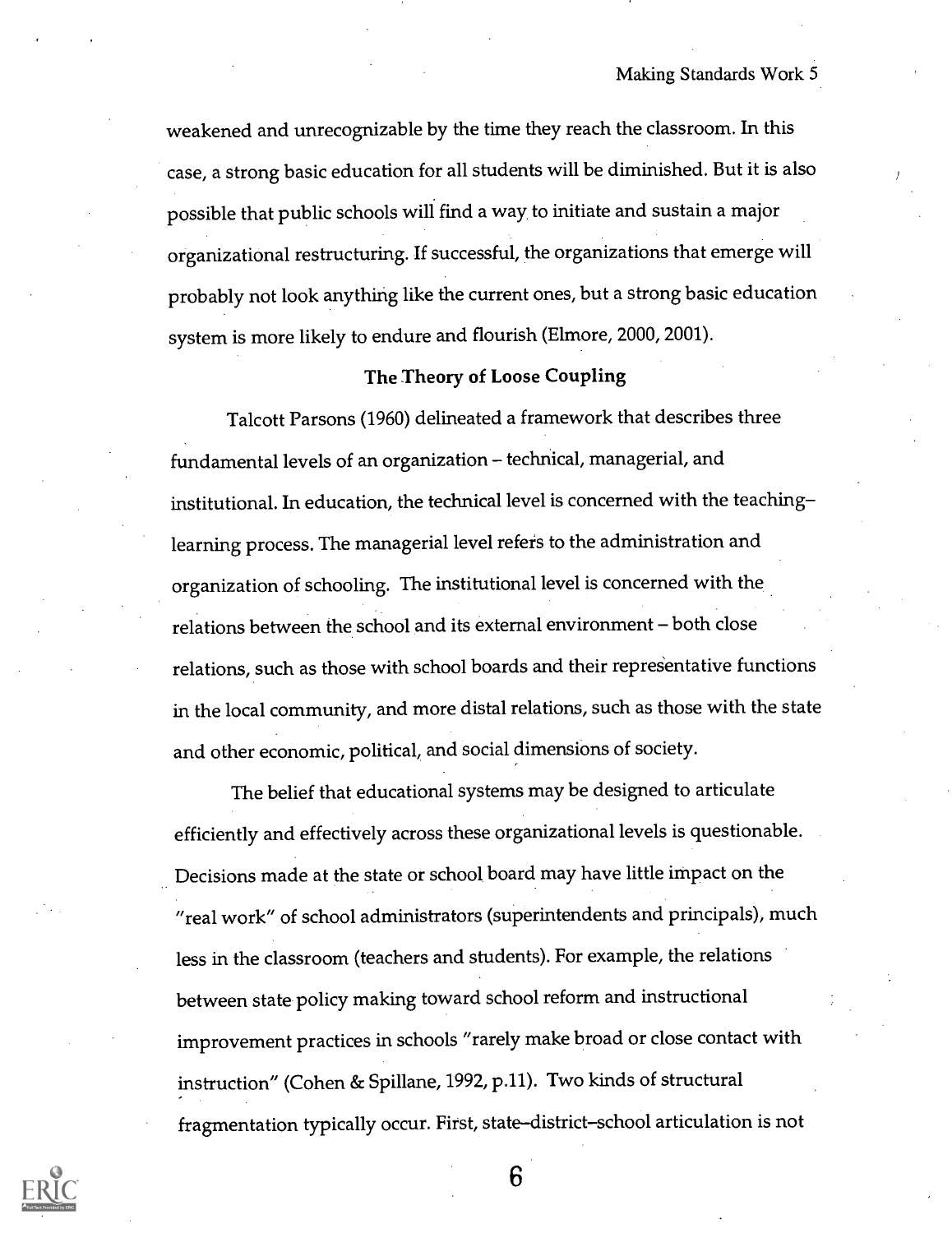will connected. Second, the articulation across levels of organization is complex: the responsibility for organizational implementation is fragmented and given to a variety of individuals, each of whom has little interaction with the others (Spillane, 1998).

Organizational analysts who study the structure of organizations have coined a term for the way our schools are organized: "loose coupling" (Weick, 1967; Rowan, 1990; Meyer & Rowan, 1992). Derived from Organizational sociology, this view, in brief, suggests that the "technical core" of education—detailed decisions about what should be taught, how it should be taught, what students should be expected to learn, how students should be grouped for instruction, how they should be required to demonstrate their knowledge, and how their learning should be evaluated - resides in individual classrooms, not in the organizational infrastructure that surrounds them.

To reinforce this view, a "grammar of schooling" has been well institutionalized in our schools composed of subjects, specialized subjects, grades, grade levels,, and individual teachers in their classrooms forming a foundation of organizational stability. The combination of these characteristics can balkanize schools into isolated units that only sporadically communicate between and among classrooms, schools, and levels of organization. Thus, many structural innovations have not affected substantive changes in the core of teaching and learning (Elmore, 1995, 2000, 2001).

The administrators who manage our schools do not manage the way its basic functions are carried out. Put another way, school administrators

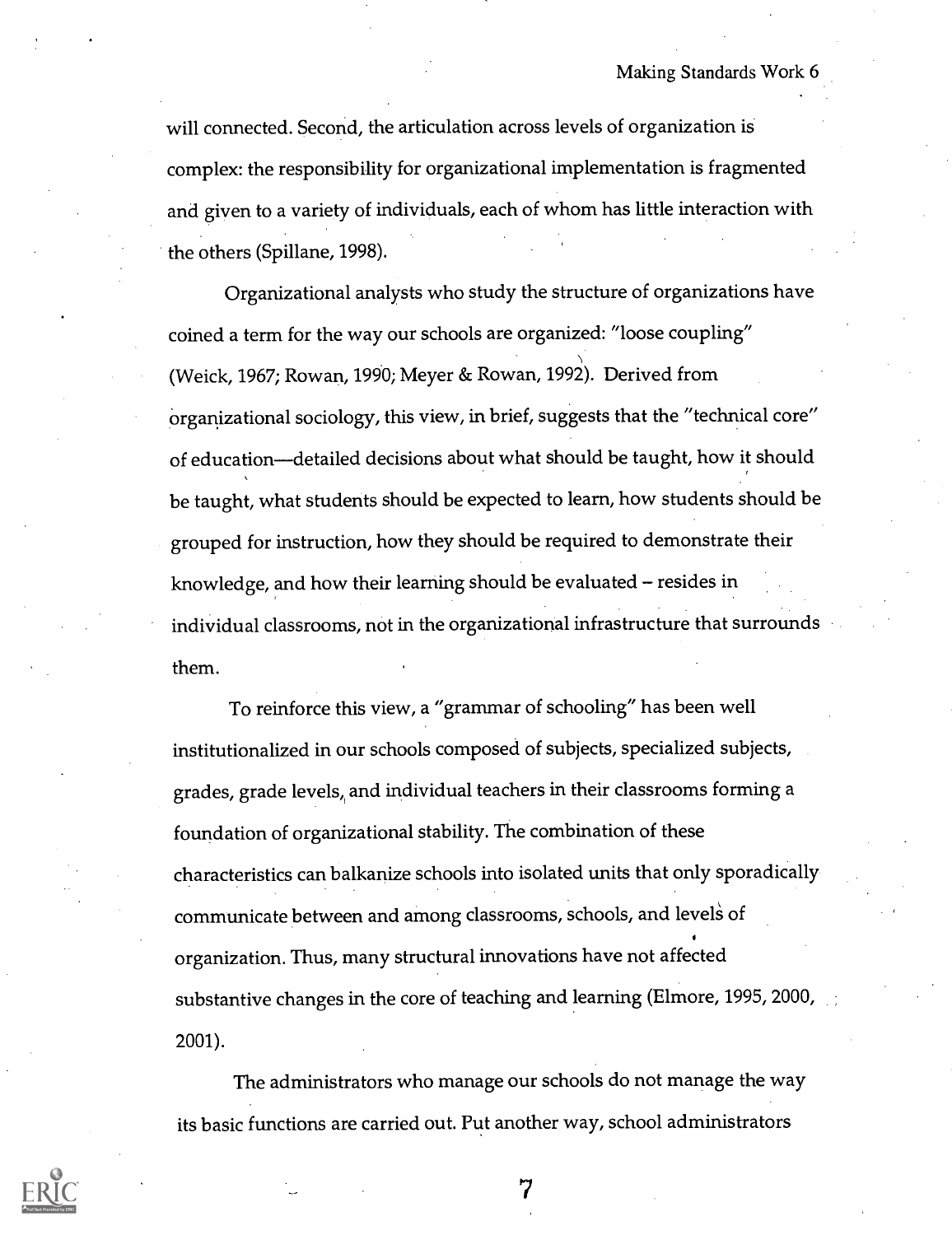have little to do with the technical core of education  $-$  teaching and learning. Teachers' work is guided more by inherited practices than by any clear and common view as to what is to be taught, how it is to be taught, why it is to be taught, and how learning is to be evaluated (Cohen & Spillane, 1992; Lunenburg, 1995). And in many cases there is no support from the organizational infrastructure that surrounds them. Furthermore, the knowledge base that guides the teachers' classroom decisions is not formalized or even agreed upon. Moreover, there is a lack of clearly defined success criteria. Social myths of teacher professionalism and teacher autonomy help to "buffer" the classroom and its instructional activities from the uncertainties of close evaluation and inspection by the external environment (Elmore, 2000, 2001)

School administrators, then, do not manage instruction. They manage the infrastructure surrounding the technical core of teaching and learning. They "buffer" to protect their core technologies. Superintendents and principals hold strong organizational allegiances and seek distancing from their clients to protect their autonomy. They perform ritualistic tasks, such as planning, organizing, budgeting, and dealing with disruptions inside and outside of the system. These rituals help to maintain the legitimacy of the organization as a social reality to their constituents, what organizational theorists call a "logic of confidence", and furthermore help the organization to persist by "decoupling" the technical core from environmental uncertainty.

Ignoring student achievement indicators is possible and is, in fact, standard operating procedure in many school districts, because the assessment of a "good" superintendent is made primarily based on his or her

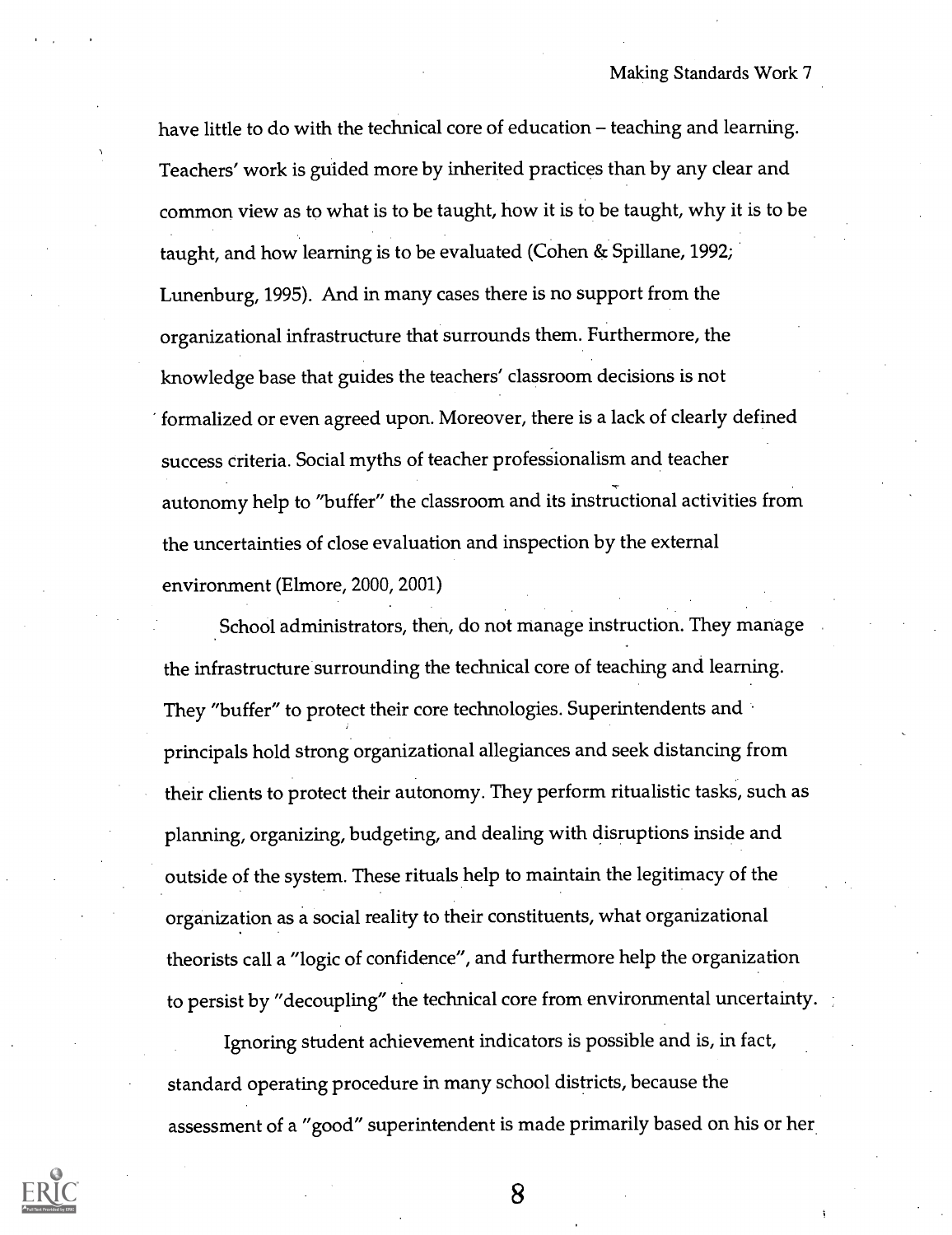political shrewdness and skill on managerial-type indicators, such as financial stability, clean buildings, and well-behaved students. Rowan and Miskel (1999), referencing Meyer and Rowan's study (1977), described this type of judgment of superintendent ability as being based on how close the superintendent is able to bring the school district to widely shared organizational norms of "good schooling." Rowan and Miskel further assert that adherence to these norms was actually more important for the survival of school districts, during pre-accountability times, than was fulfilling the "technical core" mission of the school district  $-$  educating students  $-$  and that this allowed school leaders to ignore information that showed that the "technical core" mission was not being fulfilled:

A logic of confidence and good faith develops in organizations as administrators deliberately ignore and discount information about technical activities and outcomes [such as teaching and learning] in order to maintain the appearance that things are working as they should be, even if they aren't. In this way, organizations continue to mobilize support and resources simply by conforming to externallydefined rules, even when such rules do not promote technical efficiency....The legitimacy of schooling as an enterprise depend[s] crucially on maintaining the public's confidence...and this require[s] educators (and the public) to ignore obvious variations in classroom activities and student outcomes that occur within standardized forms of schooling. (p. 363)

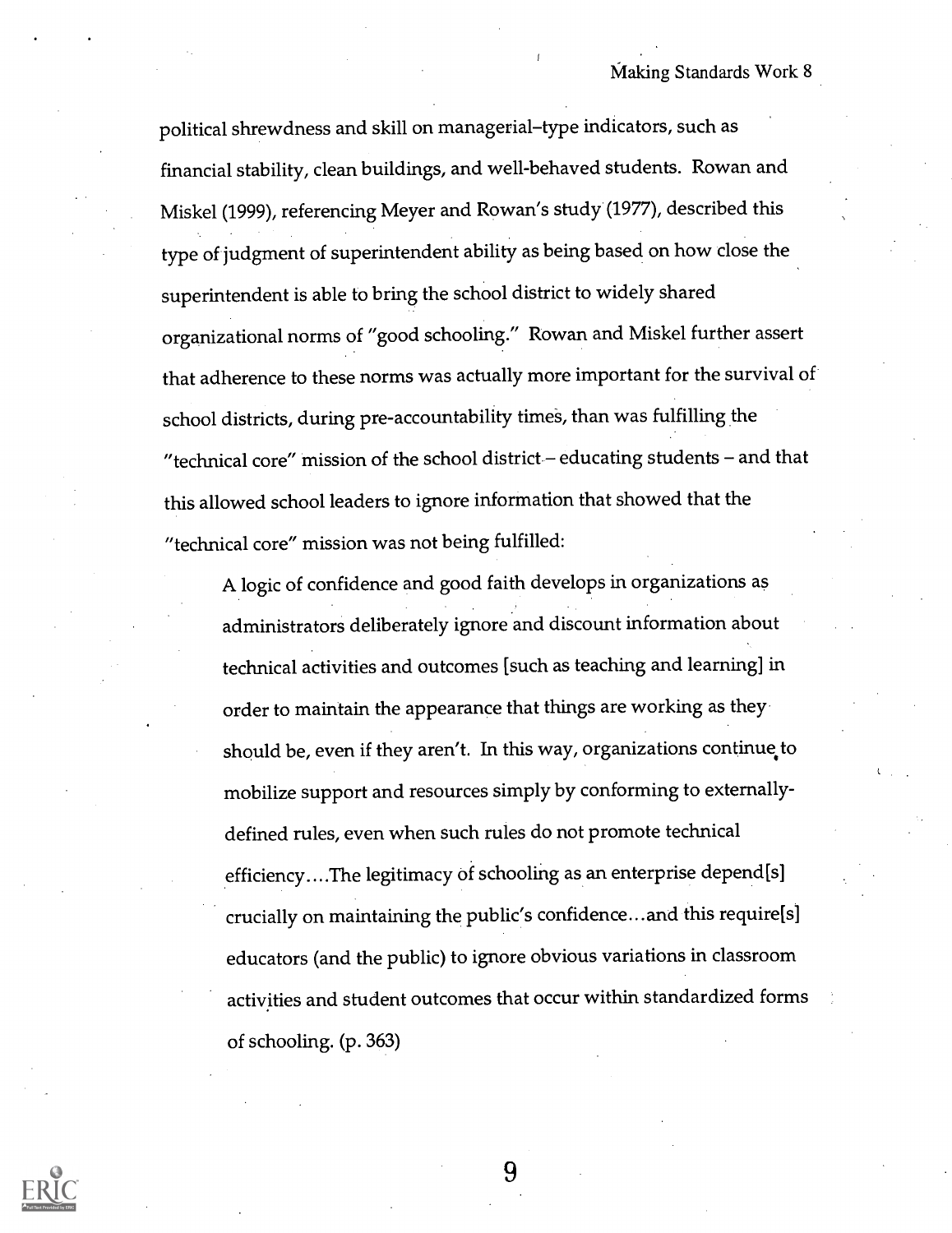Teachers work in isolated classrooms and manage the technical core. This school system hierarchy has continued relatively unchanged throughout most of the  $20<sup>th</sup>$  century (Elmore, 2000).

Elmore (2000, 2001) suggests that the theory of loose coupling explains much about the strengths and weaknesses of public schools. According to Elmore, it explains why most innovations in schools occur in the structures that surround teaching and learning, and only peripherally in the actual process of teaching and learning. Most innovation is about maintaining the logic of confidence between the public and the schools. The theory of loose coupling explains why schools continue to promote structures that are not productive for learning. They include extraordinarily large high schools that are impersonal and alien to many students; rigid tracking systems that stereotype students according to academic ability; athletic programs that limit participation to only a few students; grouping practices in elementary schools that provide less stimulating curriculum to some students; special programs that remove students from regular instruction; and site-based governance structures that engage in decision making about everything but the conditions of teaching and learning.

Proponents of restructuring note that most innovations emphasize changes in governance and management not changes in curriculum and instruction (Murphy, 1991). Others document the limited impact that restructuring has had on the instructional practices of teachers (Elmore, Peterson, & Mc Carthey, 1996). Because teachers and administrators buffer the technical core and because articulation among the levels of organization technical, managerial, institutional – is complex, innovations are not

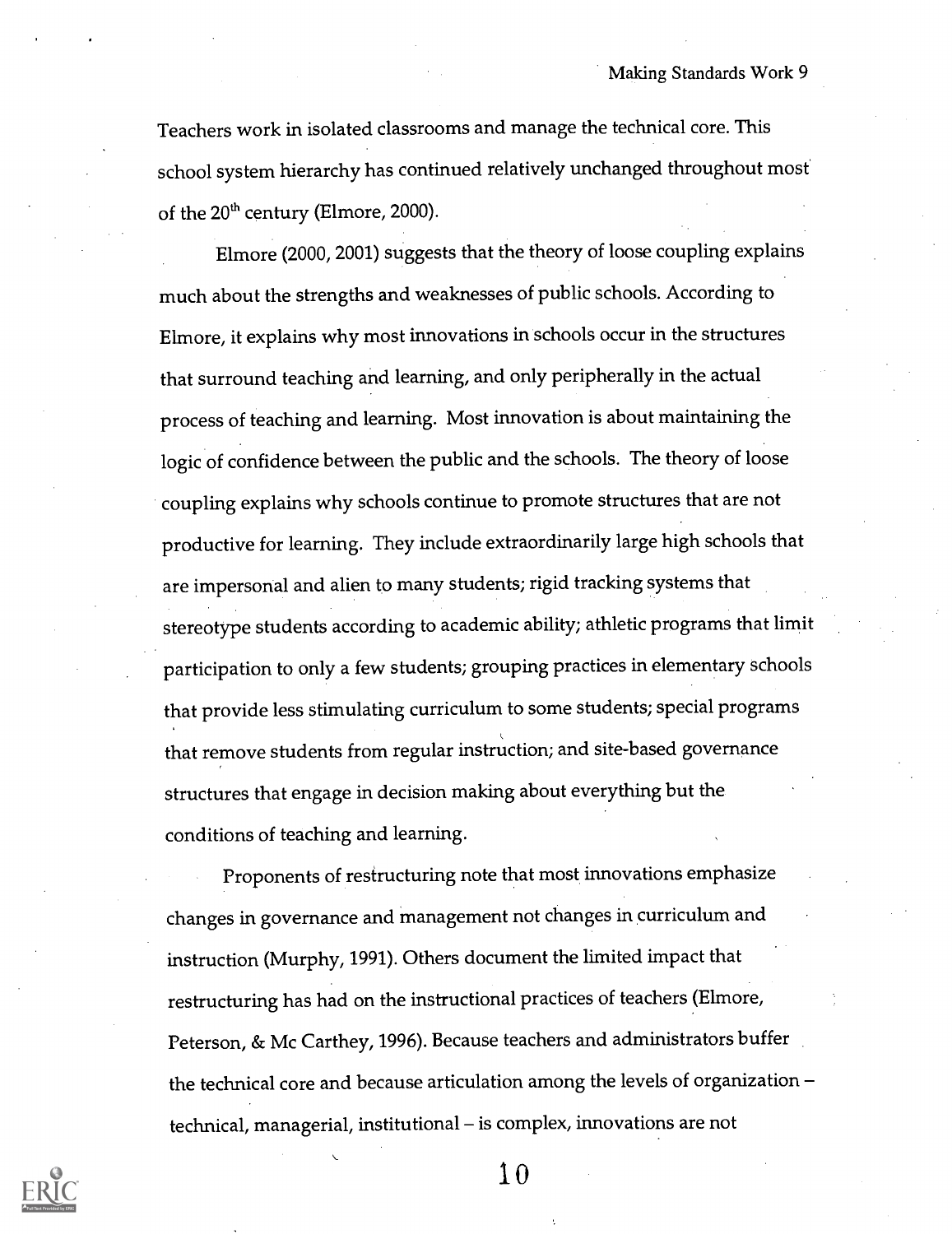connected to any larger goal or mission belonging to the school system. And because teachers work in isolated classrooms, instructional improvement is a matter of individual initiative. This leads to innovations that are highly personal and thus tend to be adopted in only a few classrooms and schools.

Loose coupling explains the unsuccessful quest for school administrators to act as instructional leaders. Theories of leadership in loose coupling structures stress the role of leaders as buffers, coalition-builders and brokers among diverse interests, custodians of organizations, and manipulators of symbols (Elmore, 2000, 2001). None of these theories of leadership captures the imperative for sustained districtwide instructional improvement, because none of them postulates a direct relationship between the work that leaders do and the technical core functions of the school district.

Elmore (2000, 2001) further suggests that the theory of loose coupling explains the unstable conditions of politics and leadership in most large school districts. The governance structure is designed to support the logic of confidence between the public and the schools, not to provide direction to the improvement of student achievement. Since politics is not about the technical core, but about the logic of confidence between the schools and the community, all policy decisions are essentially about consolidating political constituencies. Superintendents come and go based on their capacity to maintain a working majority of an unstable elected board, rather than on their capacity to focus the school district on the technical core  $-$  teaching and learning. This leads to frequent turnover of superintendents resulting in an

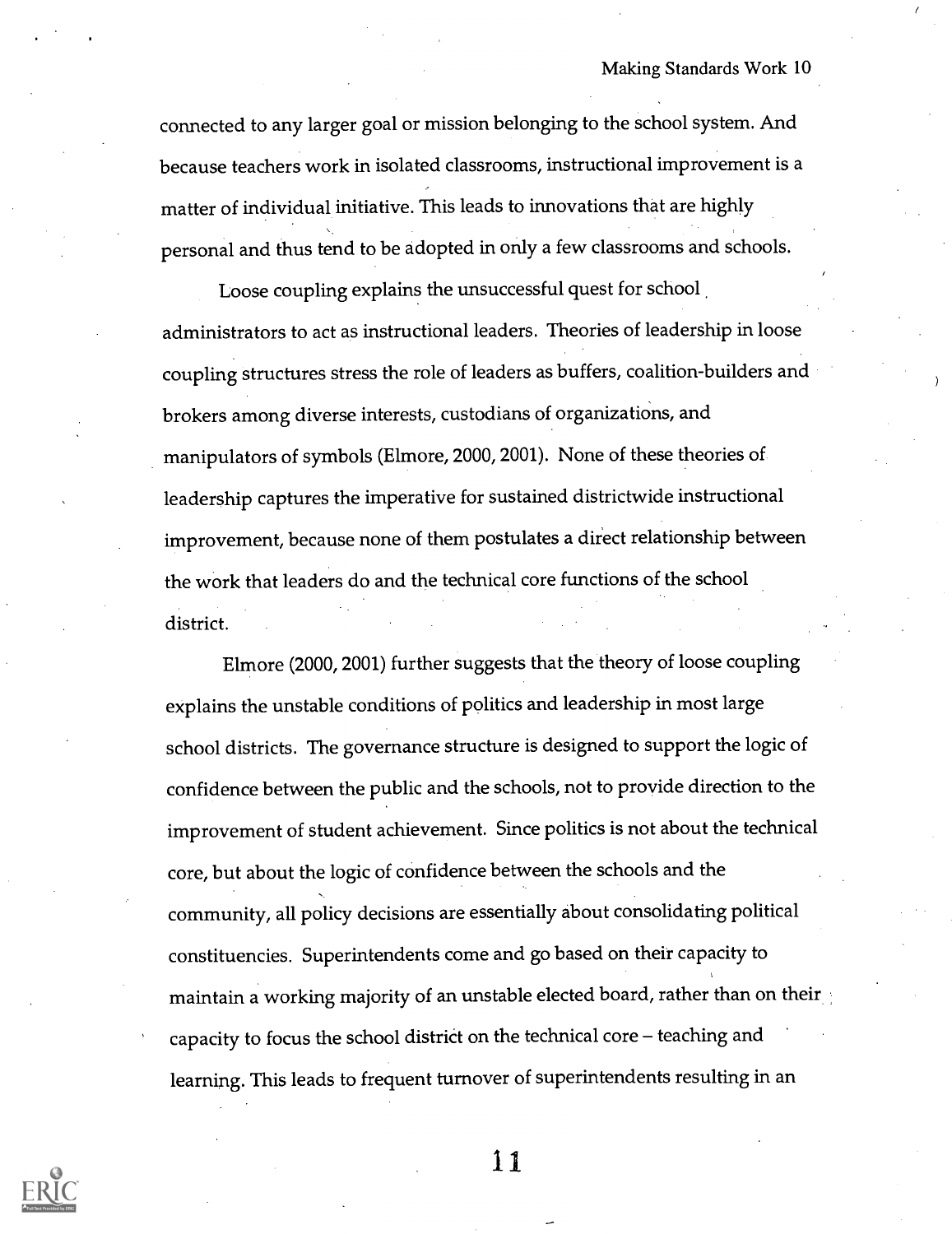unstable environment for sustained districtwide school improvement (Lunenburg & Ornstein, 2000).

It is not difficult to see why school improvement is so hard to institutionalize, maintain, and replicate. It conflicts with the way public schools are currently organized. This incompatibility is not likely to be resolved in the usual way by bending the innovation until it fits into the existing organizational structure. School improvement must penetrate into the instructional core of teaching and learning. This requires the creation of a new framework of instructional improvement and a new leadership to manage it.

#### The New Framework

Policymakers are sending a clear message to school systems that their main focus should be to improve teaching and learning (Elmore, 2000, 2001). Will they be able to respond to the demand? In an ideal system, school improvement efforts focus educational policy, administration, and practices directly on teaching and learning. This will require districtwide leadership focused directly on learning. School leaders can accomplish this by (1) clarifying purpose, (2) encouraging collective learning, (3) aligning with state standards, (4) providing support, and (5) making data-driven decisions. Taken together, these five dimensions provide a compelling framework for accomplishing sustained districtwide success for all children.

#### Clarifying Purpose

The school district and the administrators and teachers who work in it are accountable for student learning. This assertion has strong economic, political, and social appeal; its logic is clear. What teachers teach and students

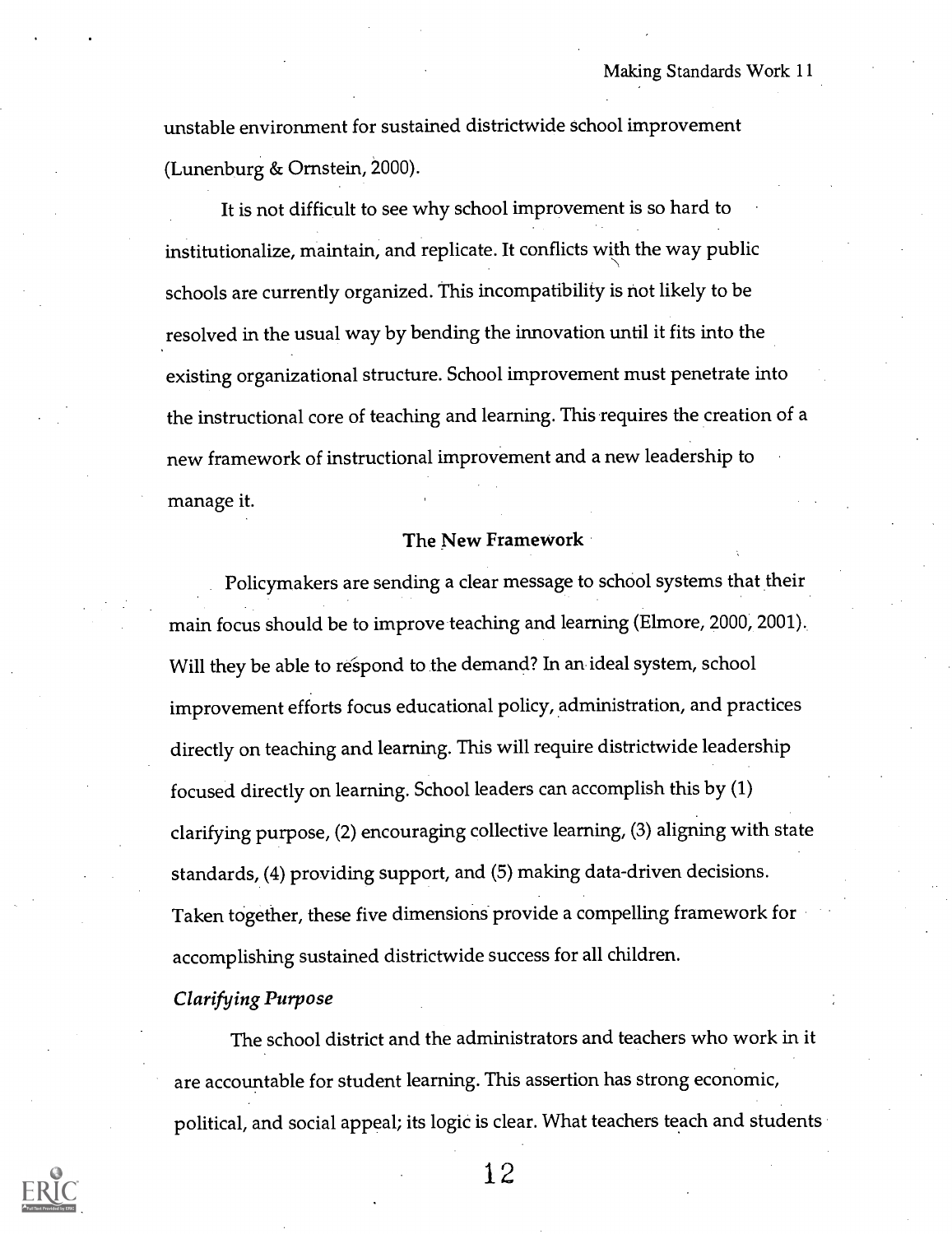learn is a matter of public inspection and subject to direct measurement (Elmore, 1995, 2000, 2001). Superintendents need to develop a practical rationale for school improvement. Clearly and jointly held purposes help give teachers and administrators an increased sense of certainty, security, coherence, and accountability (Conley, Dunlap, & Goldman, 1992; Hargreaves, Earl, & Ryan, 1996; Louis, Toole, & Hargreaves, 1999; Rosenholtz, 1989). Purposes cannot remain static for all time, however. They must be constantly adapted to changing circumstances and the needs of the system. Few really successful schools lack purpose (Louis and Miles, 1990).

In their studies of "successful school restructuring" in over 1,500 schools, Newmann and Wehlage (1995) found that successful schools focused on "authentic" pedagogy (teaching that requires students to think, to develop an in depth understanding, and to apply academic learning to important realistic problems), and student learning. They achieved this in two ways: greater organizational capacity and greater external support. The most successful schools, according to Newmann and Wehlage, were those that functioned as professional communities. That is, they found a way to channel staff and student efforts toward a clear, commonly shared purpose for learning. Moreover, they found that external agencies helped schools to focus on student learning and to enhance organizational capacity through three strategies: setting standards for learning of high intellectual quality; providing sustained schoolwide professional development; and using deregulation to increase school autonomy. In short, dynamic internal learning communities and their relationships with external networks made the difference. Evidence on the critical combination of internal and external

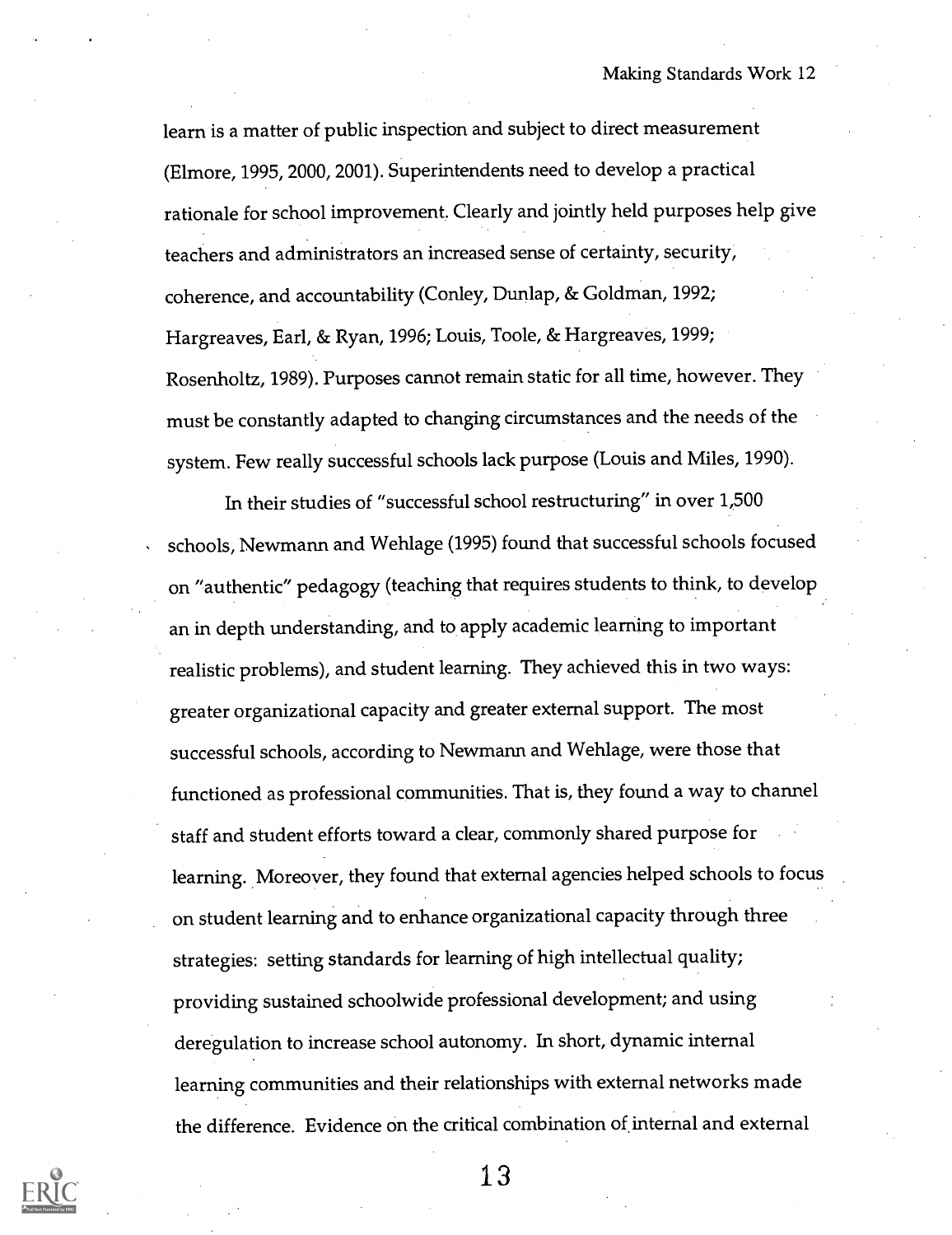learning is mounting (see, for example, Elmore & Burney, 1999; Fullan, 2000a; Louis & Kruse, 2000; Spillane, 1998).

There are instructional strategies that can help teachers increase student learning. In research recently completed at the Mid-continent Research for Education and Learning (McREL) Institute, Marzano and others (2001) identified classroom practices that generally increase student achievement: identifying similarities and differences; summarizing and note taking; receiving reinforcement for effort and recognition for achievement; doing homework and practicing; using nonlinguistic representations; learning cooperatively; setting objectives and testing hypotheses; and using cues, questions, and advance organizers. Regardless of whether or not teachers teach to standards, these classroom practices work well.

#### Encouraging Collective Learning

A key task for school administrators is to create a collective expectation among teachers concerning the state's accountability criteria. That is, administrators need to raise, the collective sense of teachers about state standards. Then administrators must work to ensure that teacher expectations are aligned with the state's accountability criteria (Adams & Kirst, 1999). Furthermore, administrators need to eliminate teacher isolation, so that discussions about state standards become a collective mission of the school and school district.

"The key to student growth is educator growth" (Joyce and Showers, 1995, p. XV). In a collective learning environment, teachers become generators of professional knowledge rather than simply consumers of innovations (Hopkins, 1993; Louis & Kruse, 1995, 2000; Schon, 1984). Innovations are built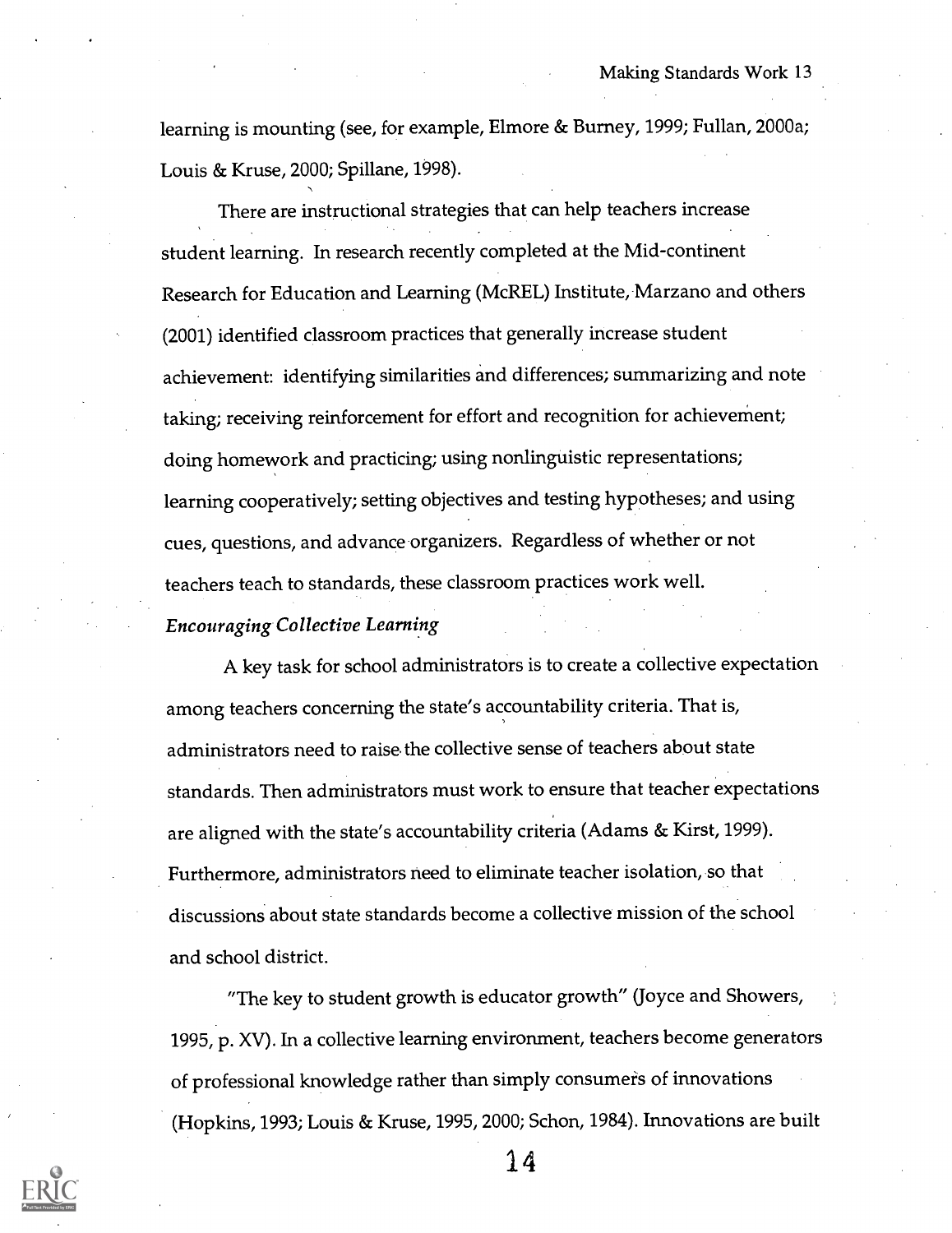around the system rather than using prepackaged school improvement models (McLaughlin, 1990). Changing mental models replaces training educators in new behaviors (Senge, 1990). Continuous instruction-embedded staff development replaces one-shot non-instruction specific professional development events (Hall & Hord, 2001; Sparks & Hirsch, 1997). Single-loop, linear learning that monitors whether a system is reaching its goals is replaced by double-loop learning where systems are able to revisit whether goals are still appropriate and then re-cycle as needed (Argyris, 1990).

School administrators must develop and sustain school structures and cultures that foster individual and group learning. That is, administrators must stimulate an environment in which new information and practices are eagerly incorporated into the system. Teachers are more likely to pursue their group and individual learning when there are supportive conditions in the school and school district, such as particularly effective leadership (Leithwood; 1994; Leithwood & Jantzi, 1997; Leithwood & Louis, 2000). Schools where teachers collaborate in discussing issues related to their school improvement efforts are more likely to be able to take advantage of internally and externally generated information (Louis & Kruse, 2000; Murphy, 1992). Teachers can become willing recipients of research information if they are embedded in a setting where meaningful and sustained interaction with researchers occurs in an egalitarian context (Huberman, 1993).

#### Aligning with State Standards

Some critics believe that the emphasis on high-stakes testing narrows the curriculum and prevents teachers from using good teaching practices (see, for example, Gordon, 2000; McNeil, 2000; Orfield & Wald, 2000; Panta,

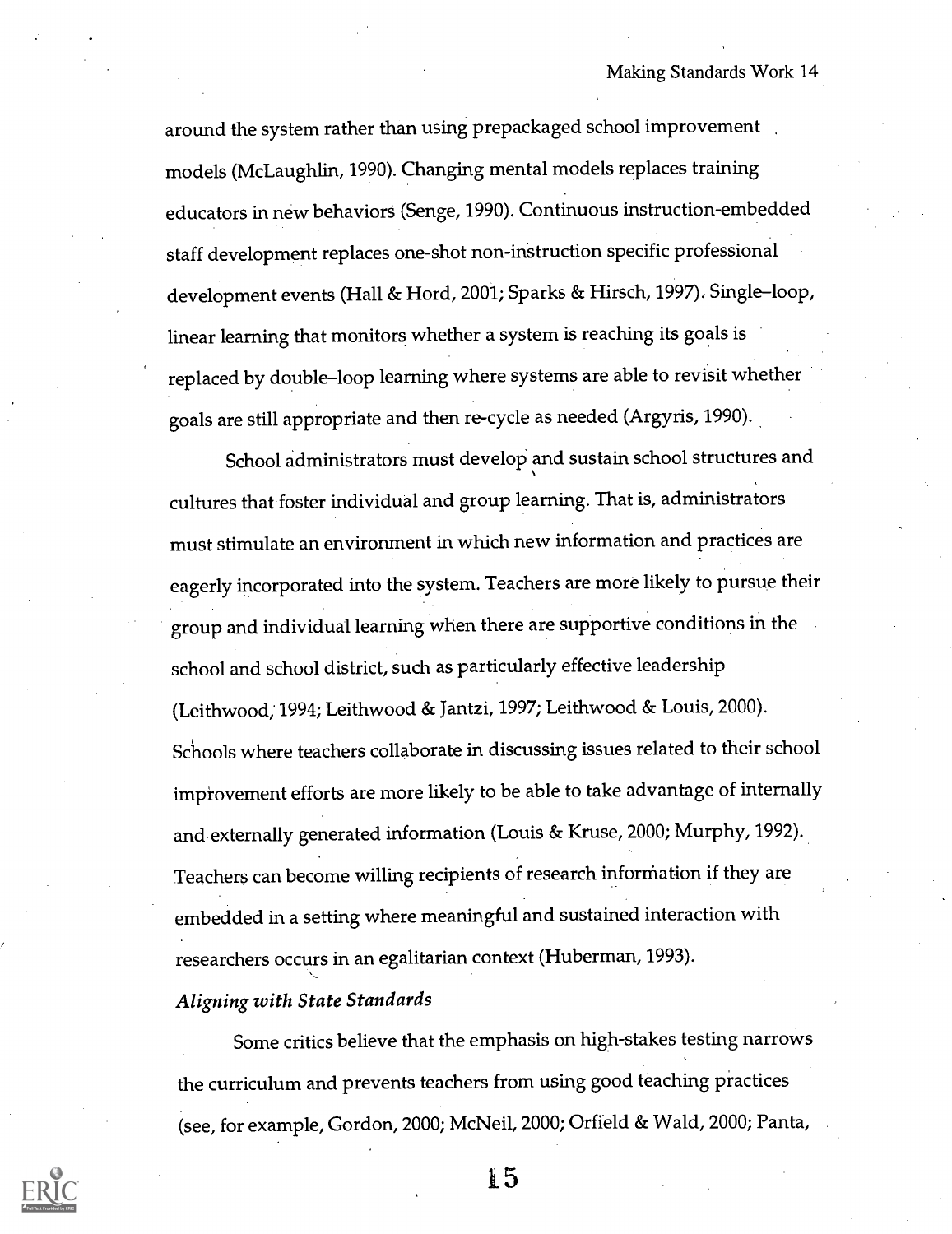Making Standards Work 15

2001). Teaching a common body of essential knowledge and skills need not narrow the curriculum or inhibit good teaching practice (Lunenburg, 1995).

When they are well constructed and implemented, state standards and tests can change the nature of teaching and learning. They can lead to a richer, more challenging curriculum. They can foster discussion and collaboration among teachers within and across schools. They can create more productive conversations among teachers and parents. And they can help focus stakeholders' attention on increasing student achievement (Lunenburg & Ornstein, 2000).

For standards to have an impact on what happens in classrooms, they must be clear. A few years ago, standards were left vague in deference to local control of the curriculum. The state set broad goals and left the curriculum to local schools and educators (Lunenburg & Irby, 1999). But this is a mistake. When school districts, administrators, and students are held accountable for results, more specificity is needed in implementing the standards. In a high-stakes accountability environment, teachers require that the standards contain enough detail and precision to allow them to know what the students need to learn.

Most states are attempting to align their tests with their standards. Gandal and Vranek (2001) encourage states to consider three principles in this endeavor. First, tests not based on the standards are neither fair nor helpful to parents or students. States that have developed their own tests have done a good job of ensuring that the content of the test can be found in the standards. That is, children will not be tested on knowledge and skills they have not been taught. This is what Fenwick English and Betty Steffy (2001)

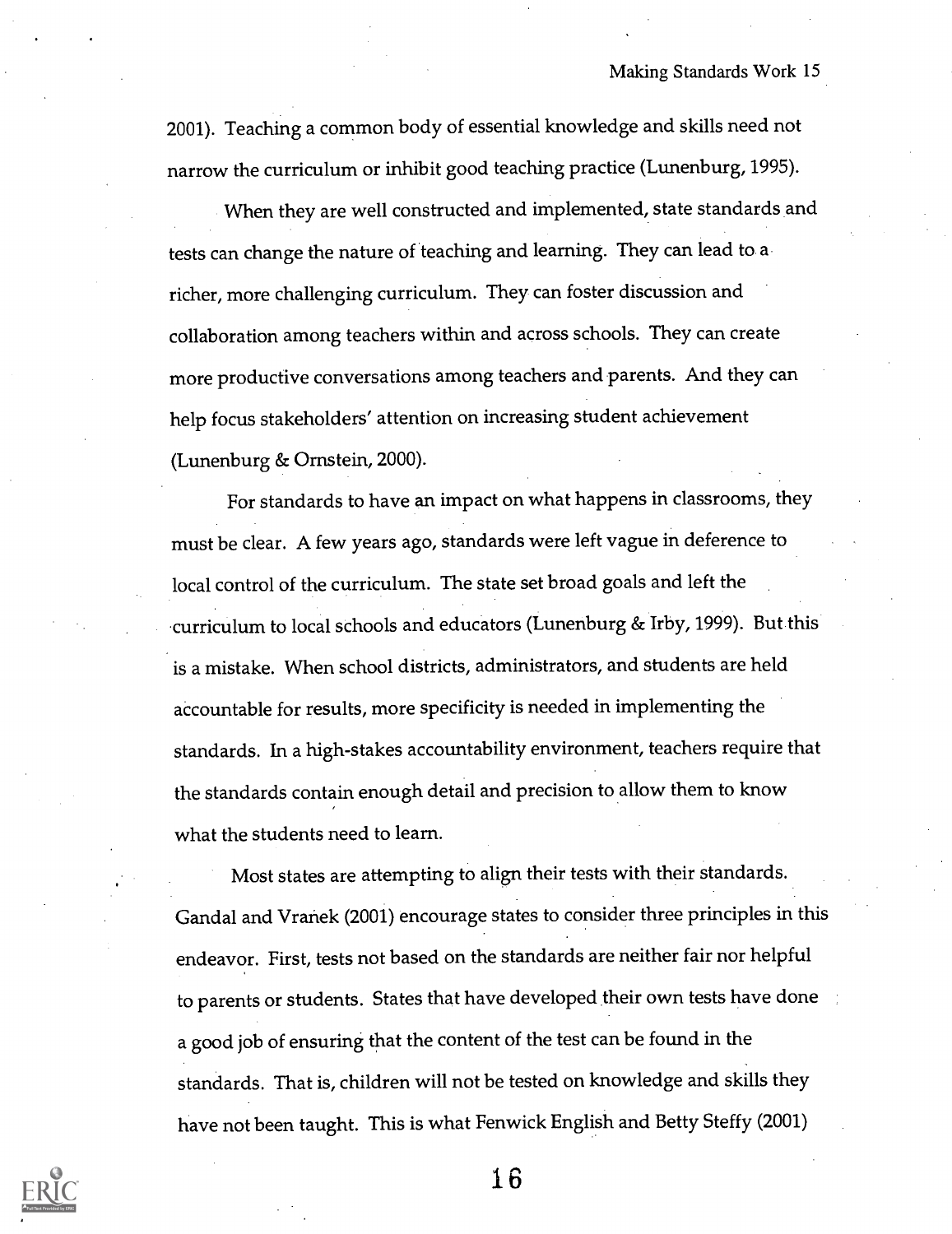refer to as "the doctrine of no surprises." However, the same is not true when states use generic, off-the-shelf standardized tests. Such tests cannot measure the breadth and depth of each state's standards. Second, when the standards are rich and rigorous, the tests must be as well. Tests must tap both the breadth and depth of the content and skills in the standards. Third, tests must become more challenging in each successive grade. The solid foundation of knowledge and skills developed in the early grades should evolve into more complex skills in the later grades.

If one accepts the premise that tests drive curriculum and instruction, perhaps the easiest way to improve instruction and increase student achievement is to construct better tests. Critics argue that many statemandated tests require students to recall obscure factual knowledge, which limits the time teachers have available to focus on critical thinking skills (Ad Hoc Committee on MCAS, 1998; McNeil, 2000; Panta, 2001; Smith, 1991; Smith & Rottenberg, 1991; Yeh, 2001).

According to Yeh (2001), it is possible to design force-choice items (multiple-choice test items) that test reasoning and critical thinking. Such tests could require students to use facts, rather than *recall* them. And test questions could elicit content knowledge that is worth learning.

To prepare students to think critically, teachers could teach children to identify what is significant. Teachers could model the critical thinking process in the classroom, during instruction, through assignments, in preparing for tests, and in the content of the test itself. By aligning test content with worthwhile questions in core subject areas, it may be possible to rescue testing and instruction from the current focus on the recall of trivial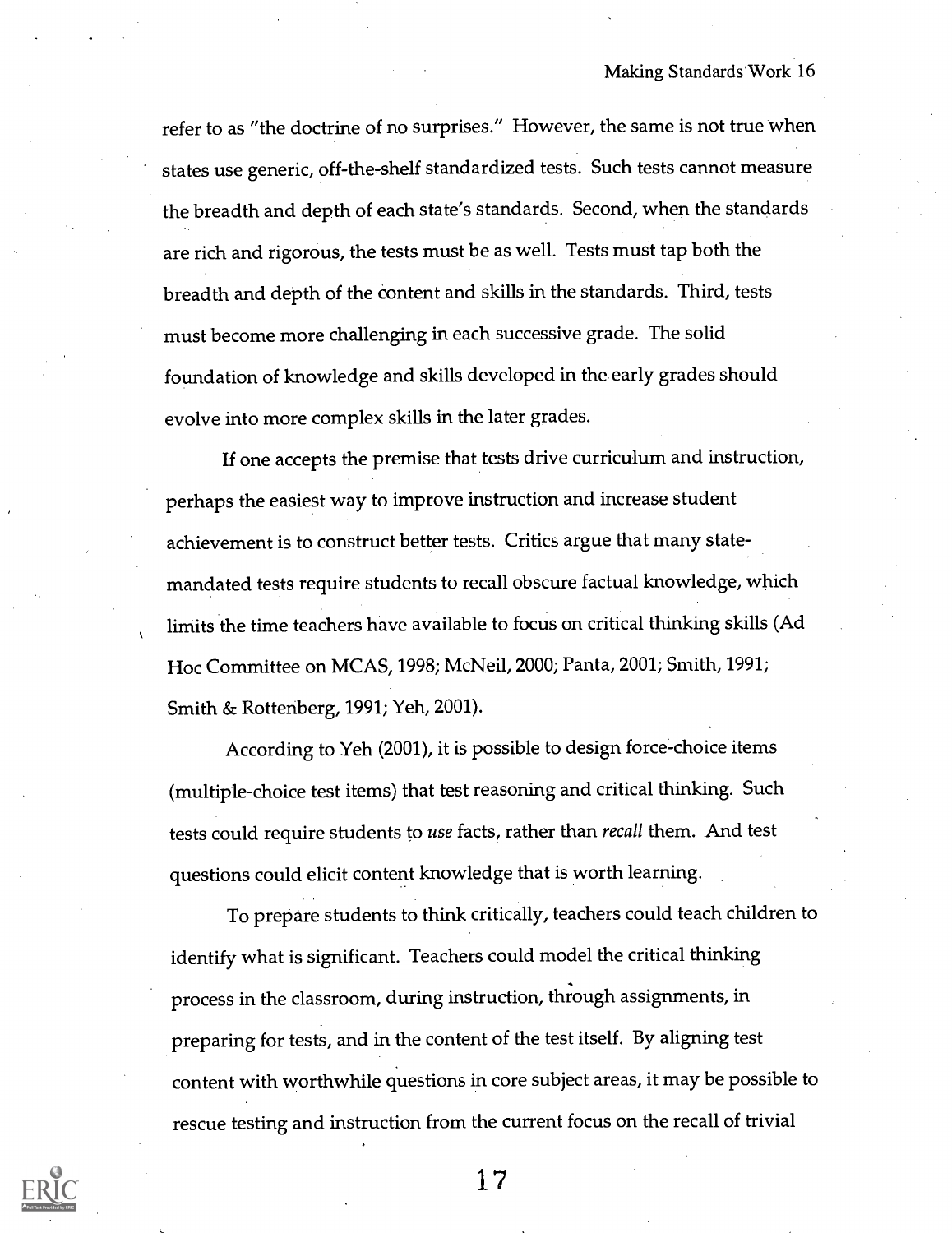factual knowledge. Test items could be created for a range of subjects and levels of difficulty. Then there would be little incentive for teachers to drill students on factual knowledge.

#### Providing Support

One of the biggest challenges in advancing state standards and tests, and the accountability provisions tied to them, is providing teachers with the training, teaching tools, and support they need to help all students reach high standards. Specifically, teachers need access to curriculum guides, textbooks, or specific training connected to state standards. They need access to lessons or teaching units that match state standards. They need training on using state test results to diagnose learning gaps. Teachers must know how each student performed on every multiple-choice item and other questions on the state test. And training must be in the teachers' subject areas. Only then can teachers be prepared to help students achieve at high levels on statemandated tests.

In addition to professional development for teachers, all schools need an intervention and support system for students who lag behind in learning the curriculum. Some states require schools to provide additional help to students who lag behind in core subjects, either in school, after school, on weekends, or during the summer. Some states supply the financial resources to fulfill this mandate.

School administrators need to broker the resources required to improve teachers' abilities to teach the state standards. This involves acquiring materials, information, or technology; manipulating schedules or release time to create opportunities for teachers to learn; facilitating

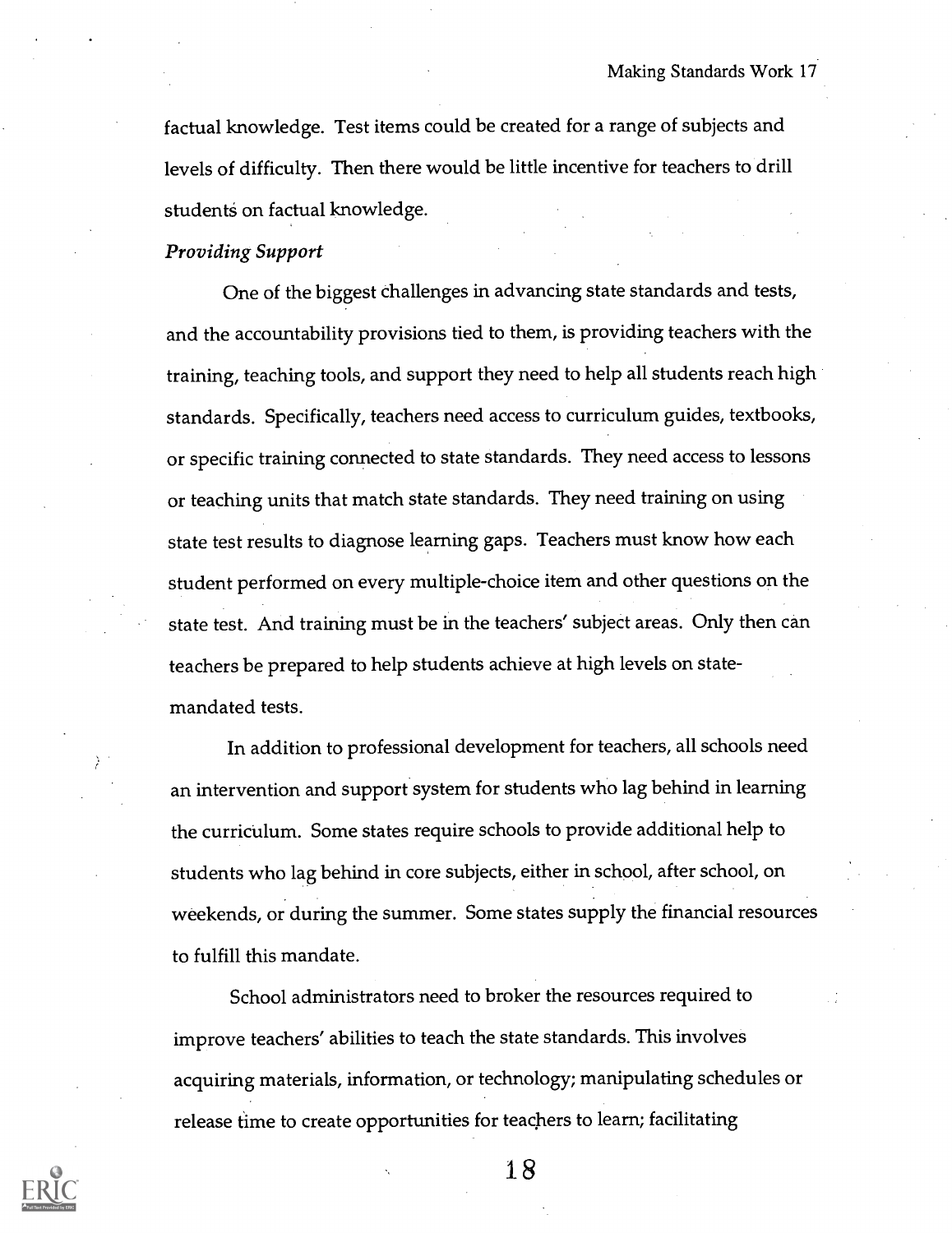professional networks; or creating an environment that supports school improvement efforts.

Higher state standards usually mean changes in curriculum, instruction, and assessment – that is, changes in teaching and learning. The history of school reform indicates that innovations in teaching and learning seldom penetrate more than a few schools and seldom endure when they do (Elmore, 1996, 2000, 2001; Fullan, 2000). Innovations frequently fail because the individuals who make it happen, those closest to the firing line classroom teachers, may not be committed to the effort or may not have the skills to grapple with the basic challenge being posed (Adams & Kirst, 1999; McLaughlin, 1987). Teachers are motivated to change when their personal goals are aligned with change, when they are confident in their ability to change, and when they feel supported in attempting the change (Lunenburg, 1995; Lunenburg and Ornstein, 2000). To gain commitment of teachers and students to pursue school improvement efforts, school administrators must promote school cultures that reward achievement.

#### Making Data-Driven Decisions

How can school districts gauge their progress in achieving high state standards? Three factors can increase a school district's progress in meeting state standards (Sclafani, 2001). The primary factor is the availability of performance data connected to each student, broken down by specific objectives and target levels in the state standards. Then schools across the district and across the state are able to connect what is taught to what is learned. The state standards should be clear enough to specify what each teacher should teach. And a state-mandated test, aligned with state

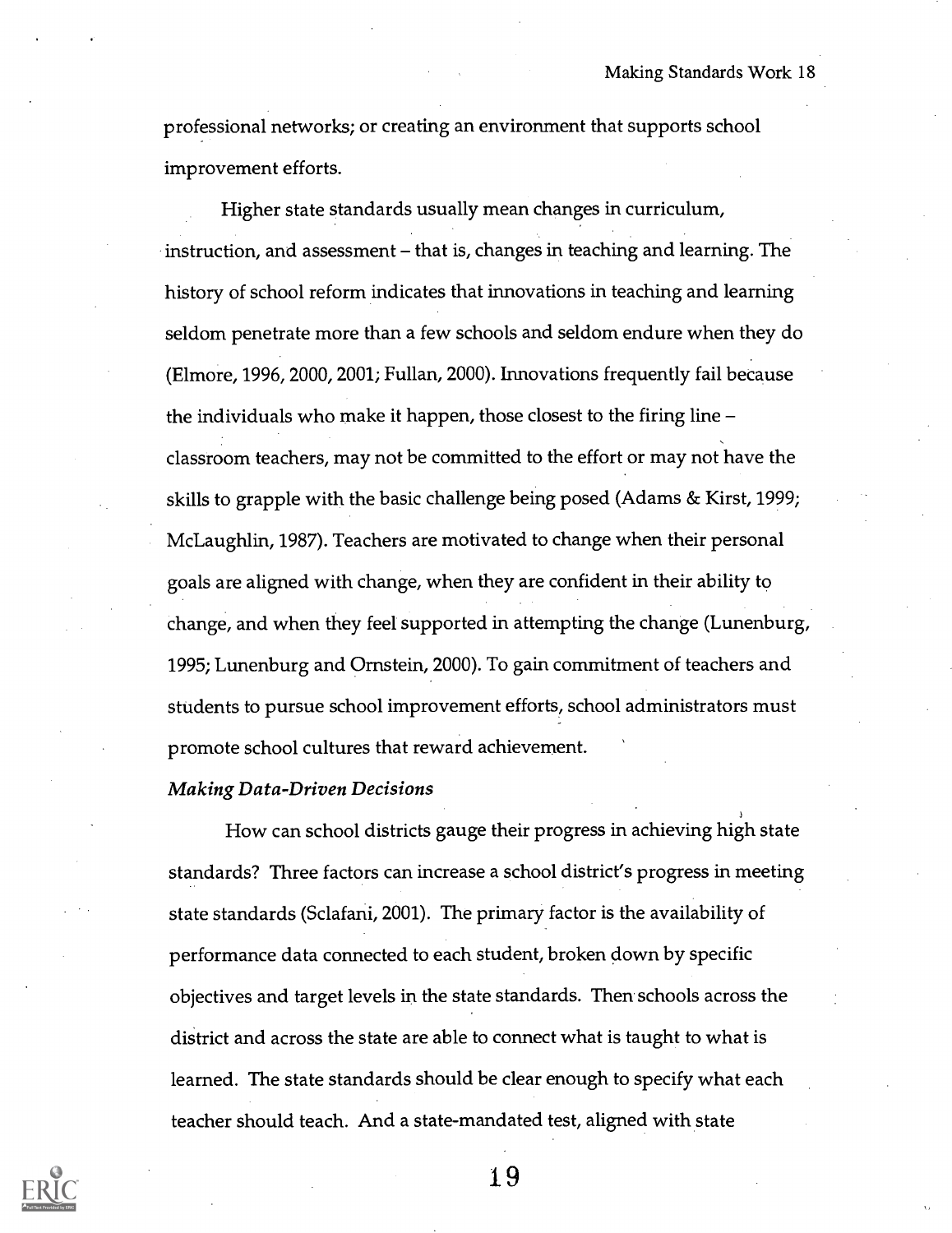standards, will indicate what students have learned. Also, teachers need access to longitudinal data on each student in their classroom. With such data, teachers are able to develop individual and small-group education plans to ensure mastery of areas of weakness from previous years while also moving students forward in the state-mandated curriculum.

The second factor is the public nature of the measurement system. Assuming the school district has a system of rating schools, annually the district should publish a matrix of schools and honor those schools that have performed at high levels. This provides an impetus for low-performing schools to improve their performance. It also provides role models for other schools to emulate: At the school and classroom levels, it provides a blueprint of those areas where teachers should focus their individual education plans and where grade levels or schools should focus the school's professional development plans. The public nature of the data from the accountability system makes clear where schools are. Assuming the state disaggregates its data by race/ethnicity and socioeconomic status, performance of each subgroup of students on state-mandated tests makes the school community aware of which students are well served and which students are not well served by the school district's curriculum and instruction.

The third factor in gauging progress toward meeting state standards is the specifically targeted assistance provided to schools that are performing at low levels. Before the advent of state accountability systems, it was not L evident which schools needed help. The first step is to target the schools in need of help based on student performance data. Each targeted school is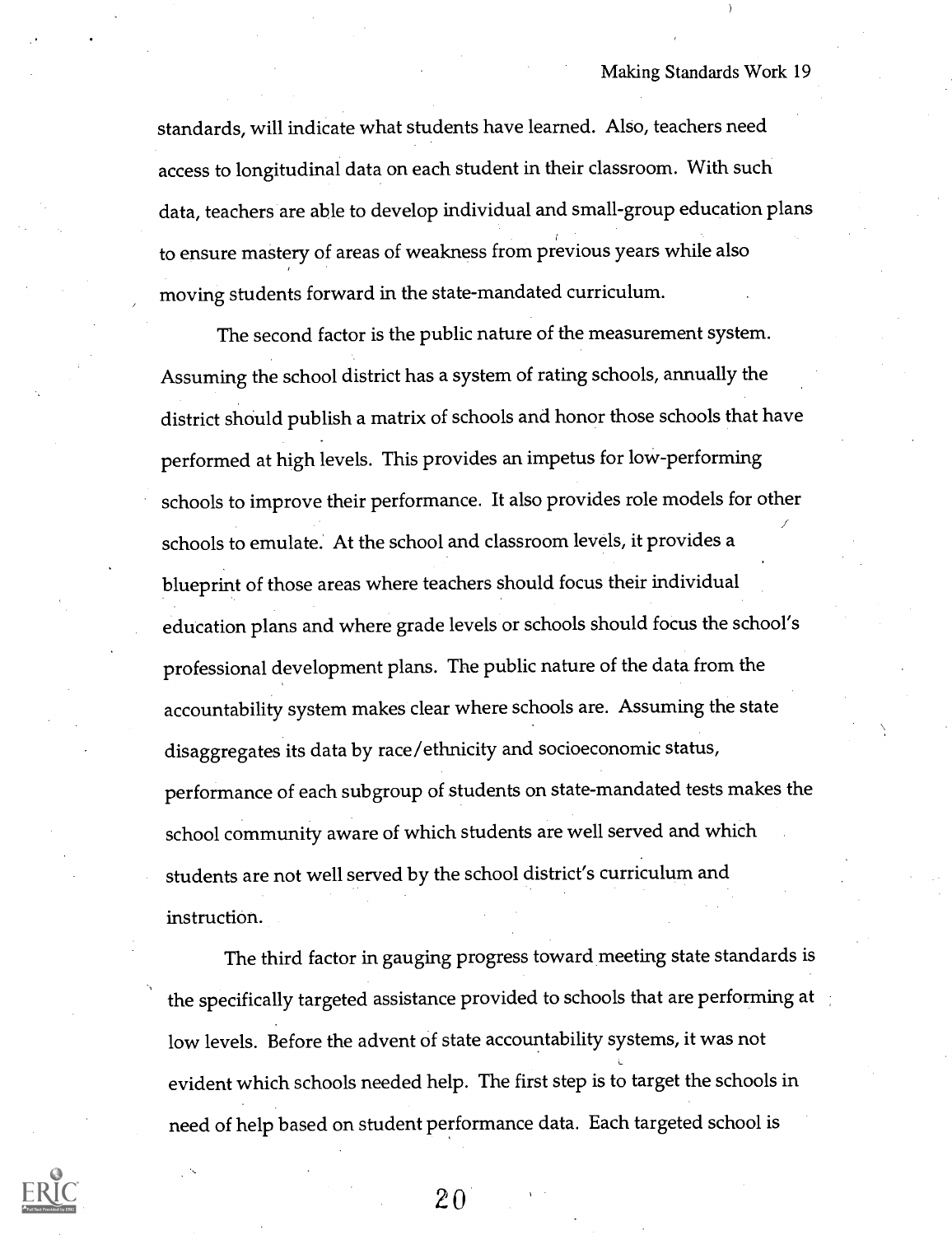paired with a team of principals, curriculum specialists/instructional coaches, and researchers to observe current practices, discuss student performance data with the staff, and assist in the development and implementation of an improvement plan. The targeted schools learn how to align their program of professional development to the weaknesses identified by the data. They learn how to develop an improvement plan to guide their activities and monitor the outcomes of the activities, all of which are designed to raise student performance levels.

#### Doing the Right Things

Considering the magnitude of the task posed by high-stakes accountability for school districts and schools, there is little research on organizational design and practice in exceptionally high-performing school districts (Elmore, 2000, 2001; Rowan, 1990). The available documentation does point to some common themes that high-performing school districts possess. But the knowledge base on which to offer advice to school districts and administrators on the design of sustained districtwide improvement processes is limited.

Within the past five years, however, a few examples of sustained districtwide academic success of children have begun to emerge in the research literature. These examples have appeared in states that have highly developed; stable accountability systems, such as New York, North Carolina, and Texas (see, for example, Elmore & Burney, 1999; North Carolina Department of Public Instruction, 2000; Ragland, Asera, & Johnson, 1999; Skrla & Scheurich, 2001). Preliminary research in some of these districts found evidence of common strategic elements in the way these districts

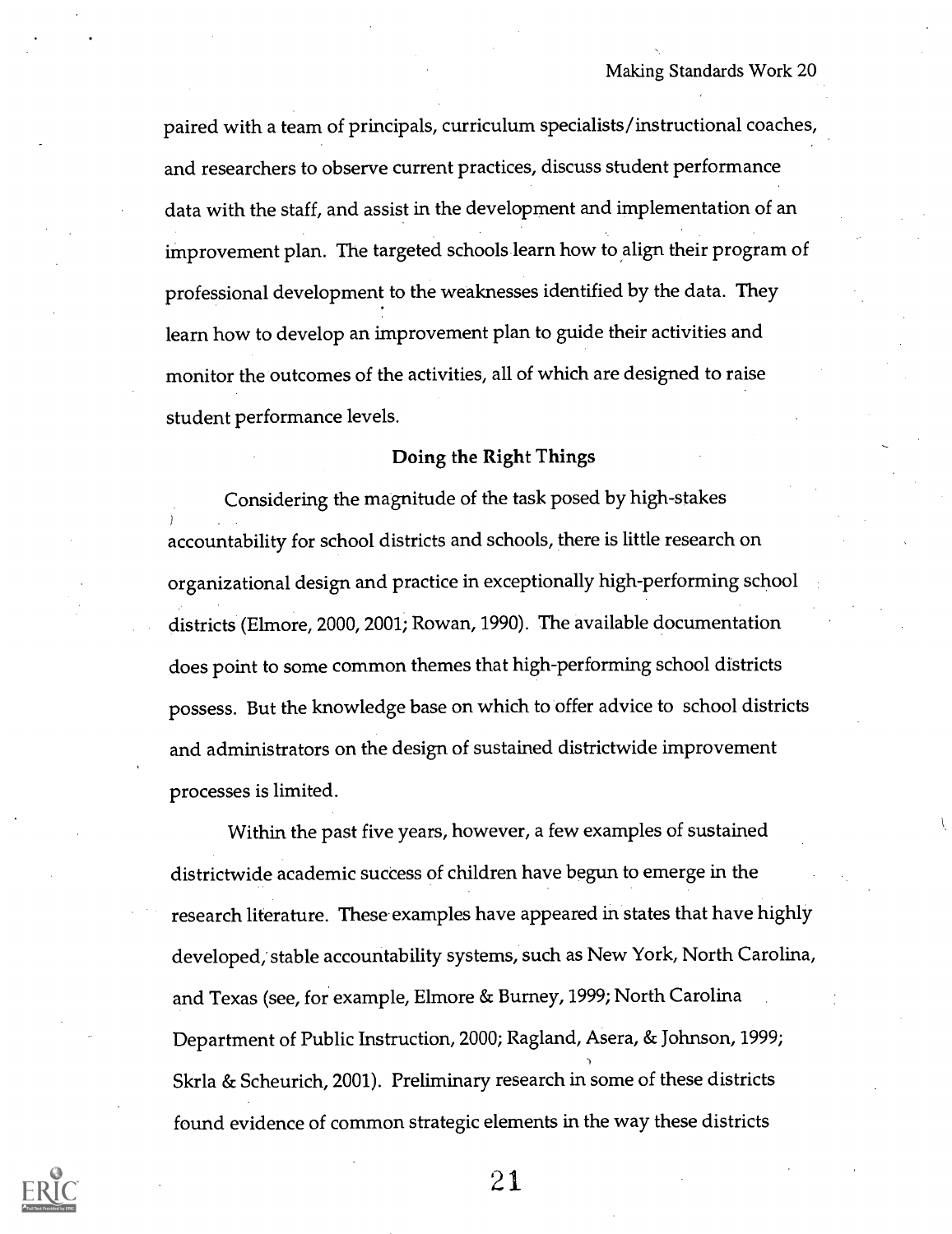managed themselves. Superintendents in high-performing school districts exhibited a much greater clarity of purpose, a much greater willingness to exercise tighter controls over decisions about what would be taught and what would be monitored as evidence of performance. They used data on student performance to focus attention on problems and successes; they built district accountability systems that complemented the states' system; and they forged strong relationships with their school boards around improvement goals. They created a climate in which teachers and principals were collectively responsible for student learning and in which the improvement of instruction was the central task. Incentive structures in these districts focused on the performance of all students, not just on average school performance. Superintendents realigned district offices in these school districts to-focus on direct relationships with schools around instructional issues; and they focused more energy and resources on content-specific professional development (Elmore, 2001; Koschoreck, 2001; Ragland, Asera, & Johnson, 1999; Skrla & Scheurich, 2001).

The particular configuration of the Texas accountability system has changed the fortunes of students, especially minority students, in dramatic ways. As such, the Texas accountability system stands out from among the variety of state accountability systems insofar as it disaggregates data on the basis of race, ethnicity, and economic status. Additionally, it stipulates performance levels for all identified groups at both school district and school levels, and it ensures compliance by legislatively imposing rewards and sanctions.

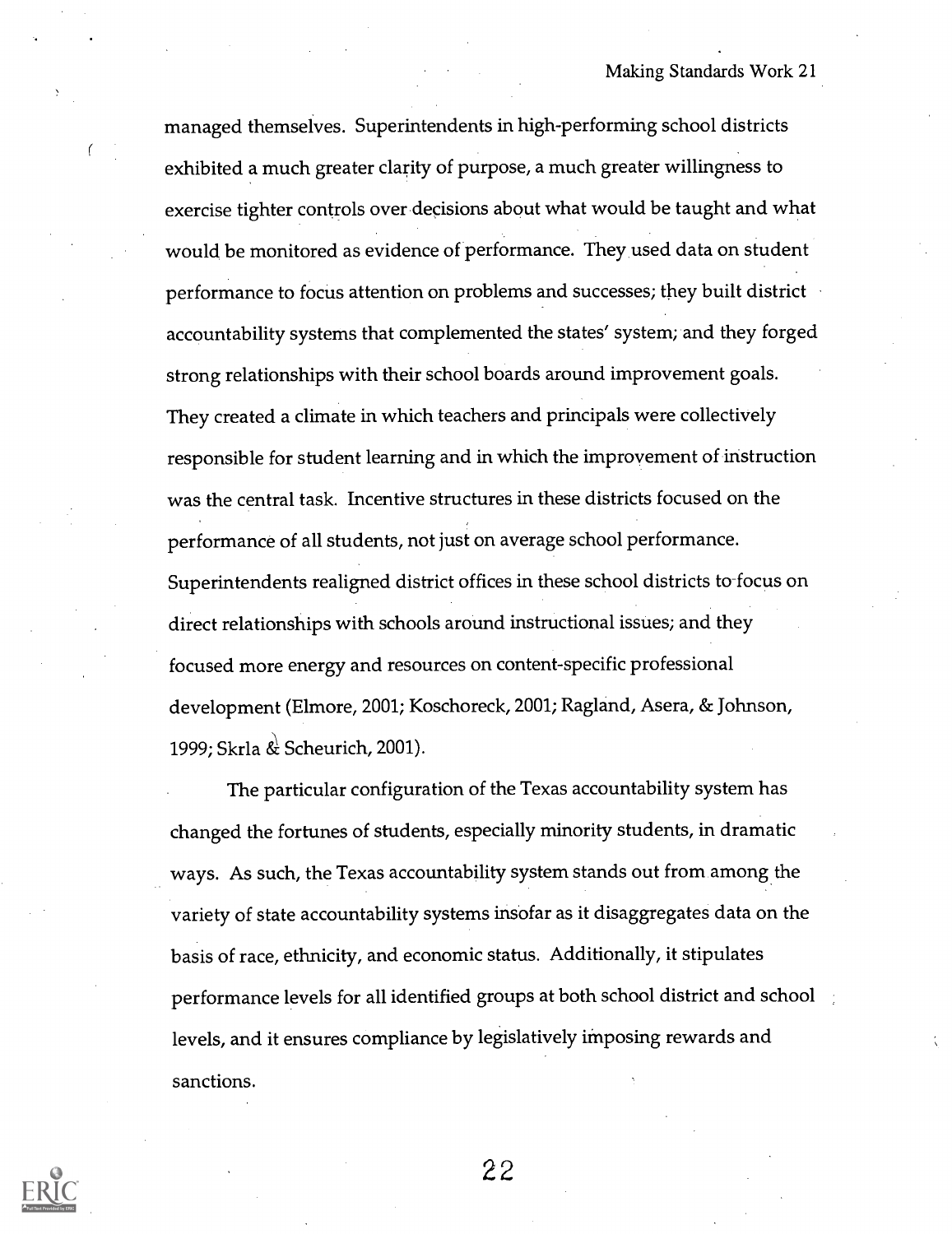The Academic Excellence Indicator System (AEIS) in Texas represents an integrated accountability system that includes an exceptional demand for racial and socioeconomic equity by requiring equal levels of performance for all disaggregated groups (including African American, Hispanic, White, and economically disadvantaged). Unlike other accountability systems that measure success against a group norm, the testing used in the accountability system in Texas is criterion referenced; hence, by insisting on equal performance levels for all disaggregated groups, the system has built into it an orientation toward equity. The multiple indicators built into the design of the accountability system are noteworthy. Since 1994, three types of performance indicators have been used: base, additional, and report only (Texas Education Agency, 1996). The base indicators—which include Texas Assessment for Academic Skills (TAAS), dropout rates, and attendance rates—are used to determine school and district performance ratings. Additional indicators, although not employed specifically to assign performance ratings, may determine whether the district or school will receive acknowledgement for exceptional achievement. These additional indicators include average college admissions test performance, percentage at or above criterion on college admissions tests, percentage of students tested on college admissions tests, and percentage of students passing the Texas Academic Skills Program (TASP), a college-readiness test. Finally, report-only indicators include such things as numbers of students exempt from TAAS, percentage of students completing advanced courses, and percentage of students taking and passing end-of-course exams in algebra, biology, U.S. history, and English II.

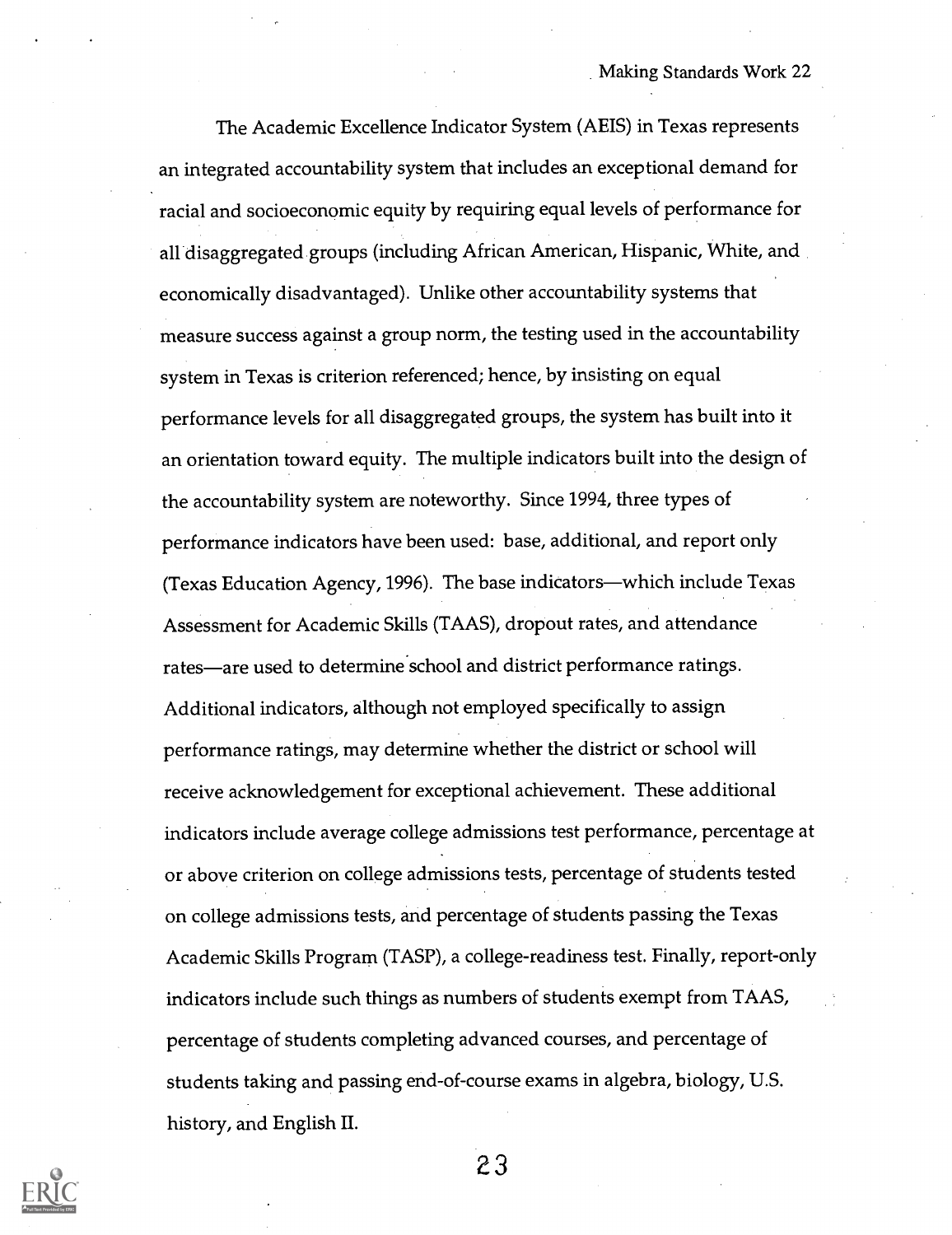Some critics claim that accountability systems harm children of color and children from low-income homes (see, for example, Anderson, 2001; Gordon, 2000; Haney, 2000; Klein, Hamilton, McCaffrey, & Stecher, 2000; McNeil, 2000; Orfield & Wald, 2000; Parker, 2001). Others argue that accountability systems drive educational improvements for these students (see, for example, Fuller & Johnson, 2001; Grissmer & Flanagan, 1998; Grissmer, Flanagan, Kawata, & Williamson, 2000; Johnson, Treisman, & Fuller, 2000; Koschoreck, 2001; Reyes, Scribner, & Paredes Scribner, 1998; Scheurich, Skrla, & Johnson, 2000, 2001; Sclafani, 2001; Sebring & Bryk, 2000; Skrla & Scheurich, 2001; Skrla, Scheurich, Johnson, & Koschoreck, in press). Few state accountability systems have been in place long enough to sort out the negative and positive commentary on accountability policy's equity effects. However, the Texas public school accountability system has been in place for several years, providing a useful case for analyzing the impact of accountability systems on student achievement. Additionally, Texas is a useful case study because of the wealth of disaggregated student achievement data available through the state education agency.

The current accountability system in Texas began in 1994 through a testing program known as the Texas Assessment of Academic Skills (TAAS). The TAAS is currently given in reading and mathematics in Grades 3 through 8 and 10, writing in Grades 4, 8, and 10, and science and social studies in grade 8. StUdents in regular and bilingual education are included in the testing in either English or Spanish, depending on their language of instruction. As of 2000, students in special education also are included if they are working at grade level. Students in special education who are working



 $\dot{2}$  4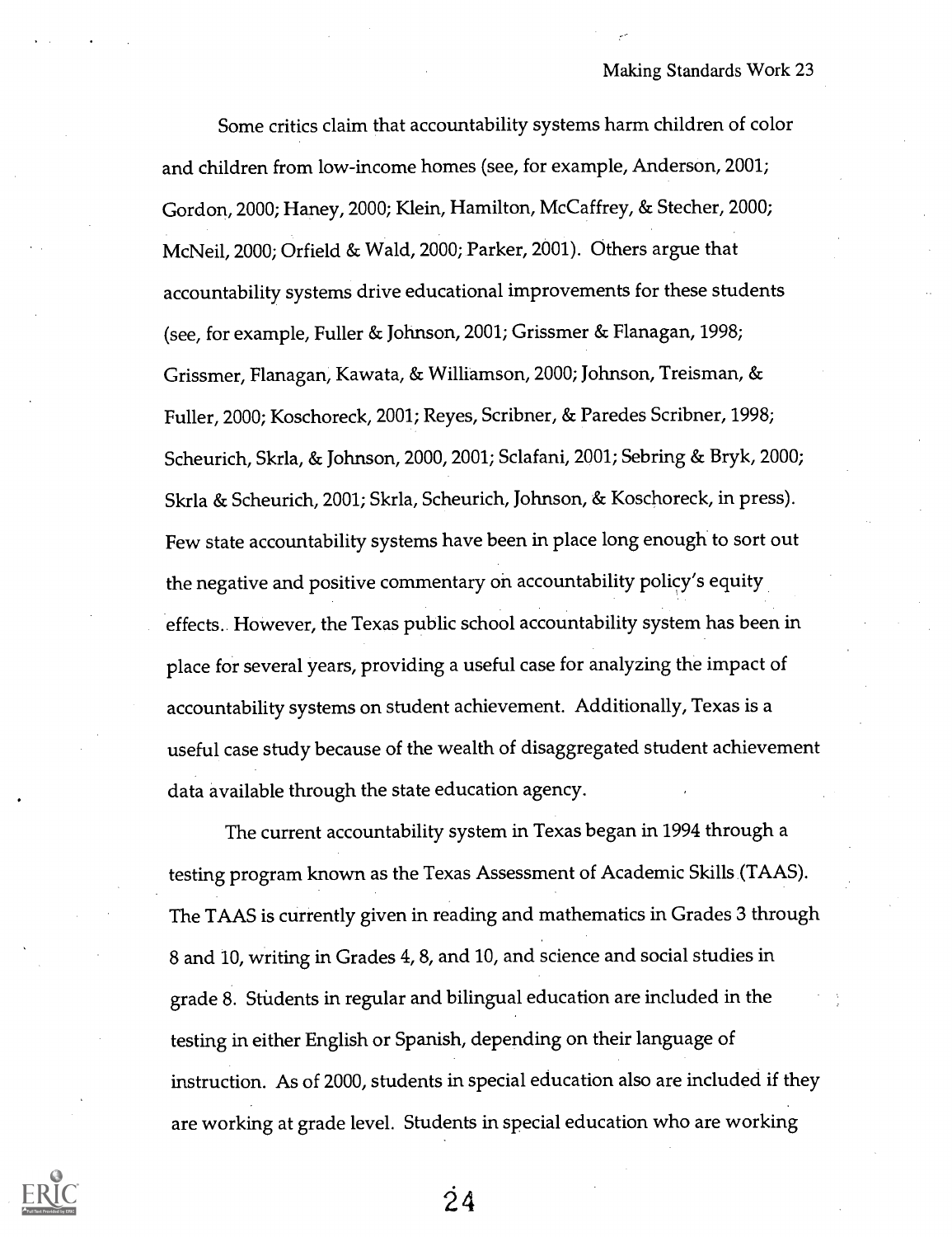below grade level are tested on off-level or alternative tests. In addition, recent immigrants who are not literate in English or Spanish are exempted from testing for one year.

In 1997, the state moved to raise the bar on what students know and are able to do. It adopted Texas Essential Knowledge and Skills (TEKS), which specify what the student must know and be able to do at each grade level in each core subject (Texas Education Agency [TEA], 1997). A new, more rigorous test (TAKS) will be implemented in 2003. In addition to more rigorous assessments at Grades 3 through 8, the state has added assessments in Grades 9 and 11 and has changed the  $10^{th}$ -grade assessment to reflect  $10^{th}$ grade-level work. The exit-level TAKS, given at 11th grade starting in 2003, will require mastery of algebra and geometry, integrated physics and chemistry and biology, American and U.S. history, and 2 years of English. No student will receive a high school diploma unless he or she passes all four sections of the exit-level test.

#### Improvements in TAAS Performance in Texas Public Schools

Where is Texas now? School districts have made significant progress over the past decade due to the stability of the current Texas accountability system, which began in 1994. Students have made real gains on both TAAS and National Assessment of Educational Progress (NAEP) results. In fact, African American, Hispanic, and economically disadvantaged students in Texas have made the greatest gains.

In 1994, 74% of all students tested (including those in special education) passed the TAAS reading Assessment (see Table 1). Even more

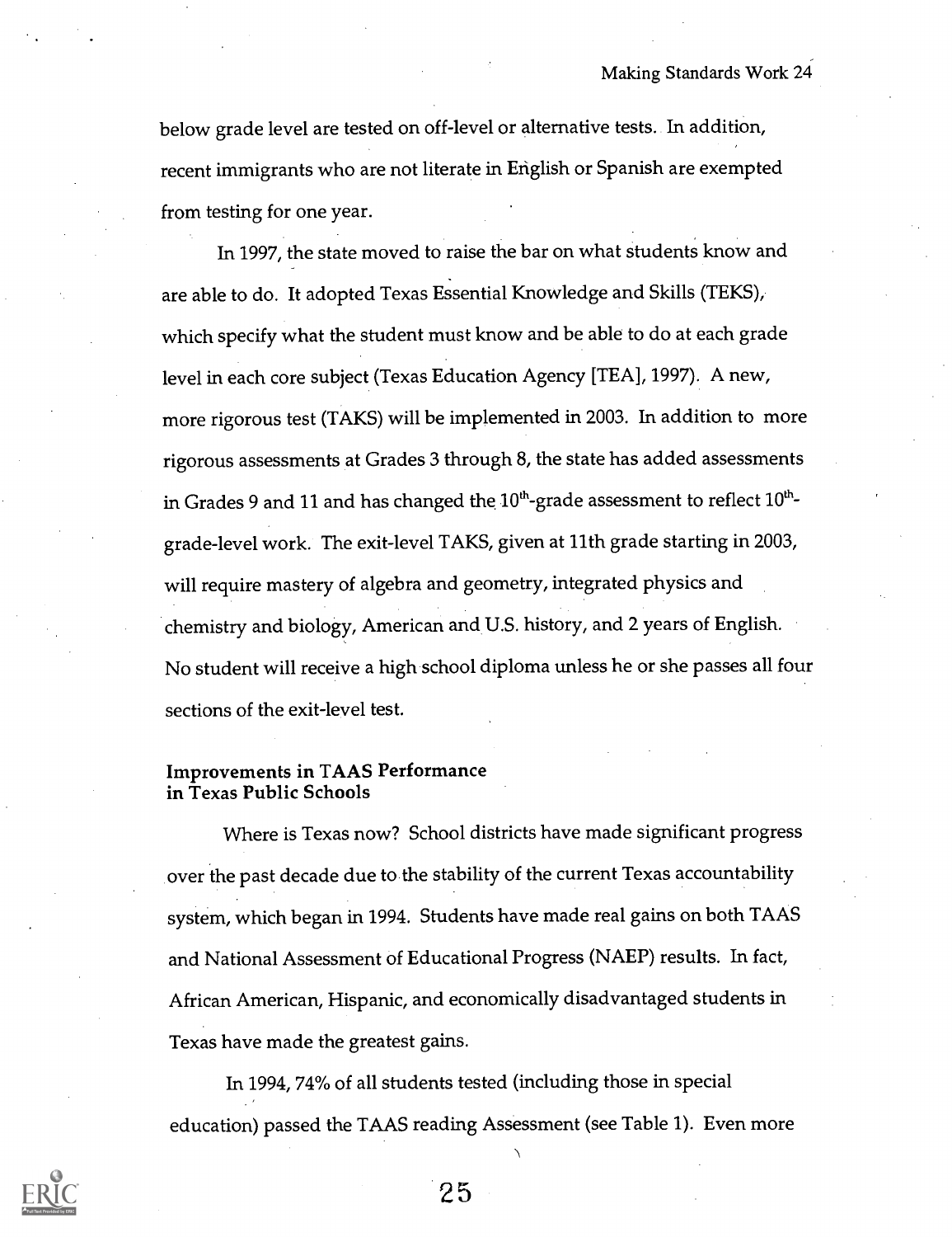(85%) White students tested passed the assessment, yet only 58% of African American students and 63% of Hispanic students passed the reading assessment. Among students categorized by the state as economically disadvantaged, 61% passed the reading assessment. Among students with limited English proficiency, only 39% passed.

Insert Table 1 about here

By 2000, TAAS reading assessment results had improved considerably. In that year, 87% of all students tested passed the reading test. Furthermore, 80% of all African American students and 81% of Hispanic students passed the assessment, compared with 94% of White students, 80% of students from low-income homes, and 60% of students with limited English proficiency. Performance on the writing assessment showed similar gains.

There was even more dramatic improvement in mathematics on TAAS over the same time period. In 1994, only 57% of all students tested passed the mathematics assessment, whereas 87% passed in 2000. The percentage of African America students passing the mathematics assessment increased from 36% in 1994 to 76% in 2000. The percentage of Hispanic students passing increased from 45% in 1994 to 83% in 2000: The percentage of students meeting low-income criteria who passed increased from 43% in 1994 to 81% in 2000. Additionally, the percentage of students with limited English proficiency who passed the mathematics section of TAAS increased from 30% in 1994 to 69% in 2000 (Texas Education Agency [TEA], 1994, 2000, 2001).

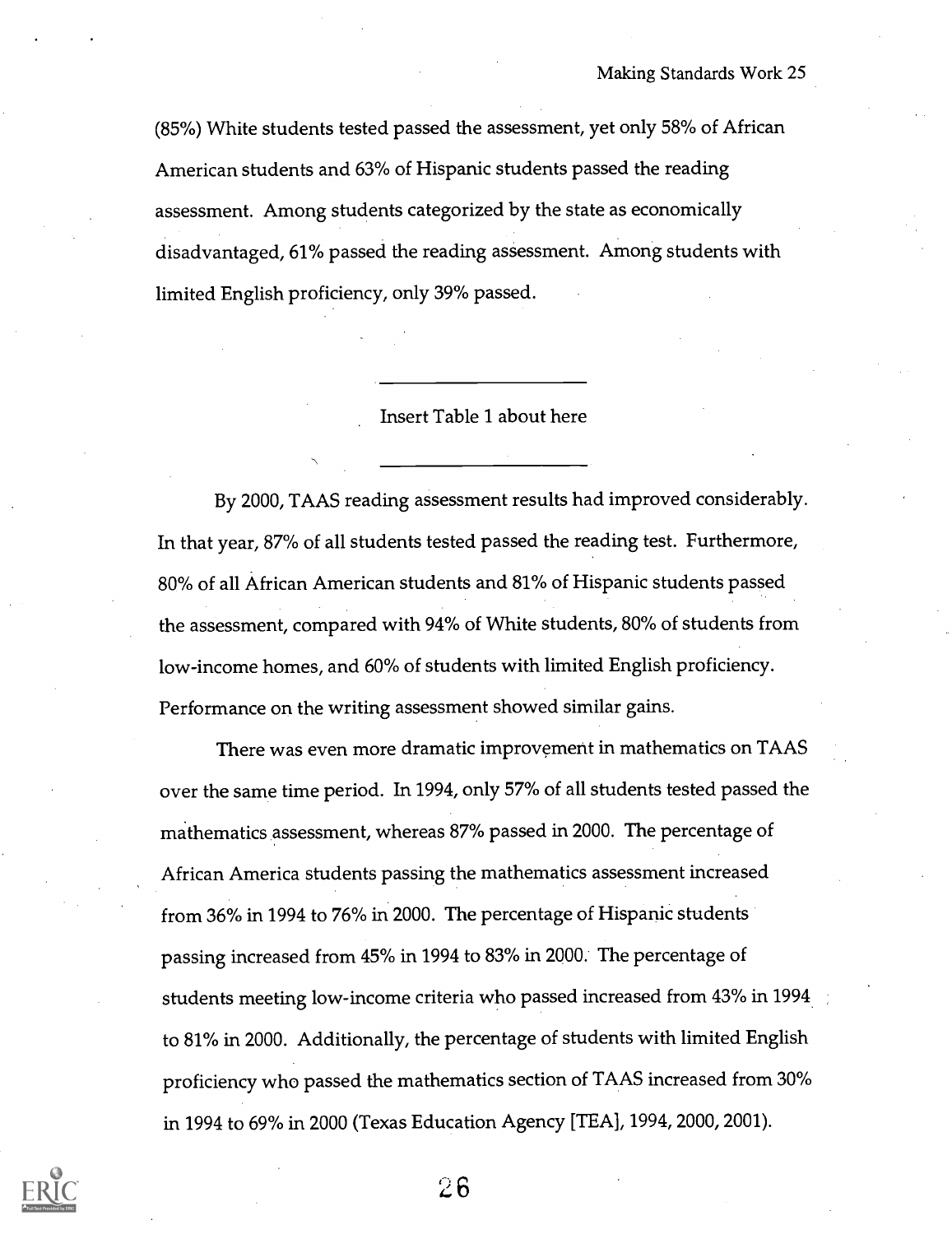For students in Grades 3 through 6, schools may choose to administer a Spanish version of TAAS. To be consistent, I have reported only the TAAS English version results here. All other accountability data reported later in the chapter are offered in English only. Nevertheless, statewide results from both English and Spanish administrations of TAAS show improvements in student achievement (Texas Education Agency [TEA], 1994, 2000, 2001).

#### Improvements in NAEP Performance in Texas Public Schools

The National Assessment of Educational Progress (NAEP), often referred to as the nation's "report card," is the only assessment that provides state-by-state comparisons in core subject areas. NAEP is administrated at fourth grade and eighth grade at various points in time. Both public and private school students in Grades 4 and 8 are sampled and assessed on a regular basis. The NAEP tests are developed nationally by teachers, curriculum experts, and the public. The NAEP is authorized by Congress and directed by the National Center for Education Statistics of the U.S. Department of Education.

NAEP Mathematics. In mathematics, the NAEP was administered to fourth-grade students in 1992, 1996, and 2000 and to eighth-grade students in 1990, 1992, 1996, and 2000. Each student demographic group in each state achieves a scale score that ranges from 0 to 500. Thus, one can use NAEP scale scores to compare the performance of various demographic groups both within and between states.

Based on the rankings of states' average scale scores (see Table 2),

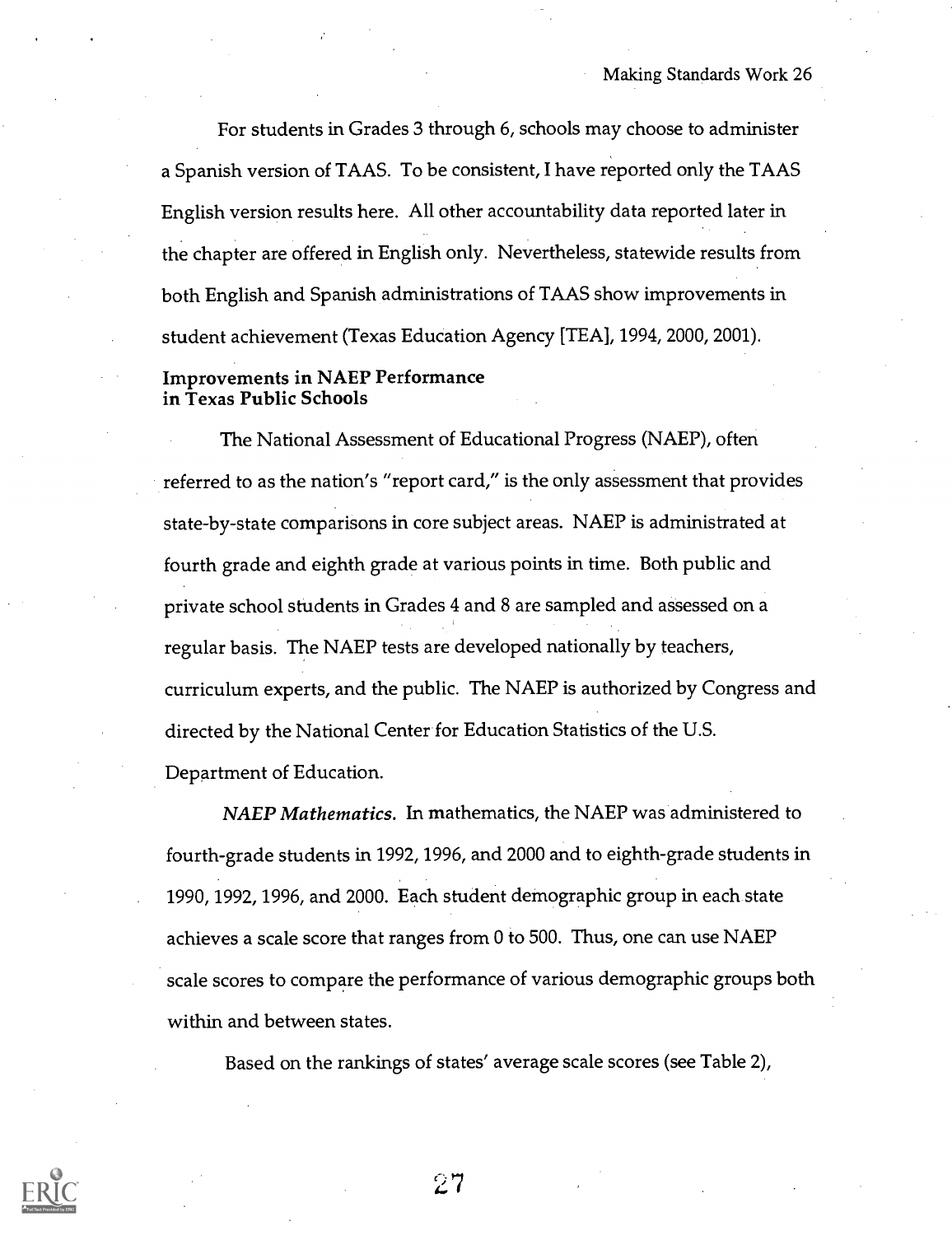#### Insert Table 2 about here

Texas students have made tremendous progress in their mathematics knowledge and skills as measured by NAEP. This is especially true for Texas fourth-grade students. Indeed, Texas African American, Hispanic, and White fourth graders rank 1<sup>st</sup> in the nation. In addition, Texas fourth-grade students had the greatest increase in overall mathematics scale scores, whereas African American, Hispanic, and White fourth graders had  $2^{nd}$ ,  $3^{rd}$ , and  $1^{st}$  greatest increase in scale scores, respectively (National Center for Education Statistics, 2001a).

Texas eighth-grade mathematics achievement on the NAEP is somewhat less impressive than the fourth—grade mathematics achievement. Texas eighth graders ranked 21<sup>st</sup> out of 43 participating states on NAEP mathematics achievement. However, when analyzing sub-populations, Texas African American, Hispanic, and White eighth graders rank 9<sup>th</sup>, 5<sup>th</sup>, and 7<sup>th</sup> in the nation. Texas eighth-grade students had the 2<sup>nd</sup> greatest increase in overall mathematics scale scores, whereas African American, Hispanic, and White eighth graders had the  $9<sup>th</sup>$ , 10<sup>th</sup>, and 3<sup>rd</sup> greatest increase in scale scores respectively (National Center for Education Statistics, 2001b).

Comparing Texas with other large states is illuminating. The testtaking populations of the four most populous states (Texas, California, Florida, and New York) are quite similar. However, the test results are strikingly different (see Tables 3 and 4). Texas fourth and eighth-grade

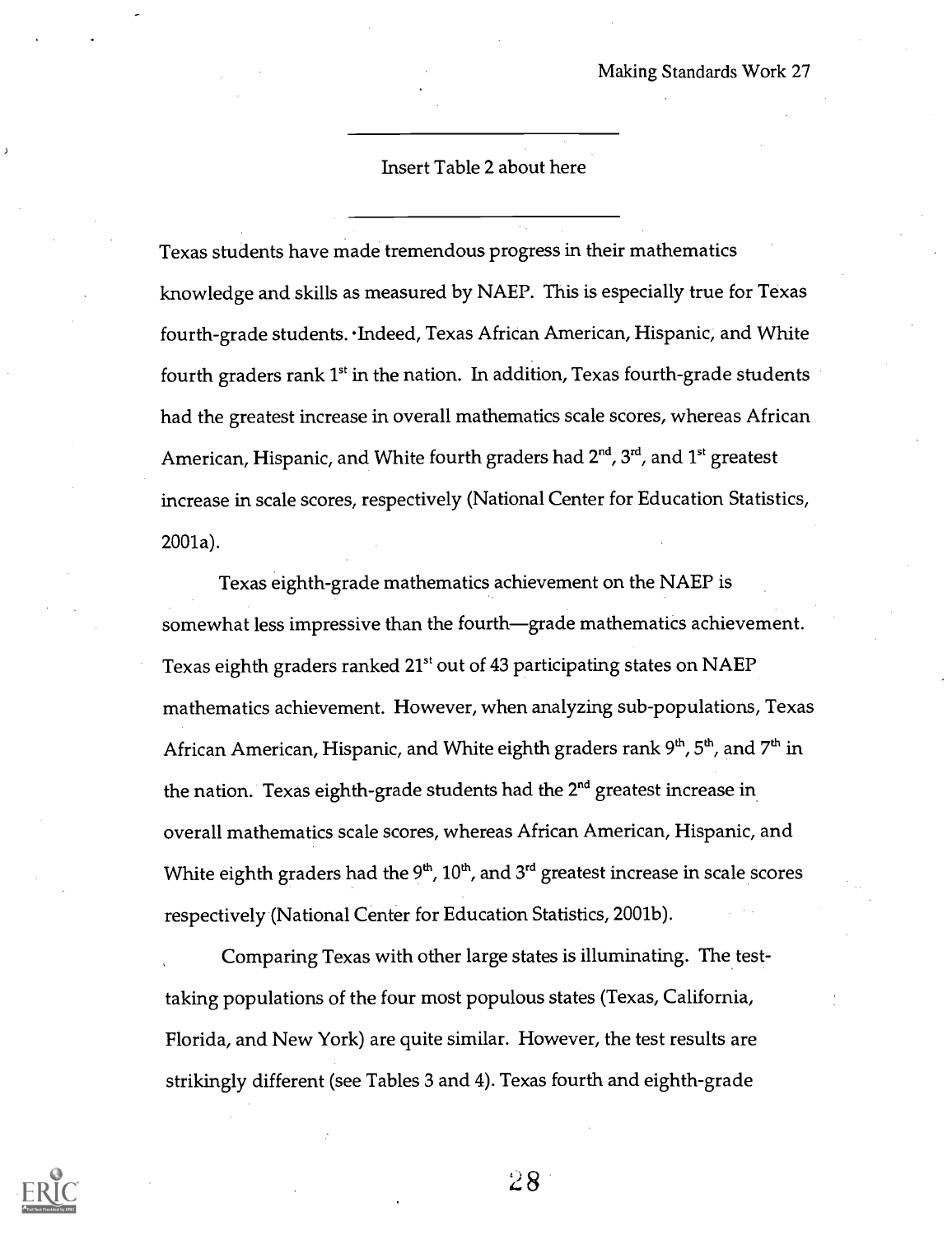Insert Tables 3 and 4 about here

students perform far better than their peers in other large, diverse states. Texas African American, Hispanic, White, and Title I students rank 1<sup>st</sup> in the nation on the NAEP fourth grade mathematics test. Texas African American, Hispanic, White, and Title I students rank  $9<sup>th</sup>$ ,  $5<sup>th</sup>$ ,  $7<sup>th</sup>$ , and  $10<sup>th</sup>$  on the eighth grade mathematics test (National Center for Education Statistics, 2001).

NAEP Reading. Texas reading achievement on the NAEP is less impressive than the mathematics achievement on NAEP. Texas fourth-grade students had an average scale score slightly above the national average and the  $13<sup>th</sup>$  greatest scale score among all participating states. When the data are disaggregated, however, Texas African American, Hispanic, and White students had average scale scores that ranked  $7<sup>th</sup>$ ,  $6<sup>th</sup>$ , and  $2<sup>nd</sup>$ , respectively (see Table 5). In addition, each of these scores was above the national average

#### Insert Table 5 about here

for their respective demographic groups, especially for African American and Hispanic students. The NAEP reading performance of Texas eighth-grade students ranked  $18<sup>th</sup>$  in the nation. When the data are disaggregated, however, Texas African American, Hispanic, and White students had scale scores that ranked  $11^{th}$ ,  $2^{nd}$  and  $6^{th}$ , respectively (See Table 5) (National Center for Education Statistics, 1999).

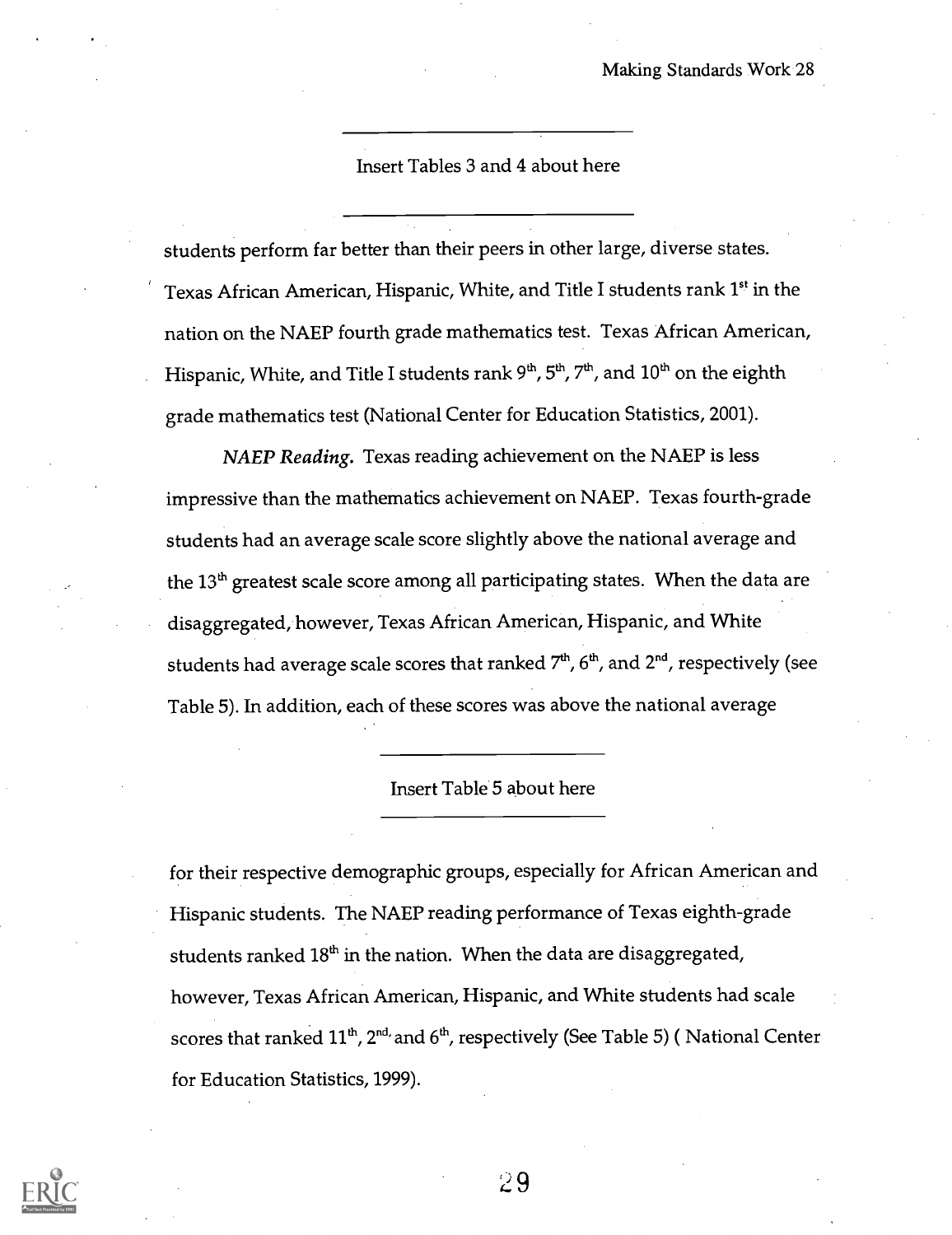NAEP Science. The only administration of the NAEP science assessment was in 1996 for Grade 8 students; thus, no comparable data are available to discern a trend. Unlike mathematics and reading, science achievement in Texas is only about average on the NAEP. Overall, Texas average scale scores in science were slightly below average, although there was no statistical difference between the Texas and the U.S. score. The state ranking in Texas was  $26<sup>th</sup>$  out of 40 participating states. The disaggregated data, however, provide a slightly more positive picture for Texas students. Specifically, Texas Grade 8 African American, Hispanic, and White students ranked  $7<sup>th</sup>$ , 19<sup>th</sup> and  $10<sup>th</sup>$ , respectively. Texas African American scores were statistically greater than the national average, whereas the Texas scores for Hispanic and White students were not statistically different from the national average (National Center for Education Statistics, 1997).

NAEP Writing. As with science, there has only been one state-level NAEP administration at Grade 8 in writing. Thus, again, it is impossible to discern a trend. Overall, Texas average scale scores in writing were 3<sup>rd</sup> in the nation and statistically greater than the national average. Again, the disaggregated data provide an even more positive picture for Texas students. Specifically, Grade 8 Texas African American, Hispanic, and White students ranked  $1^{st}$ ,  $2^{nd}$ , and  $2^{nd}$ , respectively. All of the scores were statistically greater than the national average. Clearly, Texas students excelled in writing compared with their peers from across the country (National Center for Education Statistics, 1999).

In sum, critics claim that accountability systems harm children of color and children from low-income homes. The data set forth above seems to

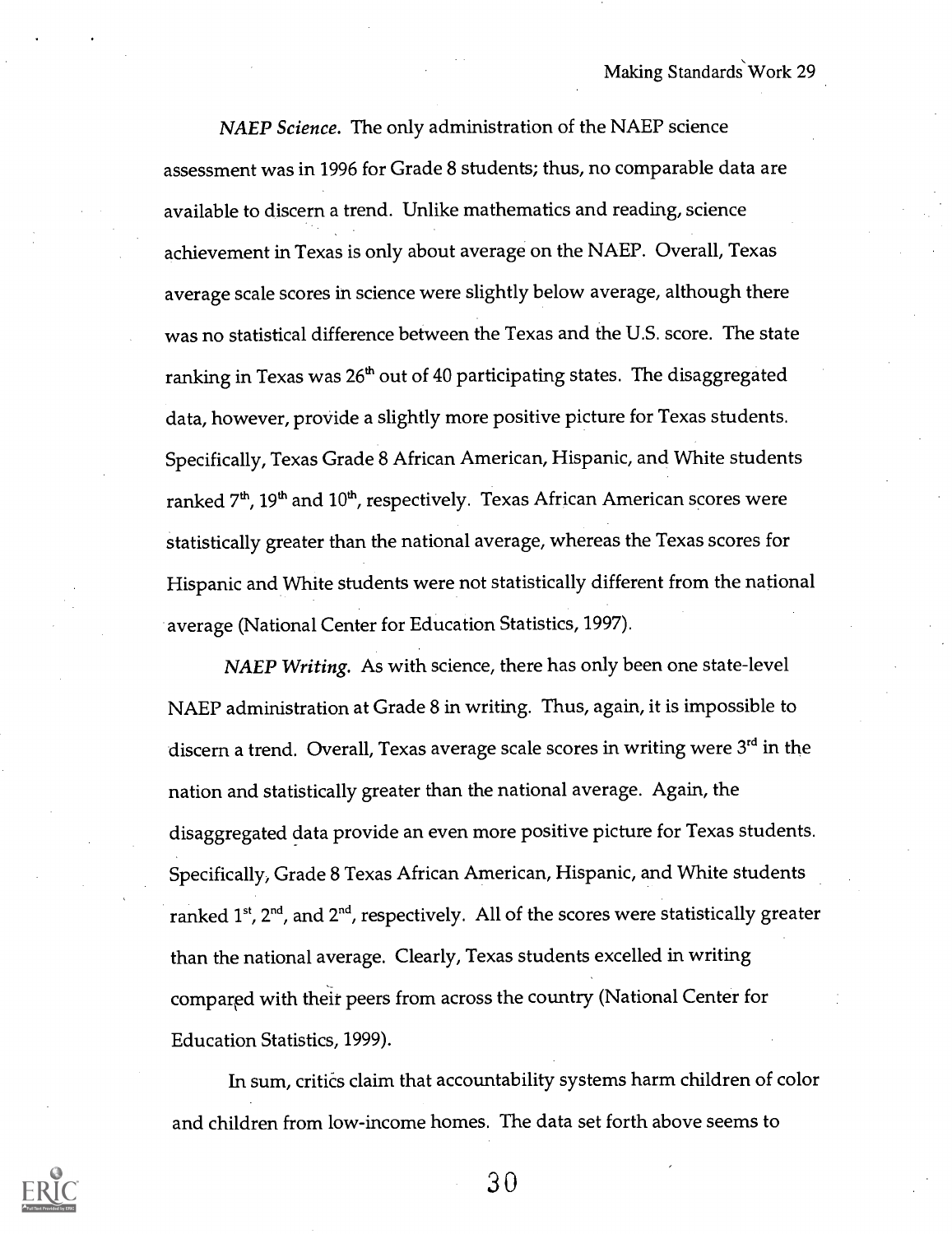refute such claims. In Texas there have been substantial increases in the percentage of students from all population groups (African American, Hispanic, White, and economically disadvantaged) who pass the statewide assessment, known as TAAS. In addition, all population groups in Texas have performed well on a national test, the NAEP. Some of the most impressive gains have occurred among African American, Hispanic, and economically disadvantaged groups. Gaps between the performances of different racial/ethnic/socioeconomic groups of students on TAAS and NAEP still remain, but the gaps have diminished over time.

#### Other Indicators of Improvements in Texas Student Performance

TAAS and NAEP are appropriate indicators of improvements in Texas student performance. Other indicators of academic performance include the number of Texas students taking advanced-placement examinations, the number of African American and Hispanic children taking advanceplacement examinations, the performance of students on college entrance examinations such as the SAT or ACT test.

Some critics of the Texas accountability system contend that minority students are tracked in TAAS remediation classes rather than college preparatory classes. The available data on advanced-placement test taking refutes this contention. The percentage of African American and Hispanic juniors and seniors taking at least one advanced-placement examination has increased dramatically from the year before the adoption of the accountability system (1992-1993) to the year 2000. The percentage of African American students in Texas taking at least one advanced-placement examination has

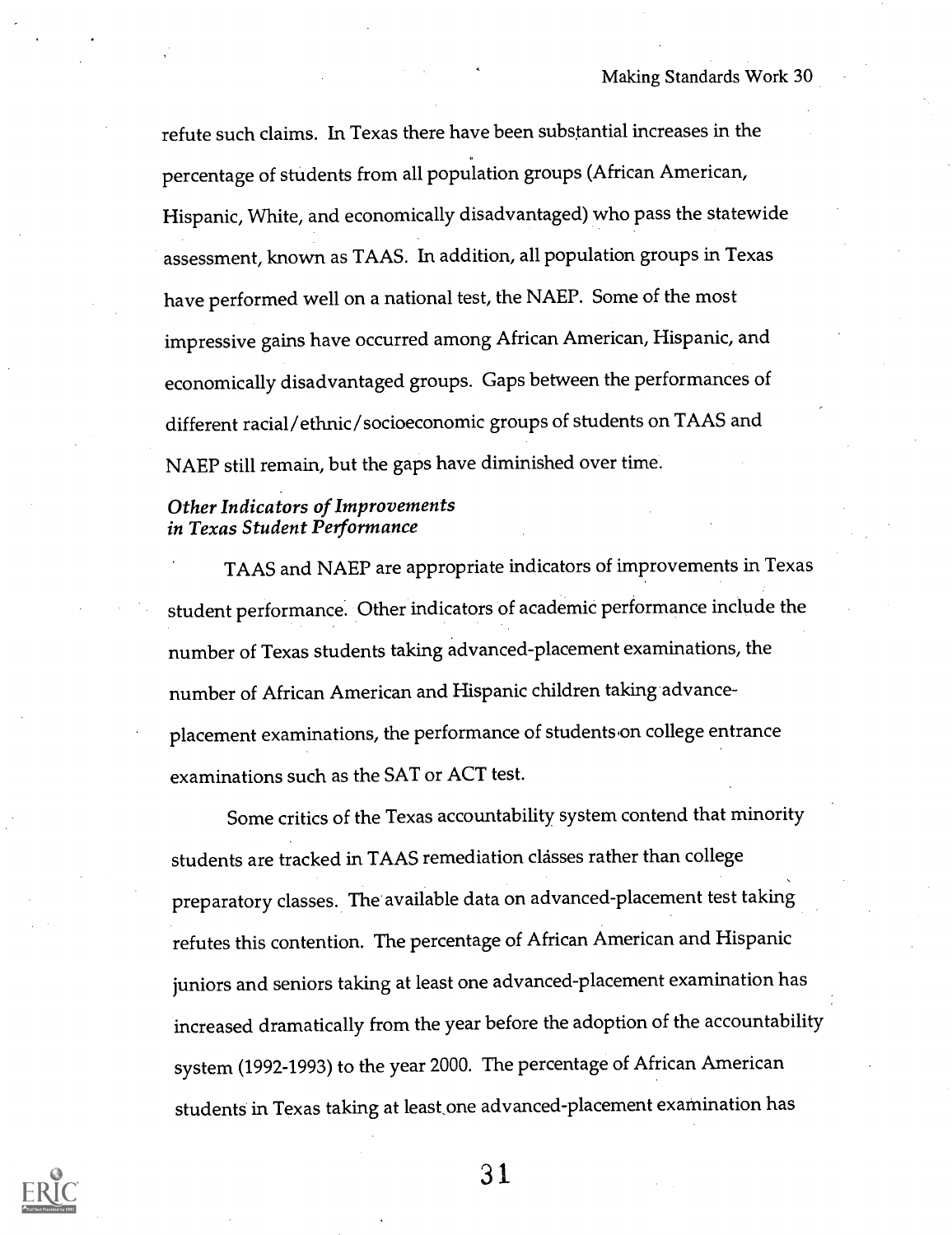increased 423.3% since the 1992-1993 year. This is more than four times the rate of increase for all other states. The percentage of Hispanic students taking at least one advanced-placement examination has increased 306.1% since the 1992-1993 year. This is almost twice the rate of increase for all other states (see, for example, College Board and Educational Testing Service, 1993a, 1994a, 1995a, 1996a, 1997a, 1998a, 1999a, 2000a). The data refutes the assertion that high-stakes accountability in Texas has decreased the number of minority students who are accessing more rigorous courses.

Performance on the SAT and ACT are common indicators of the quality of education. Since not every high school graduate takes these college entrance examinations, comparison of schools or states based on SAT/ACT scores is difficult. However, we can analyze the trends in the number of students who take the SAT in Texas as well as the average SAT score in Texas. Most graduating seniors in Texas take the SAT rather than the ACT. According to College Board data, the number of Texas public school seniors who take the SAT increased by 30% from 1993 to 2000 (see, for example, College Board and Educational Testing Service, 1993b, 1993c, 1994b, 1994c, 1995b, 1995c, 1996b, 1996c, 1997b, 1997c, 1998b, 1998c, 1999b, 1999c, 2000b, 2000c). The data are presented in Table 6. Over the same time period,

Insert Table 6 about here

Texas Education Agency (TEA) data show the number of 12<sup>th</sup>-grade students increased by just 3%. Thus, a far greater percentage of Texas public school

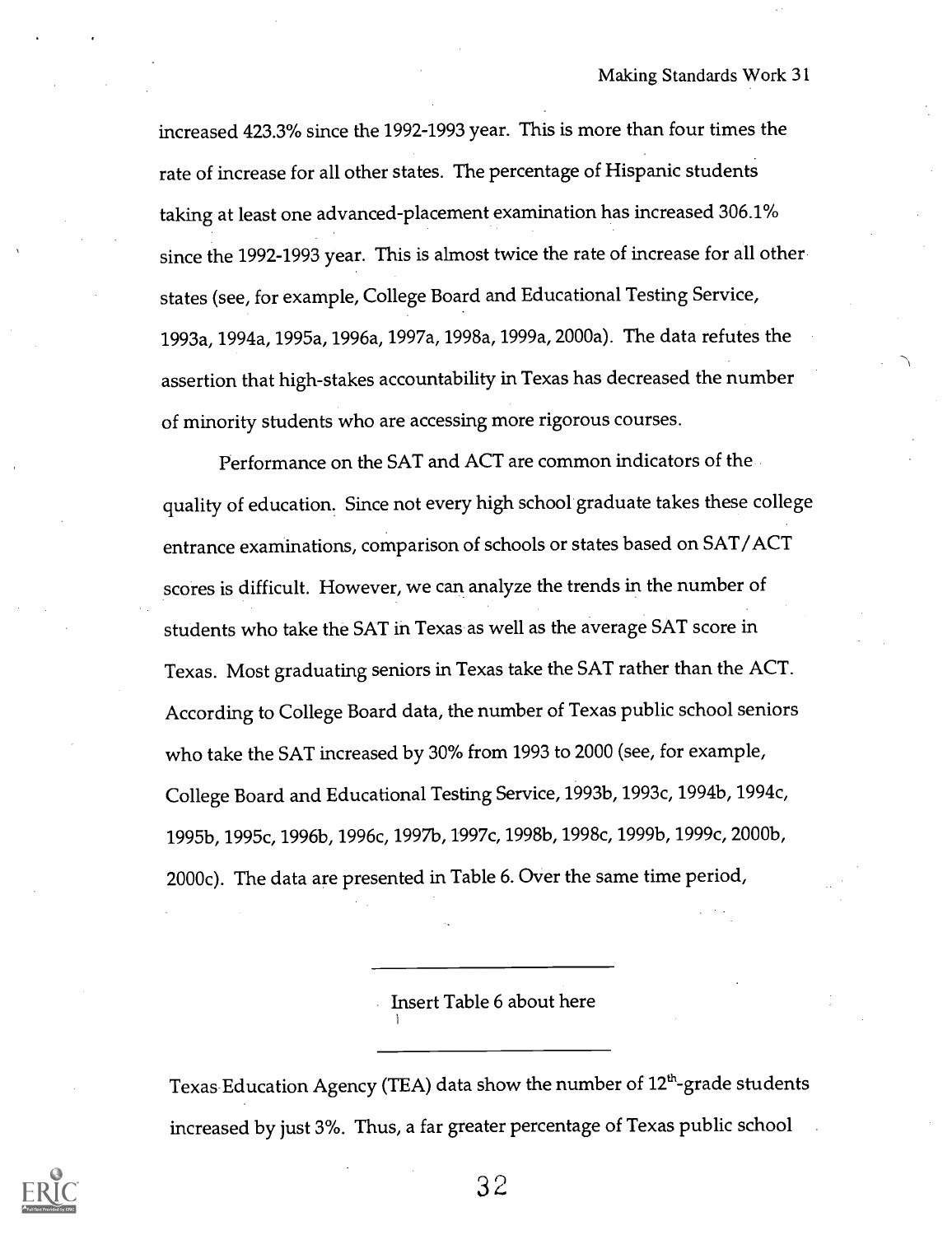students took the SAT in 2000 than in 1993, the year before the accountability system was implemented. Furthermore, the increase in percentages of students taking the SAT from 1993 to 2000 exceeded the increase in test takers nationally for all demographic groups of students (Texas Education Agency [TEA], 2001).

#### Conclusion

The new framework for leadership that I have described here provides a powerful and useful model for achieving school success. The framework is indeed compelling. Essentially it serves to lend coherence to an otherwise loosely coupled system incapable of articulating effectively across levels of organization. Sustained districtwide school improvement is not possible without a strong connection across levels of organization and a re-coupling of the system. Internal school development is necessary, but school improvement cannot occur unless each school is supported by a strong external infrastructure, stable political environments, and resources outside the school, including leadership from the superintendent and school board as well as leadership from the state.

What occurs as the three levels of organization coalesce is a fusion of three powerful forces - the technical core, the managerial core, and the institutional core. The purposeful interactions that happen within and across these levels of organization serve to mobilize commitments and energies to pursue school improvement efforts on a scale never before witnessed. Such mobilization is powerful, so as to increase capacity to overcome obstacles that are bound to surface in a school district attempting to "do the right things" educate all children and to persist in this mission. The Texas accountability

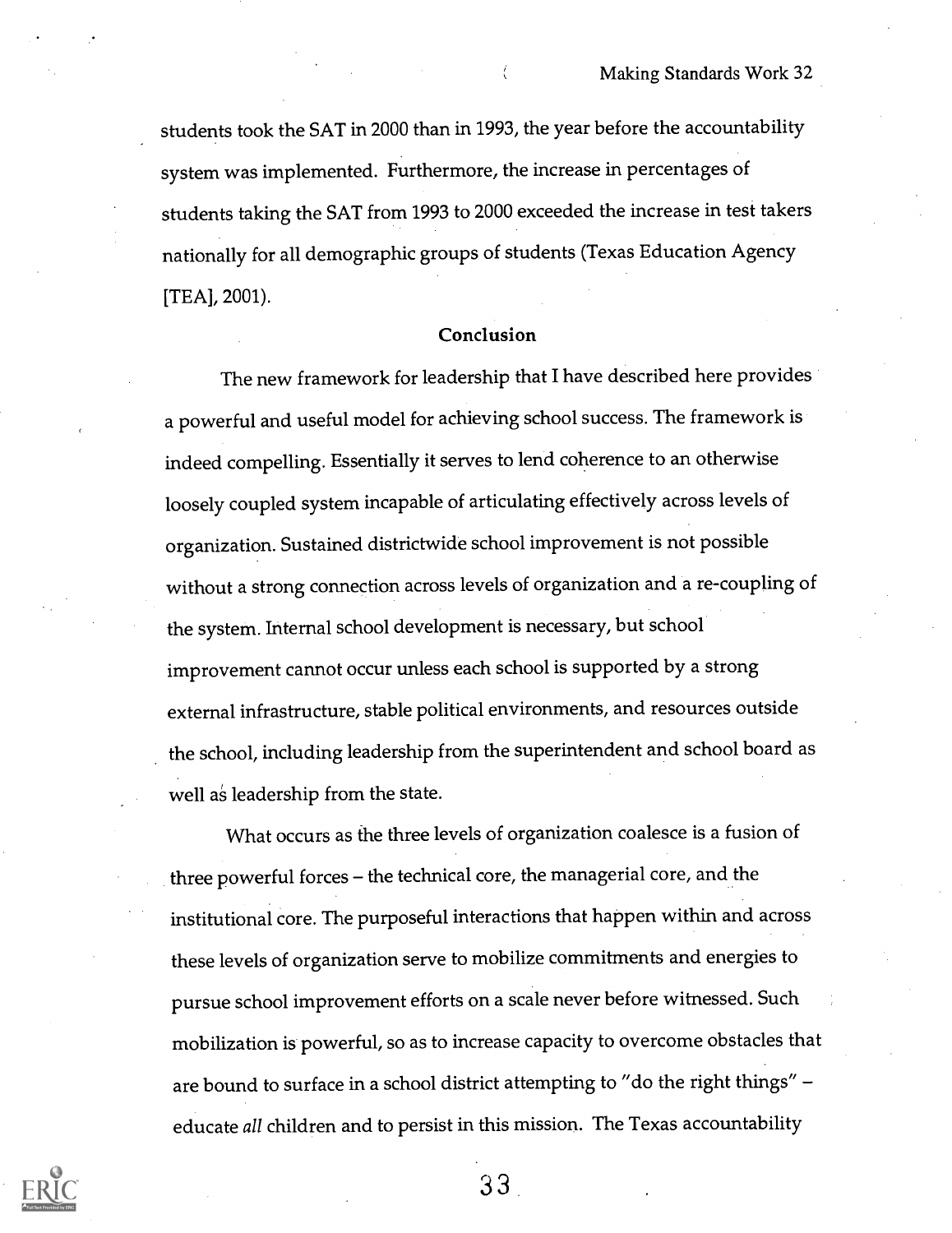system was used as a model for sustained districtwide academic success of all students. The most impressive gains in student achievement were made by children of color and children from low-income homes on both state and national tests.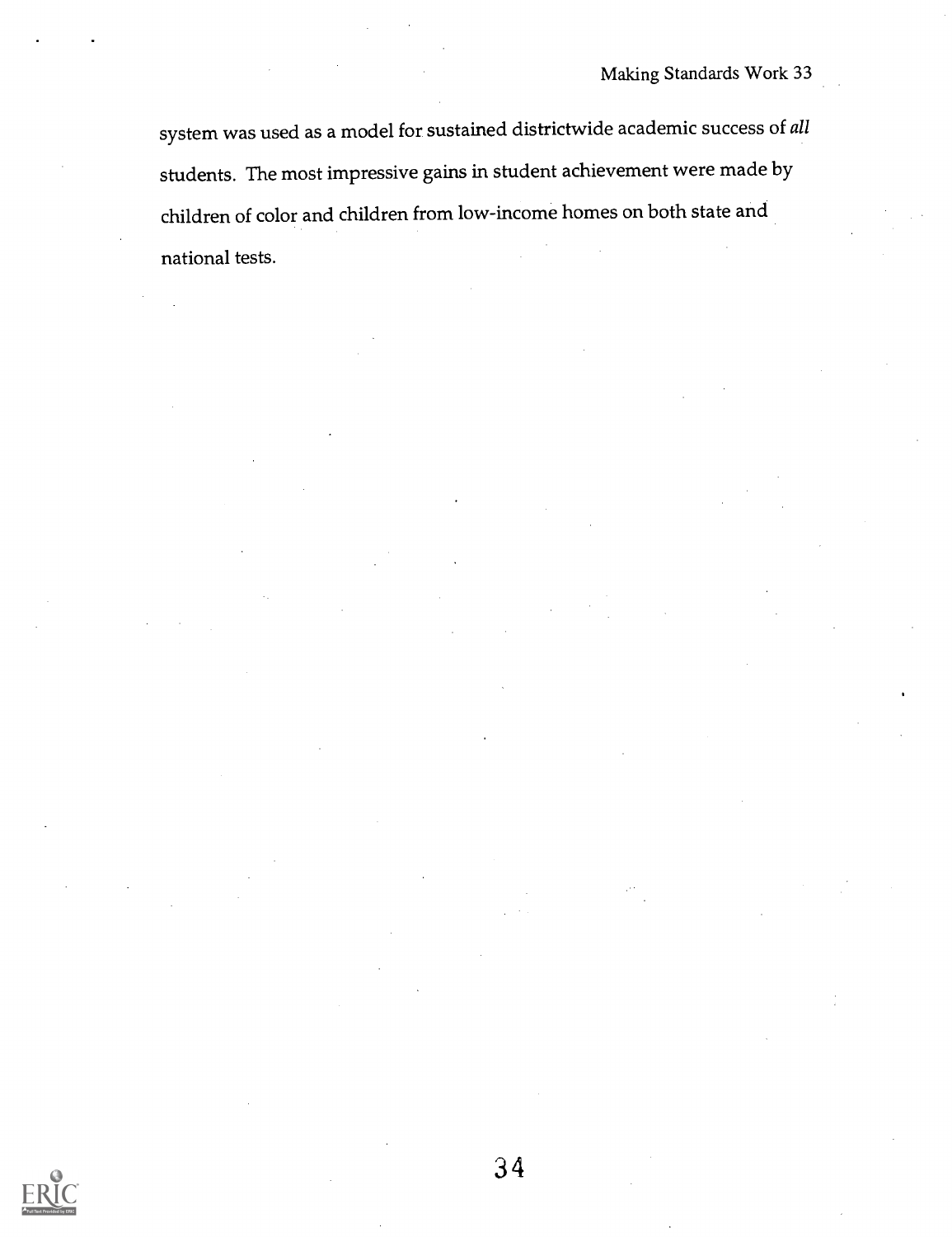#### REFERENCES

- Adams, J. E., and Kirst, M. V. (1999). New demands and concepts for educational accountability: Striving for results in an era of excellence. In J. Murphy and K. S. Louis (Eds.). Handbook of research on educational administration (2<sup>nd</sup> ed.)(pp.463-489). San Francisco: Jossey–Bass.
- Ad Hoc Committee on MCAS (1998). Educators criticize new Massachusetts comprehensive assessment system (MCAS) exams. FairTest. Available: http://www.fairtest.org/pr/mcaspr.htm.
- Anderson, G. L. (2001). Promoting educational equity in a period of growing social inequities: The silent contradictions of Texas reform discourse. Education and Urban Society, 33(3), 320-332.
- Argyris, C. (1990). Overcoming organizational defenses. Boston, MA: Allyn and Bacon.
- Carnoy, M. Loeb, S., Smith, T. L. (2000, April). Do higher state tests scores in Texas make for better high school outcomes? Paper presented at the annual meeting of the American Educational Research Association, New Orleans, LA.
- Cohen, D. K., and Spillane, J. P. (1992). Policy and practice: The relations between governance and instruction. In G. Grant (Ed.), Review of Research in Education, Vol. 18 (pp. 3-49). Washington, DC: American Educational Research Association.
- College Board and Educational Testing Service. (1993a). 1993 AP Texas and national summary reports. New York: Author.
- College Board and Educational Testing Service. (1993b). 1993 college-bound Seniors: National report. New York: Author.

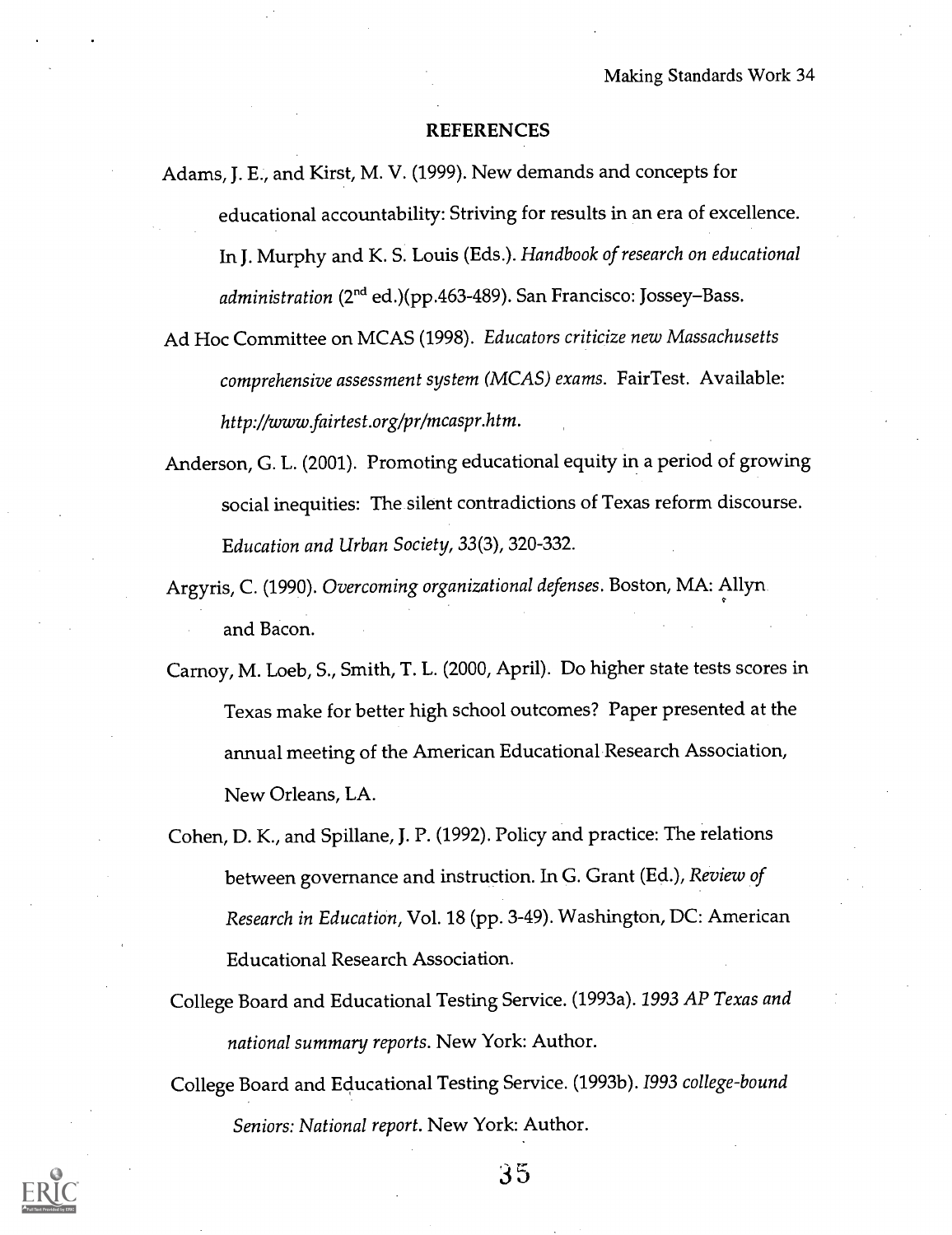- College Board and Educational Testing Service. (1993c). 1993 college-bound seniors: Texas report. New York: Author.
- College Board and Educational Testing Service. (1994a). 1994 AP Texas and national summary reports. New York: Author.
- College Board and Educational Testing Service. (1994b). 1994 college-bound seniors: National report. New York: Author.
- College Board and Educational Testing Service. (1994c). 1994 college-bound seniors: Texas report. New York: Author.
- College Board and Educational Testing Service. (1995a). 1995 AP Texas and national summary reports. New York: Author.
- College Board and Educational Testing Service. (1995b). 1995 College-bound seniors: National report New York: Author.
- College Board and Educational Testing Service. (1995c). 1995 college-bound seniors: Texas report. New York: Author.
- College Board and Educational Testing Service. (1996a). 1996 AP Texas and national summary reports. New York: Author.
- College Board and Educational Testing Service. (1996b). 1996 college-bound seniors: National report. New York: Author.
- College Board and Educational Testing Service. (1996c). 1996 college bound seniors: Texas report New York: Author.
- College Board and Educational Testing Service. (1997a). 1997AP Texas and national summary reports. New York: Author.
- College Board and Educational Testing Service. (1997b). 1997 college-bound seniors: National report. New York: Author.

College Board and Educational Testing Service. (l997c). 1997 college-bound

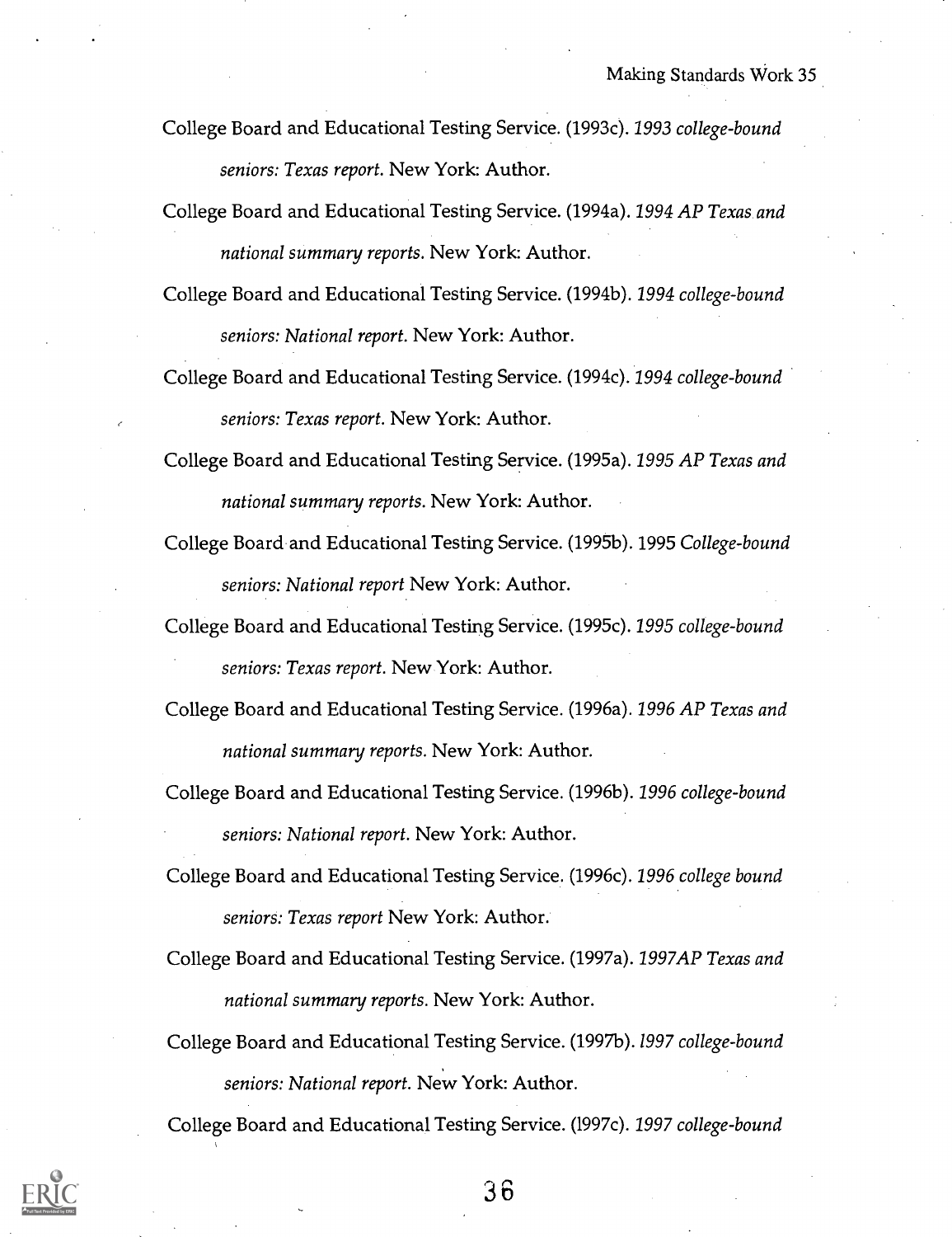seniors: Texas report New York: Author.

- College Board and Educational Testing Service. (1998a). 1998 AP Texas and national summary reports. New York: Author.
- College Board and Educational Testing Service. (1998b). 1998 college-bound seniors: National report. New York: Author.
- College Board and Educational Testing Service. (1998c). 1998 college-bound seniors: Texas report. New York: Author.
- College Board and Educational Testing Service. (1999a). 1999 AP Texas and national summary reports. New York: Author.
- College Board and Educational Testing Service. (1999b). 1999 college-bound seniors: National report. New York: Author.
- College Board and Educational Testing Service. (1999c). 1999 college-bound seniors: Texas report. New York: Author.
- College Board and Educational Testing Service. (2000a). 2000 AP Texas and national summary reports. New York: Author.
- College Board and Educational Testing Service. (2000b). 2000 college bound seniors: National report. New York: Author.
- College Board and Educational Testing Service. (2000c). 2000 college-bound seniors: Texas report. New York: Author.
- Conley, D., Dunlap, D., and Goldman, P. (1992). The "vision thing" and school restructuring. OSSC Report, 32(2), 1-8.
- Cuban, L. (1988). Constancy and change in schools. In P. W. Jackson (Ed.), Contributing to educational change. Berkley, CA: McCutchan
- Cuban, L. (1992). Managing dilemmas while building professional communities. Educational Researcher, 21 (4), 4-11.

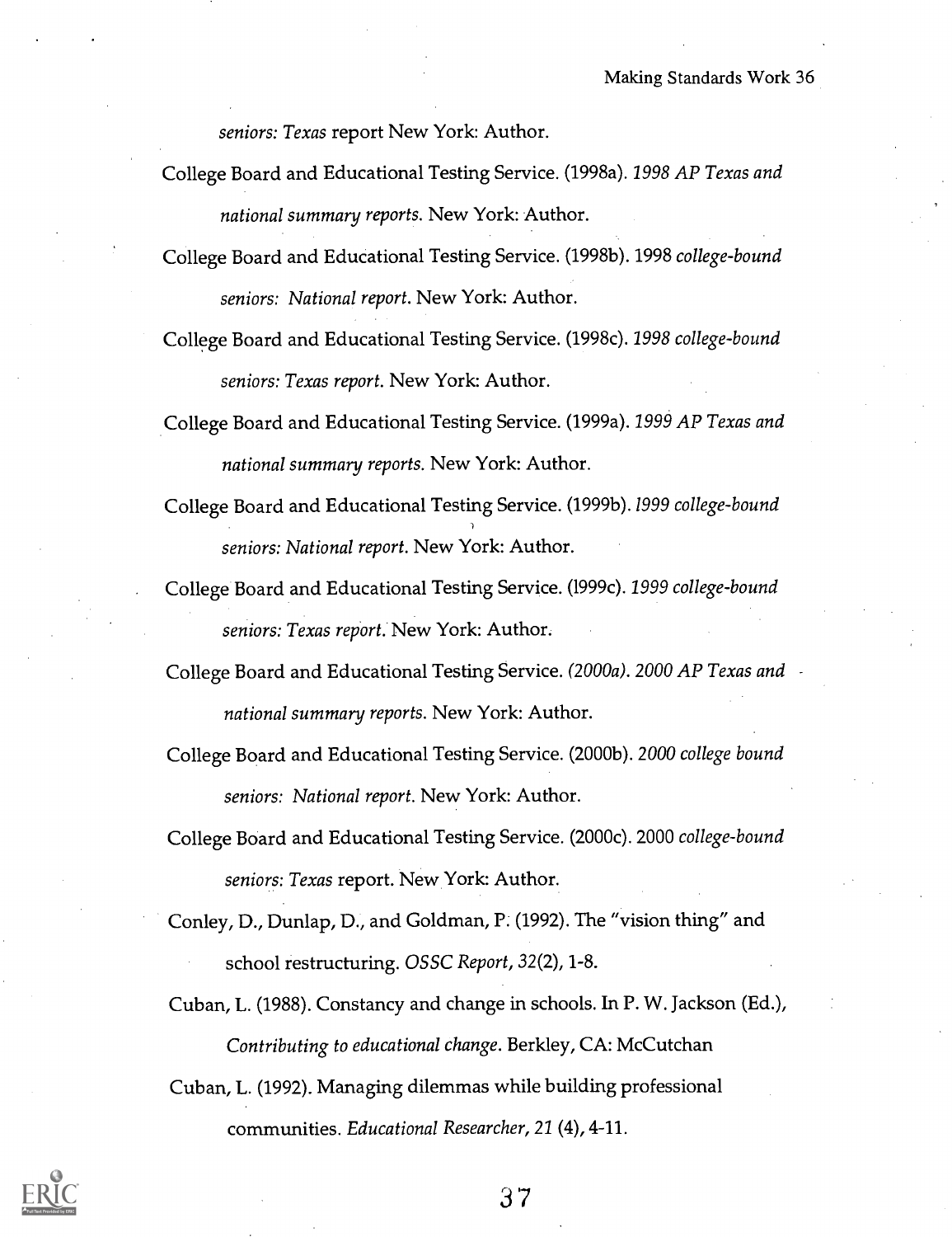- Elmore, R. F. (1995). Structural reform and educational practice. Educational Researcher, 24 (9), 23-26.
- Elmore, R. F. (1997). Accountability in local school districts: Learning to do the right things. P. W. Thurston and J. G. Ward (Eds.), Improving Educational Performance: Local and Systemic Reforms (pp.59-82). Greenwich, Conn.: JAI Press.
- Elmore, R. F. (2000). Building a new structure for school leadership. American Educator, 23 (4), 6-13.
- Elmore, R. F. (2001). Building a new structure for leadership. New York: The Albert Shanker Institute.
- Elmore, R. F., Ablmann, C. H., and Fuhrman, S. H. (1996). The new accountability in state education reform: From process to performance. In H. F. Ladd (Ed.), Holding schools accountable: Performance-based reform in education (pp.65-98). Washington, DC: The Brookings Institution.
- Elmore, R. F., and Burney, D. (1999). Investing in teacher learning. L. Darling–Hammond and G. Sykes (Eds.), Teaching as a Learning Profession: Handbook of Policy and Practice (pp.263-291). San Francisco: Jossey–Bass.
- Elmore, R. F., Peterson, P. L. and McCarthey, S. J (1996). Restructuring in the classroom: Teaching, learning and school organization. San Francisco: Jossey-Bass.
- English, F., & Steffy, B. (2001). Deep curriculum alignment. Alexandria, VA: Association for Supervision and Curriculum Development. Fullan, M. (1999). Change forces: The sequel. London: Falmer Press.

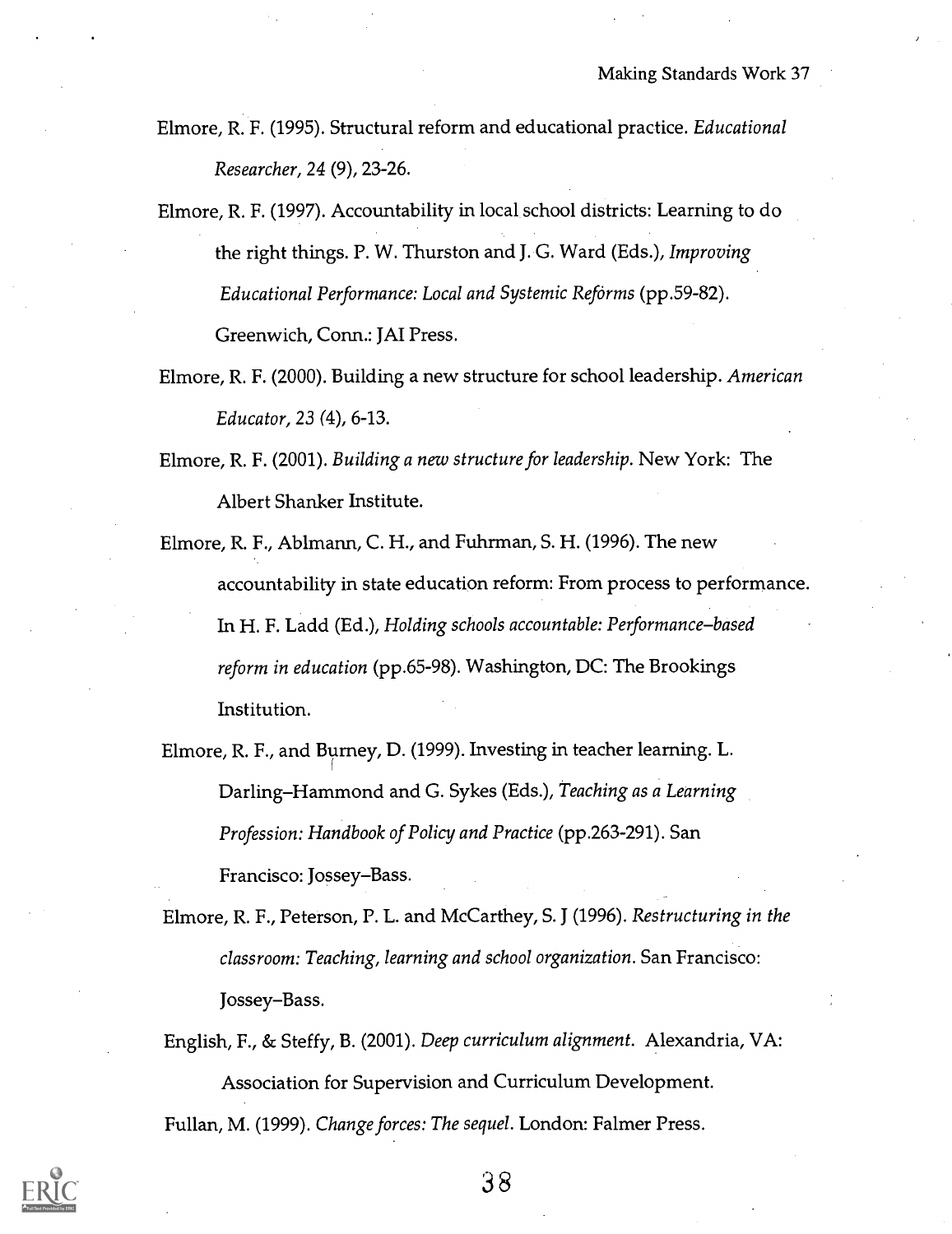- Fullan, M. (2000a). The return of large scale reform. Journal of Educational Change, 1, 1-23.
- Fullan, M. (2000b). The three stories of education reform. Phi Delta Kappan, 81 (8), 581-584.
- Fullan, M.G. (1997). Emotion and hope: Constructive concepts for complex times. In A Hargreaves (Ed.), Rethinking educational change with heart and mind: The 1997 ASCD Yearbook (pp.216-233). Alexanderia, VA: Association for Supervision and Curriculum Development.
- Fuller, E. J., and Johnson, F. (2001). Can state accountability systems drive improvements in school performance for children of color and children from low income homes? Education and Urban Society, 33 (3), 260-283.
- Gandal, M., & Vranek, J. (2001). Standards: Here today, here tomorrow. Educational Leadership, 59(1), 7-13.

Gordon, B. M. (2000, Autumn). On high stakes testing. Division Generator, 1- 4.

- Grissmer, D., and Flanagan, A. (1998). Exploring rapid achievement gains in-North Carolina and Texas. Washington, DC: National Education Goals Panel.
- Grissmer, D., Flanagan, A., Kawata, J., and Williamson, S. (2000). Improving student achievement: What state NAEP tests tell us. Santa Monica, CA: RAND.
- Hall, G. E., and Hord, S. M. (2001). Implementing change: Patterns, principles, potholes. Boston: Allyn and Bacon.
- Haney, W. (2000). The myth of the Texas miracle in education. Education Policy Analysis Archives, 8(41) [Online]. Available:

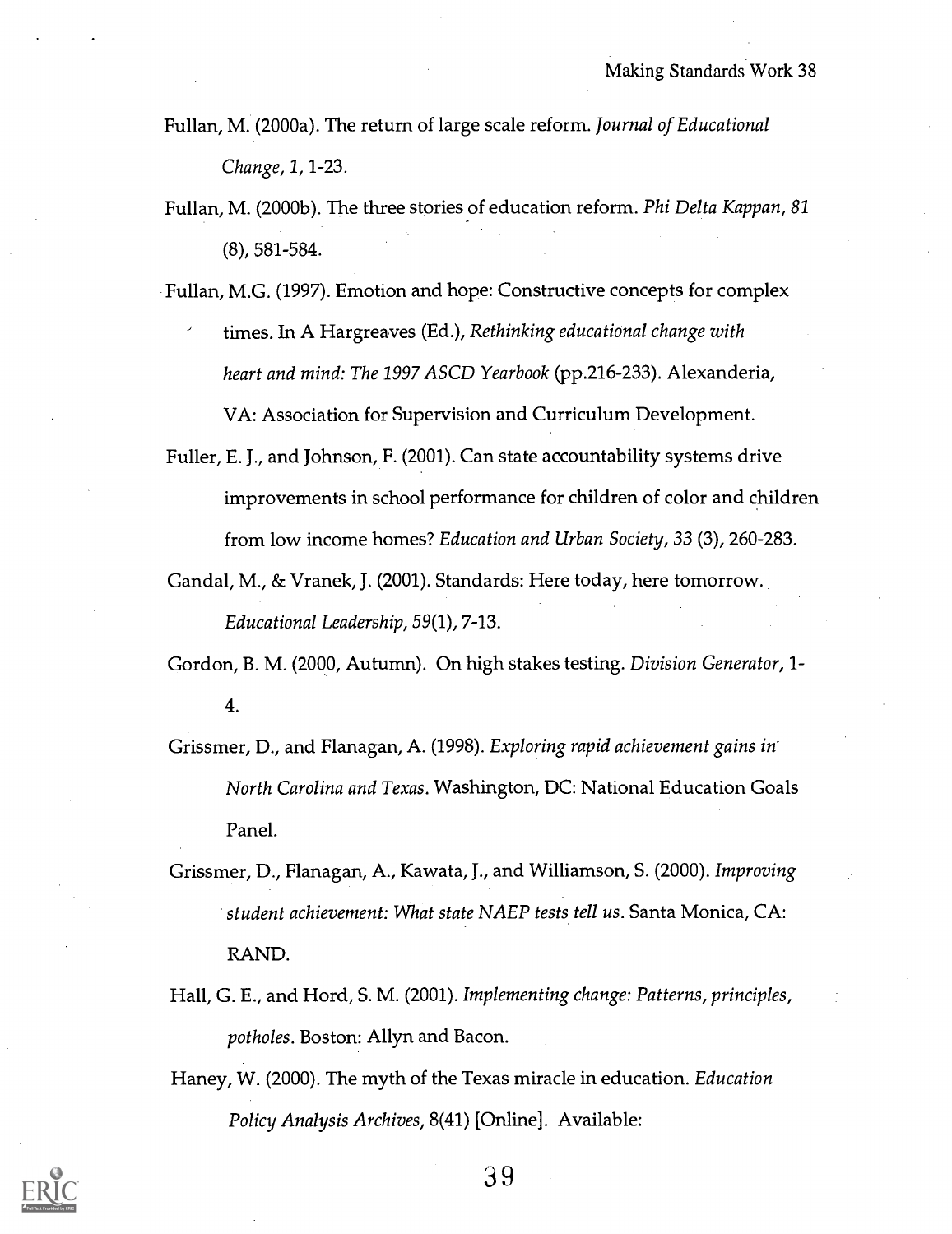http:/ /epaa.asu.edu/epaa/v8n41/

Hargreaves, A., Earl, L., and Ryan, J. (1996). Schooling for change: Reinventing education for early adolescents. Philadelphia: Falmer Press.

Hopkins, D. (1993). A teacher's guide to classroom research  $(2<sup>nd</sup>$  ed.).

Philadelphia: Open University Press.

- Huberman, M. (1993). Linking the practitioner and researcher communities for school improvement. School Effectiveness and School Improvement, 4 (1), 1-16.
- Johnson, J.; Treisman, U., and Fuller, E. J. (2000). Testing in Texas. The School Administrator, 57 (11), 20-27.
- Joyce, B., and Showers, B. (1995). Student achievement through staff development. New York: Longman.
- Klein, S. P., Hamilton, L. S. McCaffrey, D. F., & Stecher, B. M. (2000). What do test scores in Texas tell us? (Issue Paper No. 202). Santa Monica, CA: RAND.
- Koschoreck, J. W. (2001). Accountability and educational equity in the transformation of an urban district. Education and Urban Society, 33(3), 384-304.
- Leithwood, K. (1994). Leadership for school restructuring. Educational Administration Quaterly, 30(4), 498-518.
- Leithwood, K., and Atkins, K. A. (1995). Making schools smarter: A system for monitoring school and district progress. Thousand Oaks, CA: Corwin Press.
- Leithwood, K., and Jantzi, D. (1997). Explaining variation in teachers' perceptions of principals' leadership: A replication. Journal of

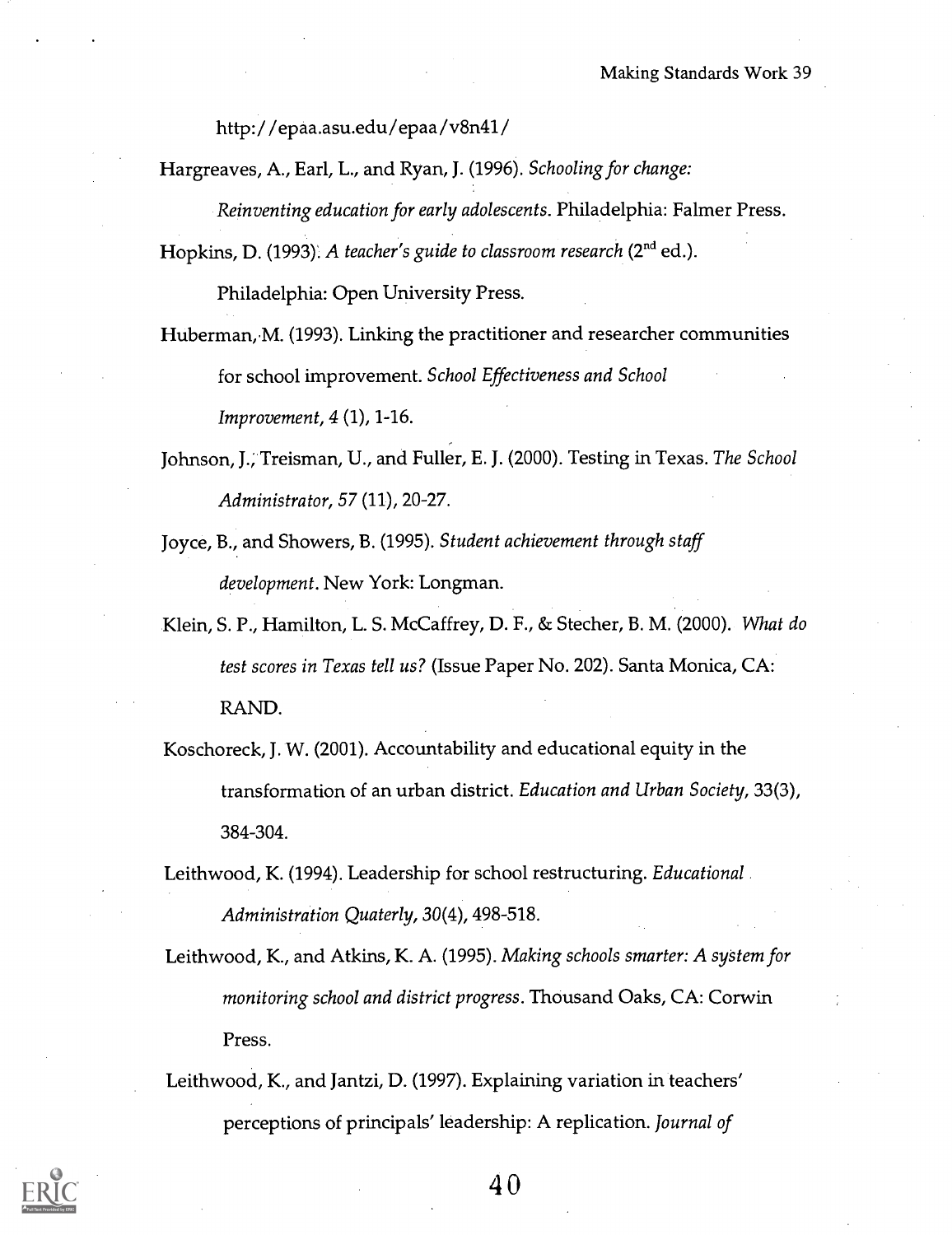Education Administration, 35 (3-4), 213-231.

- Leithwood, K., and Louis, K. S. (2000). The learning school and school improvement: Linkages and strategies. Lisse, NL: Swets and Zeitlinger.
- Louis, K.S., and Kruse, S. (2000). Creating community in reform: Images of organizational learning in urban schools. In K. Leithwood and K. S. Louis (Eds.). Organizational Learning and Strategies. Lisse, NL: Swets and Zeitlinger.
- Louis, K. S., and Miles, M. B. (1990). Improving the urban high school: What works and why. New York: Teachers College Press.
- Louis, K. S., Toole, J., and Hargreaves, A. (1999). Rethinking school improvement. In J. Murphy and K. S. Louis (Eds.), Handbook of Research on Educational Administration (2<sup>nd</sup> ed) (pp.251-276). San Francisco: Jossey-Bass.

Lunenburg, F. C. (1995). The principalship: Concepts and applications. Englewood Cliffs, NJ: Prentice Hall.

Lunenburg, F. C. (in press). Improving student achievement: Some structural incompatibilities. In G. Perreault & F. C. Lunenburg (Eds.), The changing world of school administration. Lanham, MD: Scarecow Press.

Lunenburg, F. C., and Irby, B. J. (1999). High expectations: An action plan for implementing goals 2000. Thousand Oaks, CA: Corwin Press.

Lunenburg, F. C., and Ornstein, A. 0. (2000). Educational administration:

Concepts and practices. Belmont, CA: Wadsworth/Thomson Learning.

McLaughlin, M. W. (1990, December). The RAND change agent study revisited: Macro perceptions and micro realities. Educational Research, 11-16.

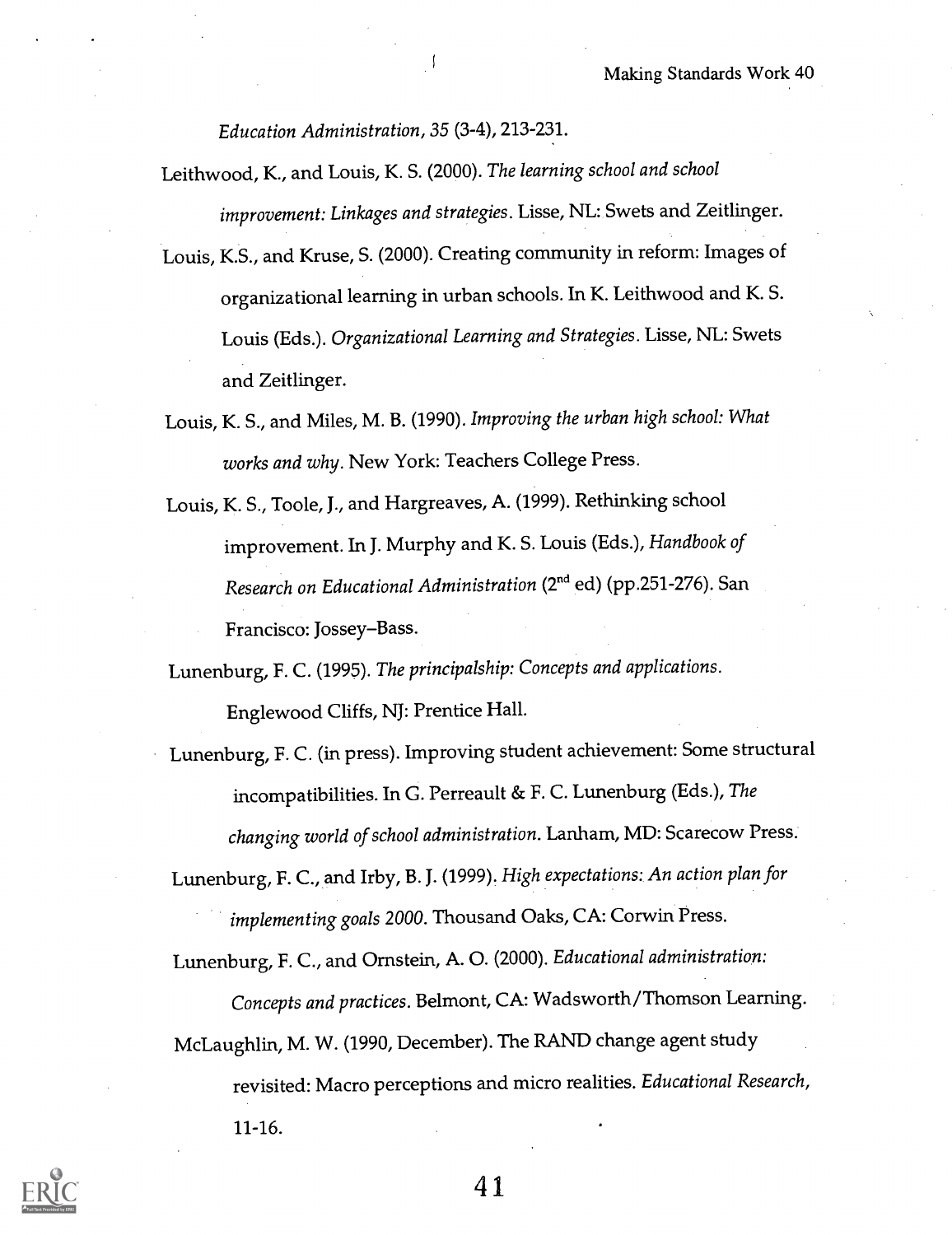- Marzano, R. J., Pickering, D. J. & Pollock, J. E. (2001). Classroom instruction that works. Alexandria, VA: Association for Supervision and Curriculum Development.
- McNeil, L.M. (2000). Contradictions of school reform: Educational costs of standardized testing. New York: Routledge.
- Meyer, J. W. & Rowan, B. (1977). Institutionalized organizations: Formal structure as myth and ceremony. American Journal of Sociology, 83, 340- 363.
- Meyer, J. W., & Rowan, B. (Eds.) (1992). The structure of educational organizations, organizational environments: Rituals and rationality. Newbury Park, CA: Sage.

Murphy, J. (1991). Restructuring schools. New York: Teachers College Press. National Center for Education Statistics. (1997). National assessment of educational progress state performance report [Online]. Available: http://nces.ed.gov.nationsrepotcard/site/home.asp

National Center for Education Statistics. (1999). National assessment of educational progress state performance report [Online]. Available: http://nces.ed.gov.nationsrepotcard/sitelhome.asp

National Center for Education Statistics. (2001a). National assessment of educational progress state performance report [Online]. Available: http://nces.ed.gov.nationsrepotcard/site/home.asp

National Center for Education Statistics. (2001b). National assessment of educational progress state performance report [Online]. Available: http://nces.ed.gov.nationsrepotcard/site/home.asp

Newmann, F. & Wehlage, G. (1995). Successful school restructuring. Madison,

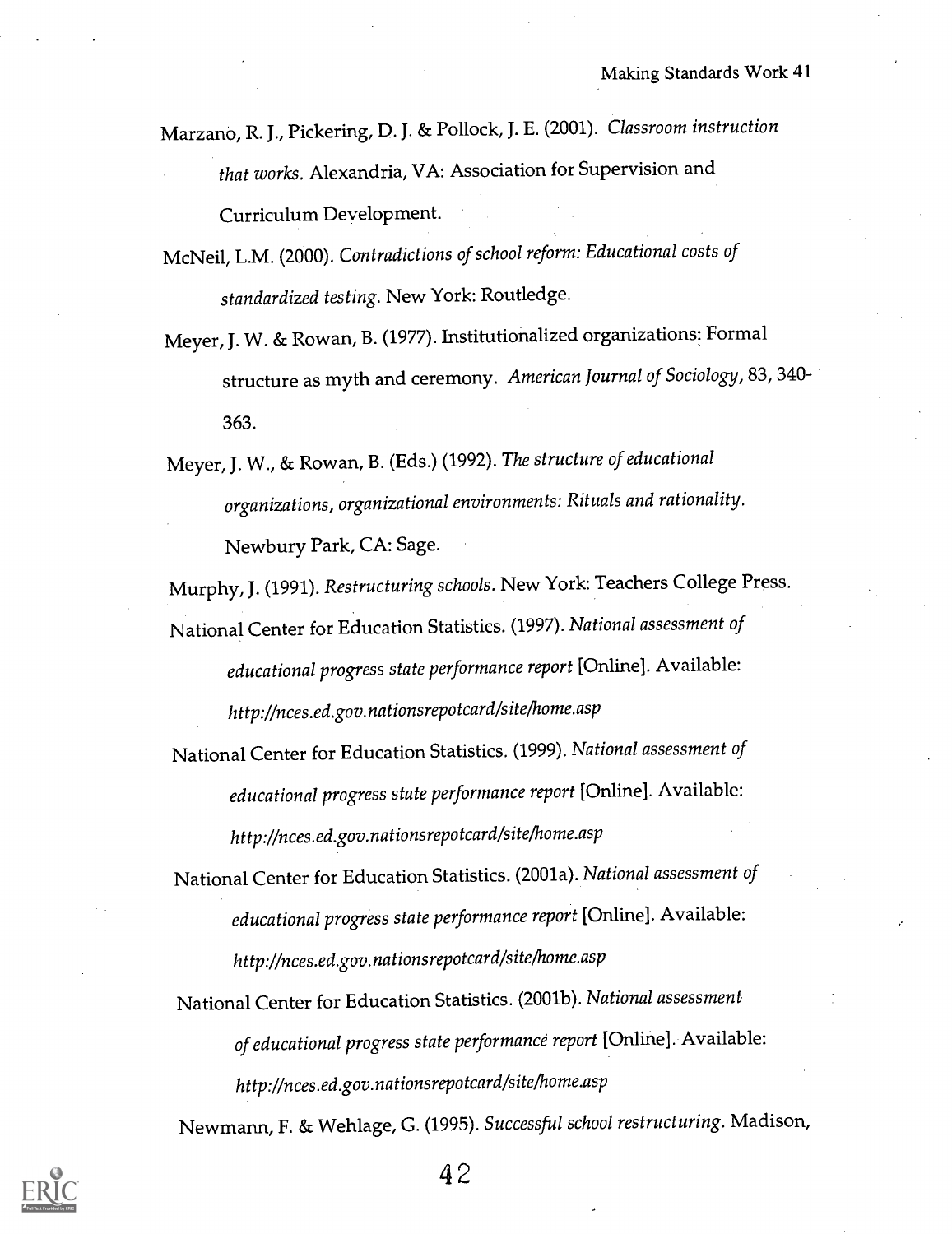WI: Center on Organization and Restructuring of Schools.

North Carolina Department of Public Instruction. (2000). Improving student performance: The role of district level staff. Evaluation Brief, 2(4) [Online]. Available:

http://www.dpi.state.nc.us/accountabiltiy/evaluation/evalbriefs/vol2n4 role.pdf

Ogawa, R. T., Crowson, R. L., and Goldring, E. B. (1999). Enduring dilemmas of school organization. In J. Murphy and K. S. Louis (Eds.), Handbook of Research on Educational Administration (2<sup>nd</sup> ed.) (pp.277-295). San Francisco: Jossey-Bass.

Orfield, G., & Wald, J. (2000, June 5). Testing, testing. The Nation [Online]. Available: www.thenation.com/issue/000605/0605orfield.shtml.

Panta, S. J. (2001, March 11). KHSD chief blasts exit test. Californian.

- Parker, L. (2001). Statewide assessment triggers urban school reform: But how high the stakes for urban minorities. Education and Urban Society, 33(3), 313-319.
- Parsons, T. (1960). Structure and process in modern societies. Glencoe, IL: Free Press.
- Ragland, M. A., Asera, R., & Johnson, R. F., Jr. (1999). Urgency, responsibility, efficacy: Preliminary findings of a study of high-performing Texas school districts. Austin, TX: Charles A. Dana Center.
- Reyes, P., Scribner, J. D., & Paredes Scribner, A. (1999). Lessons from high performing Hispanic schools: Creating learning communities. New York: Teacher College Press.

Rosenholtz, S.J. (1989). Teachers' workplace: The social organization of

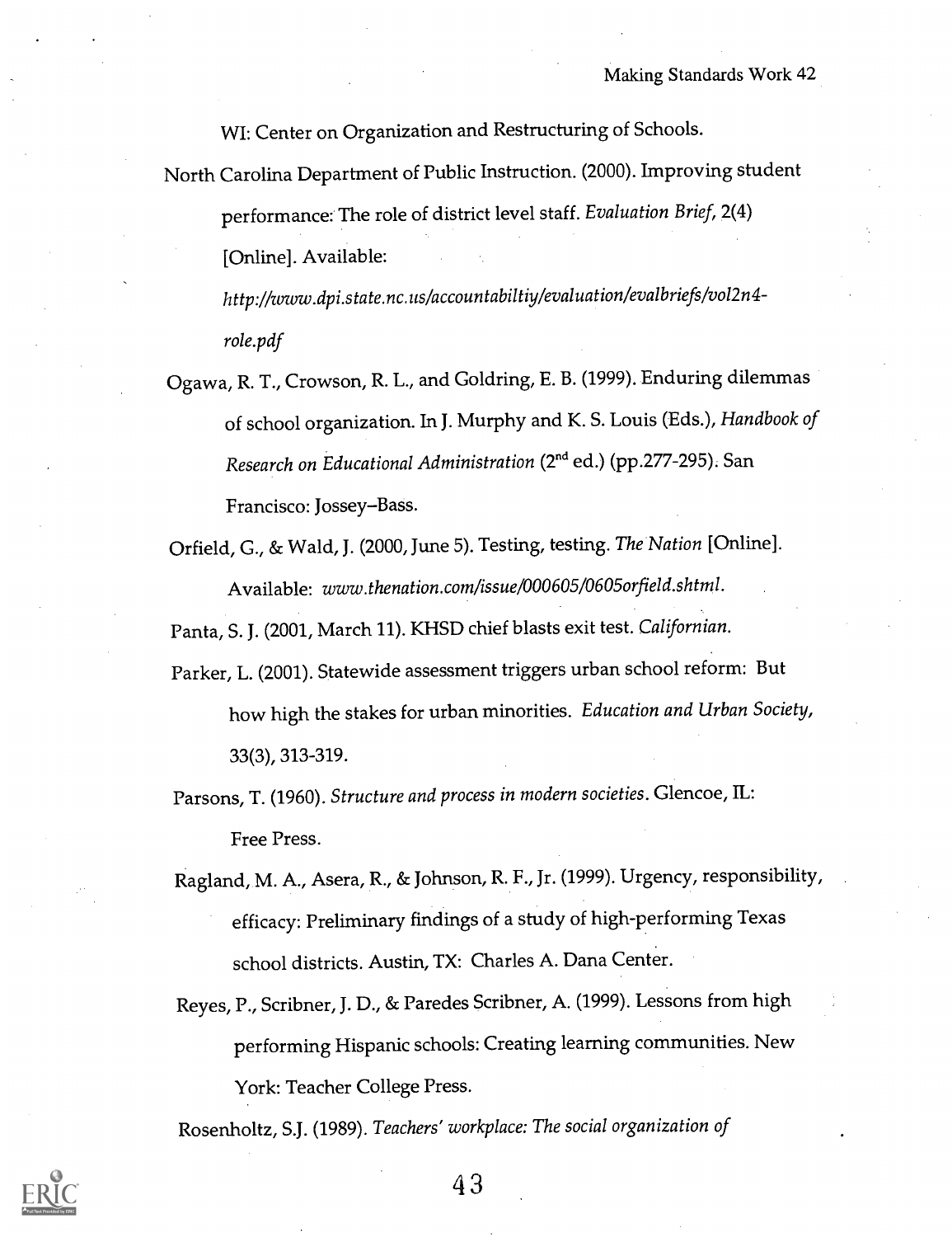schools. New York: Longman.

- Rowan, B. (1990). Commitment and control: Alternative strategies for the organizational design of schools. Newbury Park, CA: Sage.
- Rowan, B., & Miskel, C. G. (1999). Institutional theory and the study of educational organizations. In J. Murphy & K. S. Louis (Eds.), Handbook of research on educational administration (2<sup>nd</sup> ed.) (pp. 359-383). San Francisco: Jossey-Bass.
- Scheurich, J. J. (1998). Highly successful and loving, public elementary schools populated mainly by low-SES children: Core beliefs and cultural characteristics. Urban Education, 33(4), 451-491.
- Scheurich, J. J., Skrla, L., & Johnson, J. F. (2000). Thinking carefully about equity and accountability. Phi Delta Kappan, 82(4), 293-299.
- Schon, D. (1984). The reflective practitioner: How professionals think in action. New York: Basic Books.
- Sclafani, S. (2001). Using an aligned system to make real progress for Texas students. Education and Urban Society, 33 (3), 305-312.
- Sebring, P. B., & Bryk, A. S. (2000). School leadership and the bottom line in Chicago. Phi Delta Kappan, 81(6), 440-443.

Senge, P. (1990). The fifth discipline. New York: Currency Doubleday.

- Skrla, L., Scheurich, J. J., and Johnson, J. F. (2000). Equity-driven achievement-focused school districts. Austin, TX: Charles A. Dana Center.
- Skrla, L., and Scheurich, J. J. (2001). Displacing deficit thinking in school district leadership. Education and Urban Society, 33 (3), 235-259.

Skrla, L., Scheurich, J. J., and Johnson, J. F. (2001). Toward a new consensus on high academic achievement for all children. Education and Urban

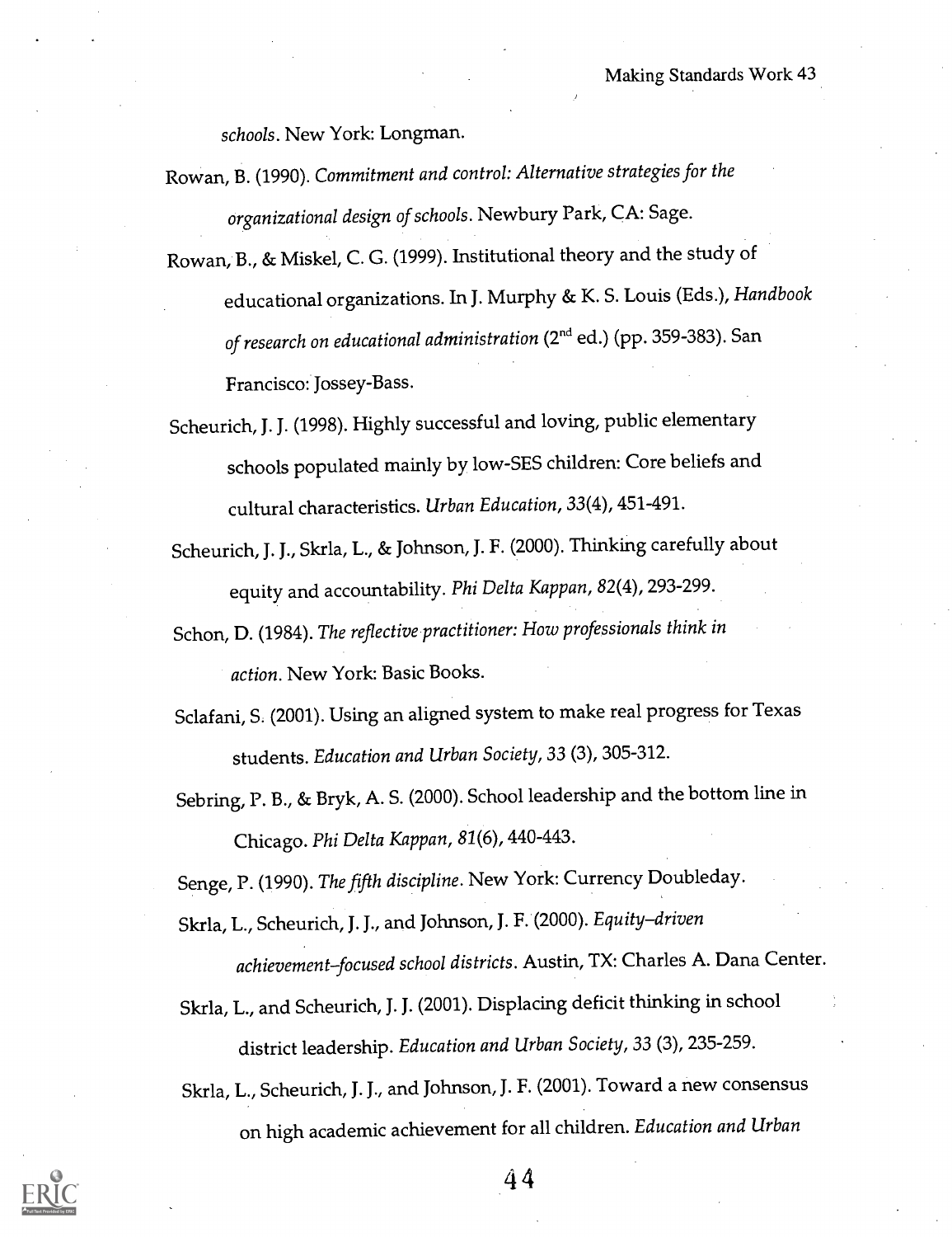Society, 33 (3), 227-234.

- Skrla, L., Scheurich, J. J., Johnson, J. F., & Koschoreck, J. W. (in press). Accountability for equity: Can state policy leverage social justice? International Journal of Leadership in Education.
- Smith, M. L. (1991). Put to the test: The effects of external testing on teachers. Educational Researcher, 20 (5), 8-11.
- Smith, M. L., & Rottenberg, C. (1991). Unintended consequences of external testing in elementary schools. Educational Measurement: Issues and Practice, 10(4), 7-11.
- Spillane, J. (1998). State policy and the non-monolithic nature of the local school district: Organizational and professional considerations. American Education Research Journal, 35 (1), 33-63.
- Texas Education Agency. (1994). Academic Excellence Indicator System 1994 state performance report [Online]. Available:

http://www.tea.state.tx.us/perfreport/aeis/94/state.html

- Texas Education Agency. (1996). The development of accountability systems nationwide and in Texas (Statewide Texas Educational Progress Study Report No. 1). Austin, TX: Author.
- Texas Education Agency (1997). The development of the Texas Essential Knowledge and Skills ITEKS] (Statewide Texas Educational Progress Study Report No. 2). Austin, TX: Author.
- Texas Education Agency. (2000). Academic Excellence Indicator System2000 state performance report [Online]. Available: http://www.tea.state.tx.us/perfreport/aeis/99/state.html

Texas Education Agency. (2001). Snapshot: 1994-2000 school district profiles

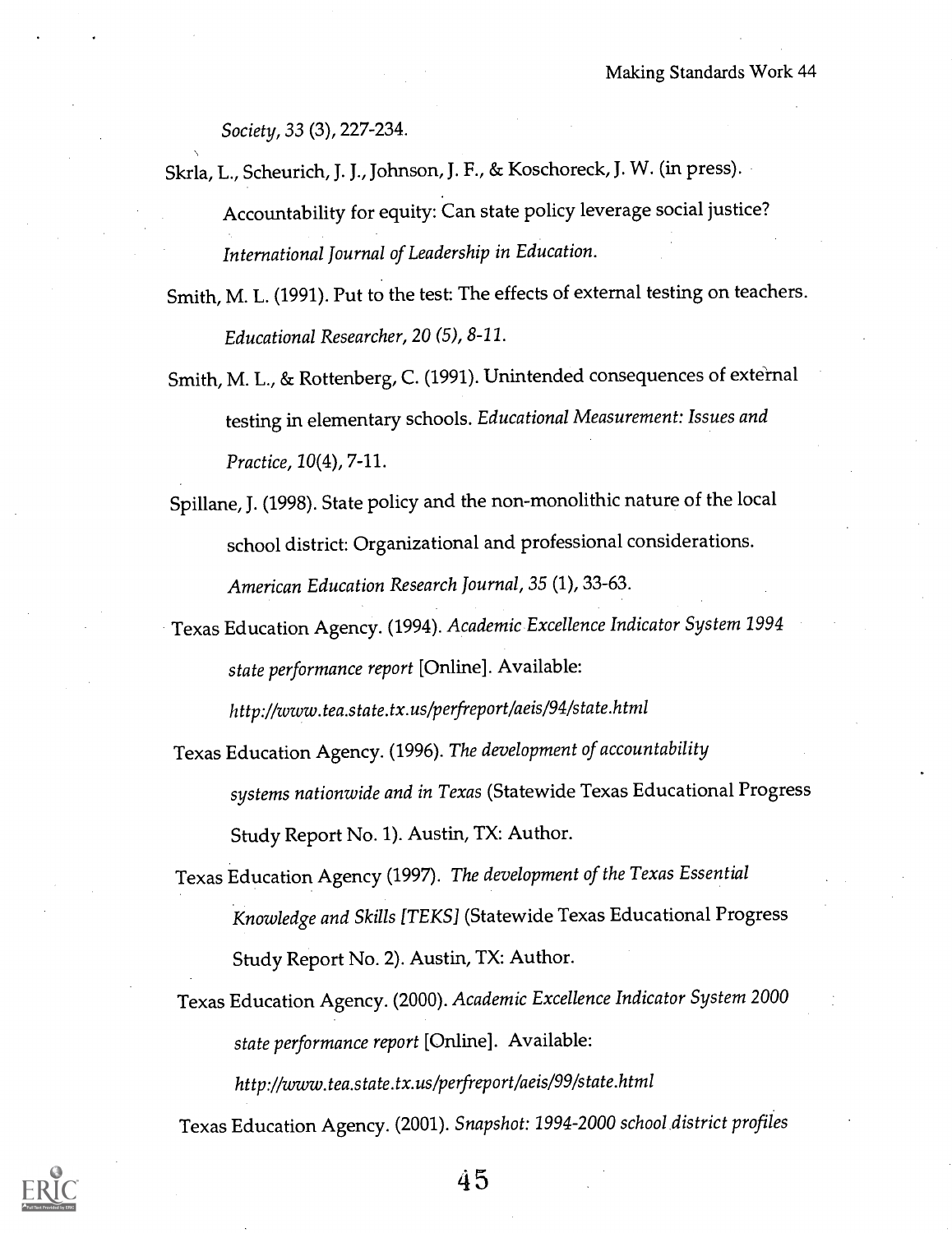[Online]. Available:

http://www.tea.state.tx.us/perfreport/snapshot/99/index.html

Treisman, U.,-and Fuller, E. (May, 2001). Comments on searching for indirect effects of state-wide reforms. Commentary in Brookings Papers on Education Policy 2001. Washington, DC: Brookings Institute Press.

Tyack, D., and Cuban, L. (1995).Thinking toward utopia: A century of public school reform. Cambridge, MA: Harvard University Press.

Tye, B. B. (1987). The deep structure of schooling. Phi Delta Kappan, 69, 281- 284.

Weick, K. E. (1976). Educational organizations as loosely coupled systems. Administrative Science Quarterly, 21, 1-19.

Yeh, S. S. (2001). Tests worth teaching to: Constructing state-mandated tests that emphasize critical thinking. Educational Researcher, 30(9), 12-17.

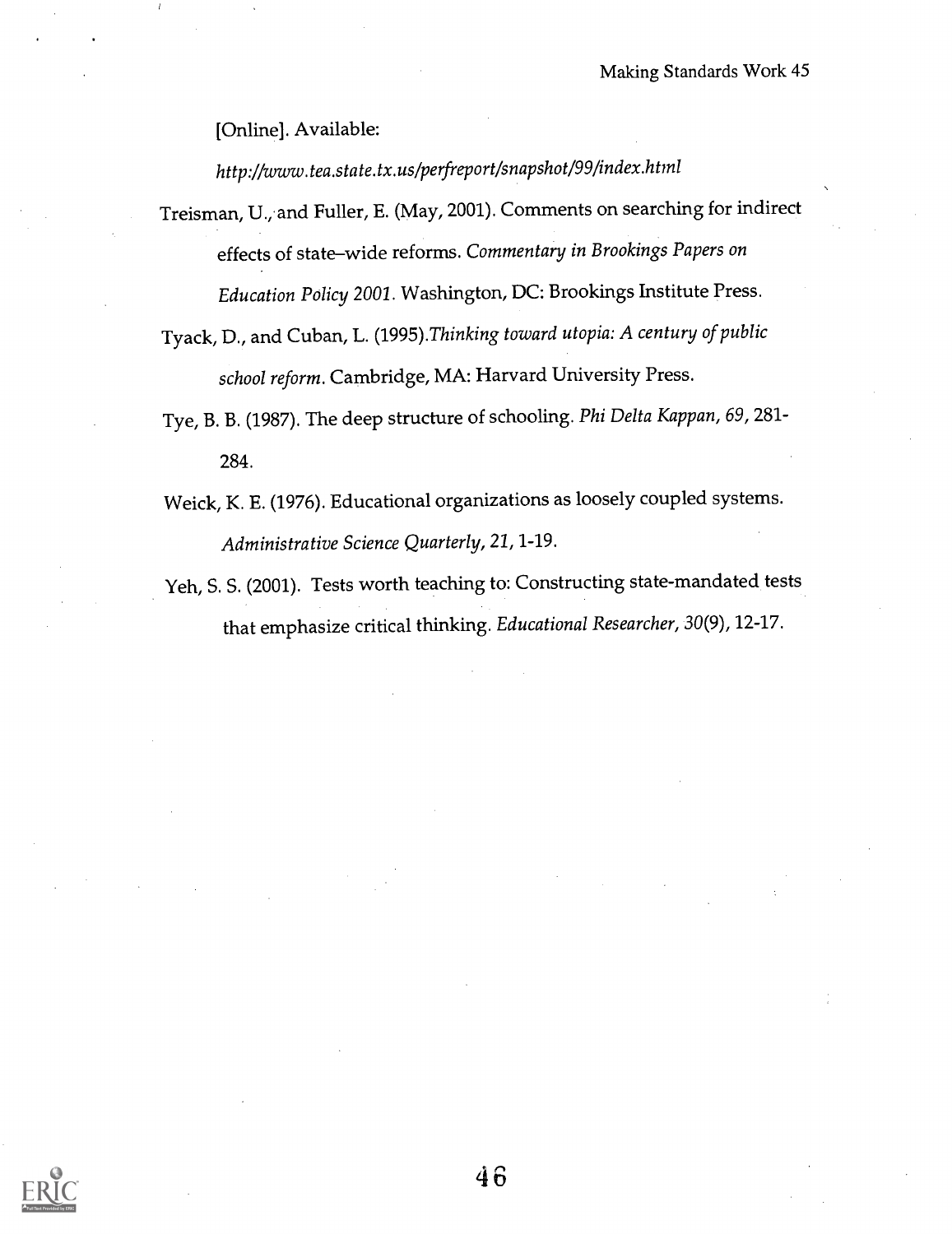#### Table 1

Percentages of Students Passing the Texas Assessment of Academic Skills (TAAS)-English Version

|                               | 1994 | 1995 | 1996 | 1997 | 1998 | 1999 | 2000 | Gain (in points) |
|-------------------------------|------|------|------|------|------|------|------|------------------|
| All students                  |      |      |      |      |      |      |      |                  |
| Reading                       | 74   | 76   | 77   | 80   | 83   | 86   | 87   | 13               |
| Writing                       | 76   | 79   | 79   | 82   | 84   | 88   | 88   | 12               |
| Math                          | 57   | 63   | 70   | 76   | 80   | 85   | 87   | 30               |
| African American              |      |      |      |      |      |      |      |                  |
| Reading                       | 58   | 61   | 64   | 70   | 74   | 78   | 80   | 22               |
| Writing                       | 63   | 68   | 69   | 72   | 76   | 81   | 82   | 19               |
| Math                          | 36   | 42   | 52   | 60   | 66   | 72   | 76   | 40               |
| Hispanic                      |      |      |      |      |      |      |      |                  |
| Reading                       | 63   | 65   | 67   | 71   | 75   | 80   | 81   | 18               |
| Writing                       | 67   | 71   | 71   | 74   | 77   | 83   | 82   | 15               |
| Math                          | 45   | 50   | 60   | 68   | 73   | 80   | 83   | 38               |
| White                         |      |      |      |      |      |      |      |                  |
| Reading                       | 85   | 86   | 86   | 89   | 91   | 93   | 94   | 9                |
| Writing                       | 85   | 87   | 87   | 89   | 90   | 93   | 94   | 9                |
| Math                          | 70   | 76   | 81   | 85   | 88   | 92   | 93   | 23               |
| Economically<br>Disadvantaged |      |      |      |      |      |      |      |                  |
| Reading                       | 61   | 64   | 65   | 70   | 74   | 78   | 80   | 19               |
| Writing                       | 65   | 69   | 69   | 72   | 75   | 81   | 81   | 16               |
| Math                          | 43   | 49   | 58   | 66   | 71   | 78   | 81   | 38               |
| <b>Limited English</b>        |      |      |      |      |      |      |      |                  |
| Reading                       | 39   | 42   | 43   | 49   | 54   | 59   | 60   | 21               |
| Writing                       | 44   | 48   | 47   | 51   | 54   | 60   | 60   | 16               |
| Math                          | 30   | 35   | 44   | 53   | 59   | 68   | 69   | 39               |

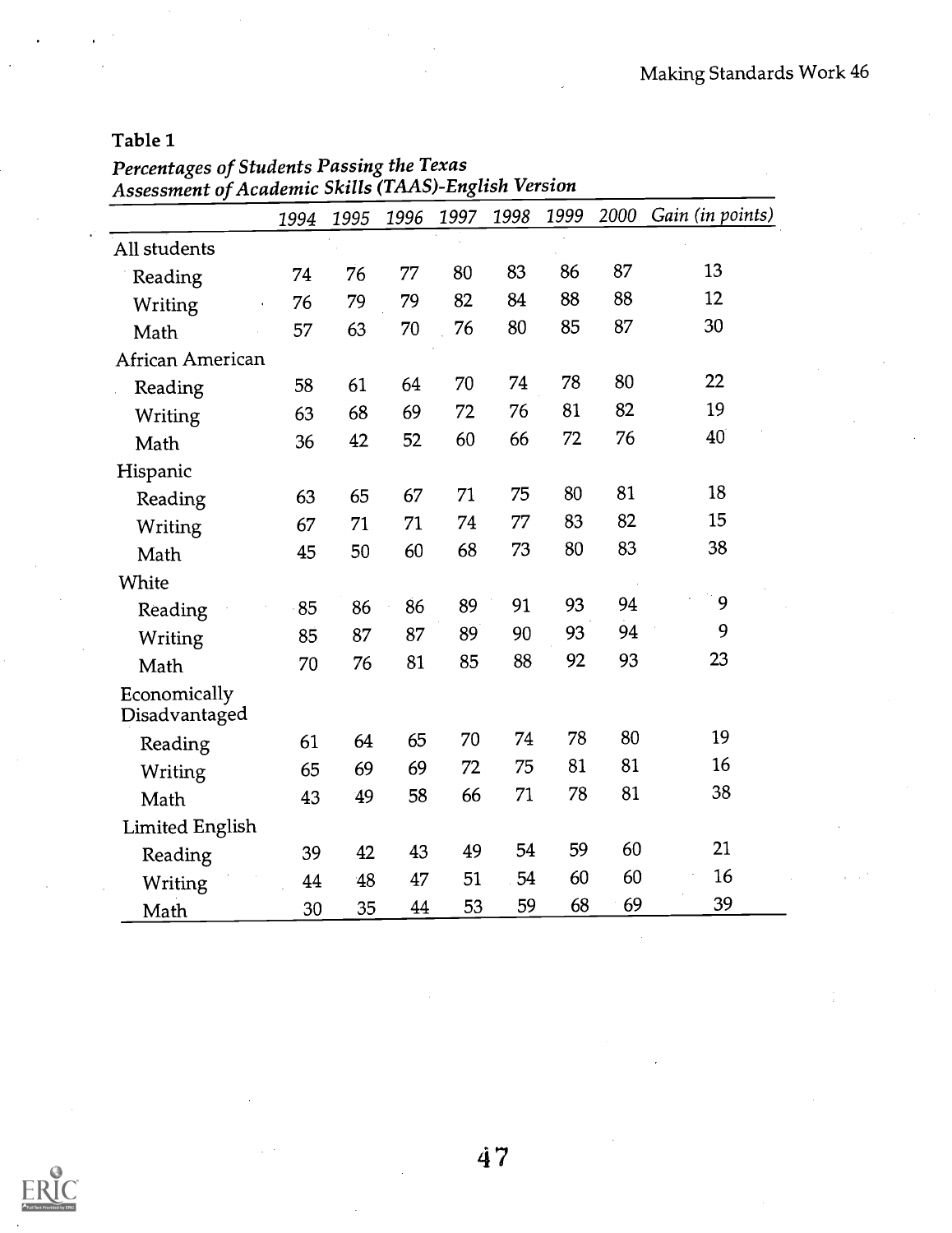## Table 2

l,

## Texas Grade 4 and 8 NAEP

| <b>Mathematics Rankings</b> |  |
|-----------------------------|--|
|-----------------------------|--|

| Year                              | All Students     | African American | Hispanic    | White       |  |
|-----------------------------------|------------------|------------------|-------------|-------------|--|
| 1992                              | 18               | 9                | 12          | 12          |  |
| 1996                              | 6                |                  | 6           |             |  |
| 2000                              | 5                |                  |             |             |  |
| number<br>participating<br>states | $42/\dot{4}4/43$ | 36/37/36         | 42/44/43    | 42/44/43    |  |
| 1990                              | 22               | 16               | 10          | 12          |  |
| 1992                              | 21               | 15               | 11          | 14          |  |
| 1996                              | 21               | 4                | 8           | 9.          |  |
| 2000                              | 21               | 9                | 5           | 7           |  |
| number<br>participating<br>states | 36/42/44/43      | 28/36/37/36      | 35/42/44/43 | 36/42/44/43 |  |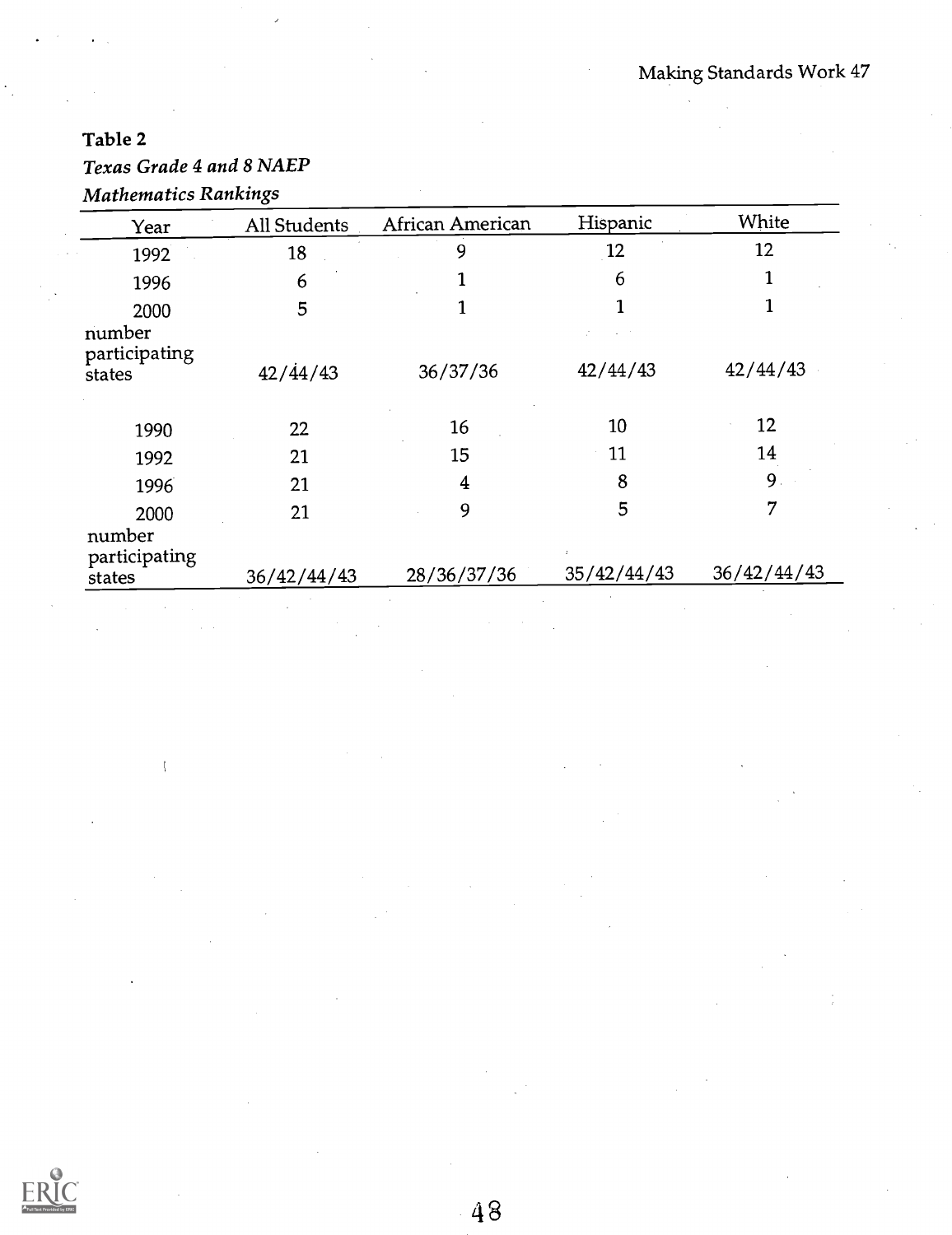| Immings of Tom Employ States on |       |            |         |          |                                |
|---------------------------------|-------|------------|---------|----------|--------------------------------|
| 2000 NAEP Grade 4 Mathematics   |       |            |         |          |                                |
| Student<br>Subgroups            | Texas | California | Florida | New York | # Participant<br><b>States</b> |
| AA                              |       | 36         | 32      | 12       | 37                             |
| н                               |       | 39         | 22      | 30       | 44                             |
| W                               |       | 41         | 26      | 8        | 44                             |
| TT                              |       | 42         | 22      | 26       | 44                             |

## Table 3 Rankings of Four Largest States on

Note.  $AA = African American, H = Hispanic, W = White, TI = Title I Participants.$ 

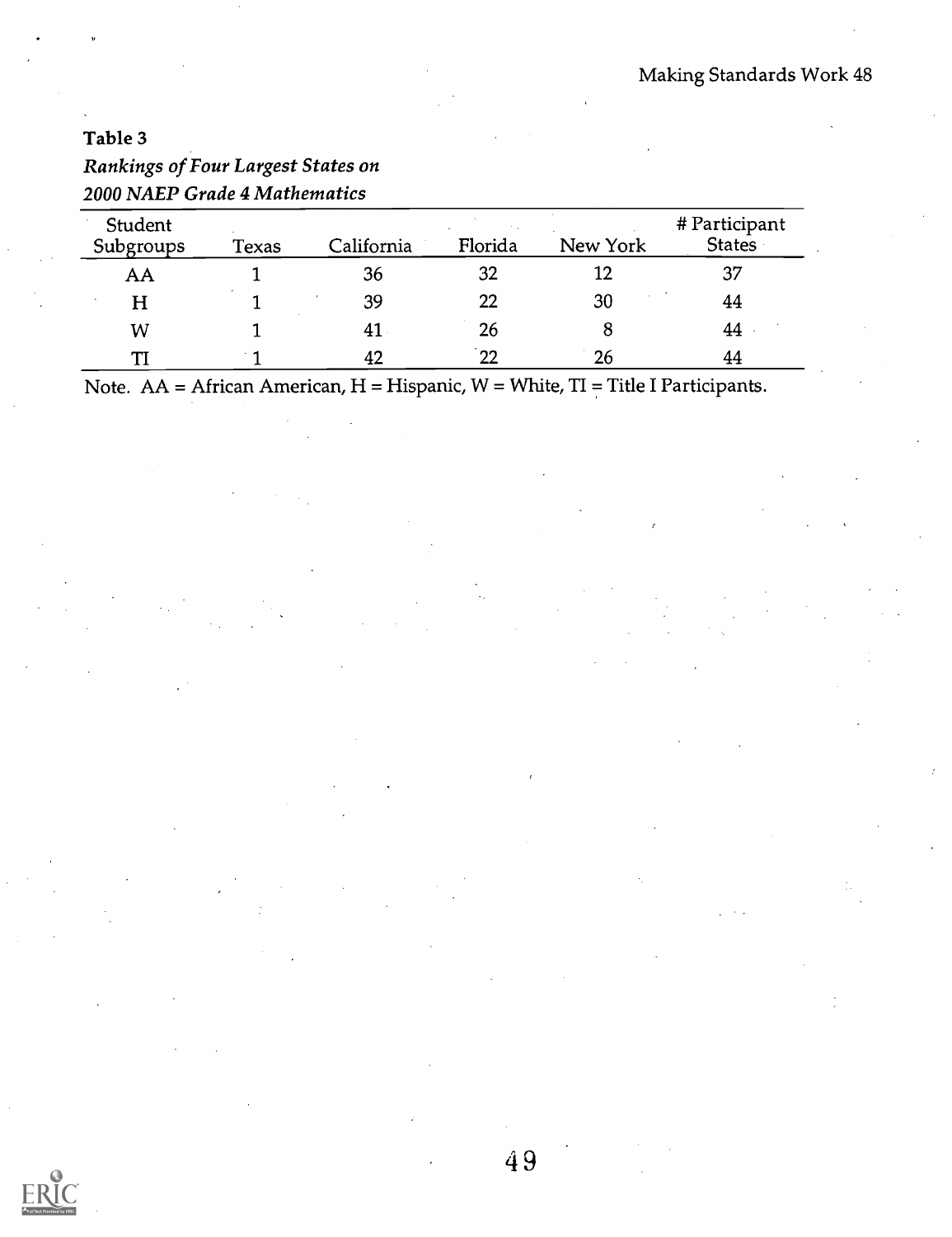## Table<sup>4</sup>

| 2000 NAEP Grade 8 Mathematics |              |            |         |          |                                |  |
|-------------------------------|--------------|------------|---------|----------|--------------------------------|--|
| Student<br>Subgroups          | <b>Texas</b> | California | Florida | New York | # Participant<br><b>States</b> |  |
| AA                            |              | 24         | 25      | 10       | 37                             |  |
| $\boldsymbol{\mathrm{H}}$     | 5            | 23         | 17      | 26       | 44                             |  |
| W                             |              | 21         | 23      | 14       | 44                             |  |
| TI                            | 10           | 22         | 26      | - 29     | 44                             |  |

# Rankings of Four Largest States on

Note.  $AA = African American, H = Hispanic, W = White, TI = Title IParticipants.$ 

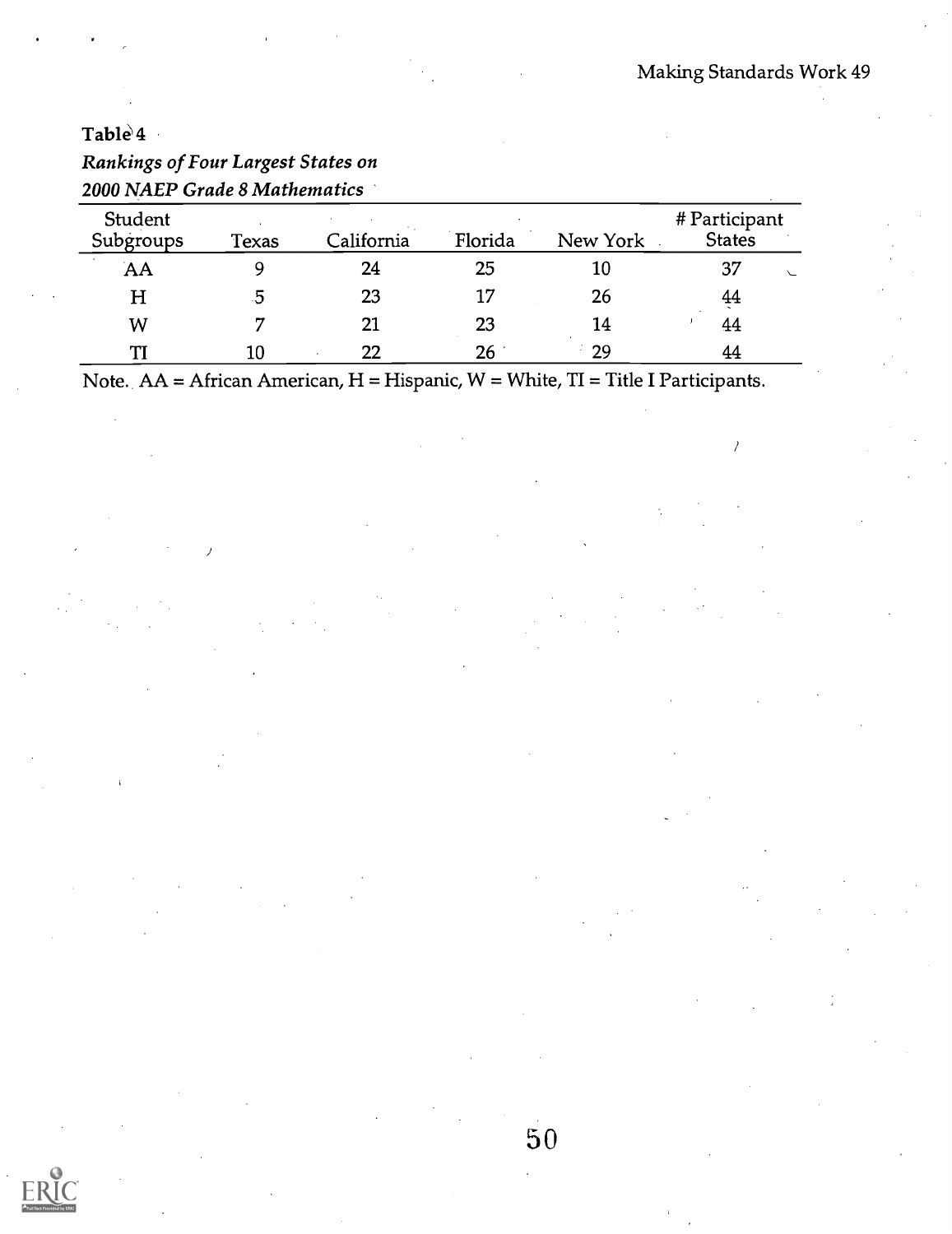## Table 5

## Texas Grade 4 and 8 NAEP Reading Rankings

| Year                                      | All Students   | African American | Hispanic      | White         |
|-------------------------------------------|----------------|------------------|---------------|---------------|
| 1992                                      | 21             | 9                | $\cdot$ 11    | 11            |
| 1994                                      | 23             | 9                | 9             | 5             |
| 1998<br>number<br>participating<br>states | 13<br>35/35/41 | 7<br>31/30/36    | 6<br>35/35/40 | 2<br>35/35/41 |
| 1998                                      | 18             | 11               | 2             | 6             |
| number<br>participating<br>states         | 41             | 36               | 40            | 41            |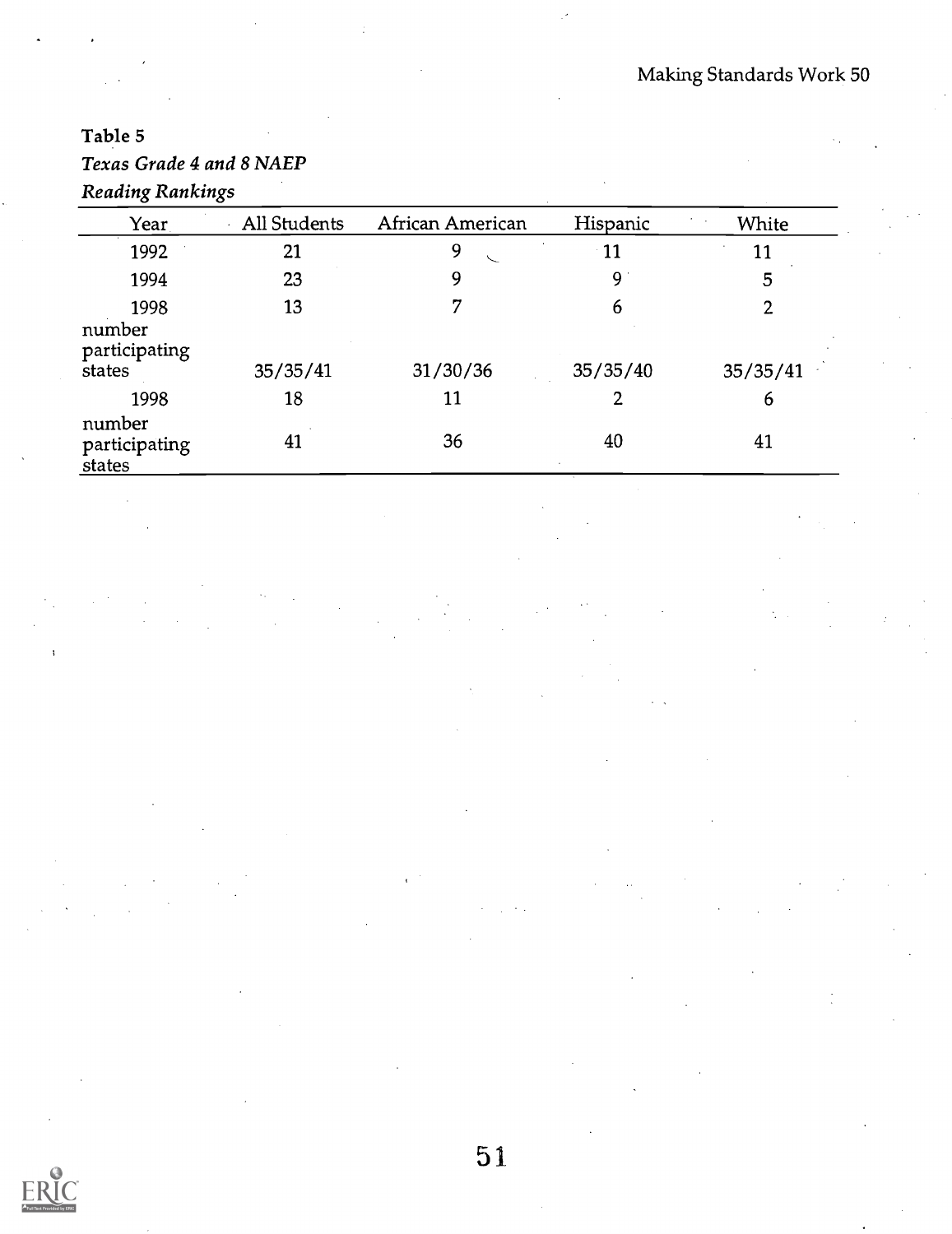### Table 6

|                     | Percentage Increase in the<br>Number of College-Bound Seniors<br>Taking the SAT (1993-2000) |              | Percentage Increase<br>in Number of Texas<br><b>Public School Seniors</b> |
|---------------------|---------------------------------------------------------------------------------------------|--------------|---------------------------------------------------------------------------|
|                     | United States,<br><b>Without Texas</b>                                                      | <b>Texas</b> | Texas                                                                     |
| <b>All Students</b> | 19                                                                                          | 30           |                                                                           |
| African American    | 15                                                                                          | 34           |                                                                           |
| Hispanic            | 23                                                                                          | 35           | 4                                                                         |
| White               | 7                                                                                           | 14           |                                                                           |
| Other               | 59                                                                                          | 92           | 16                                                                        |

Increase in Students Taking the SAT

5 2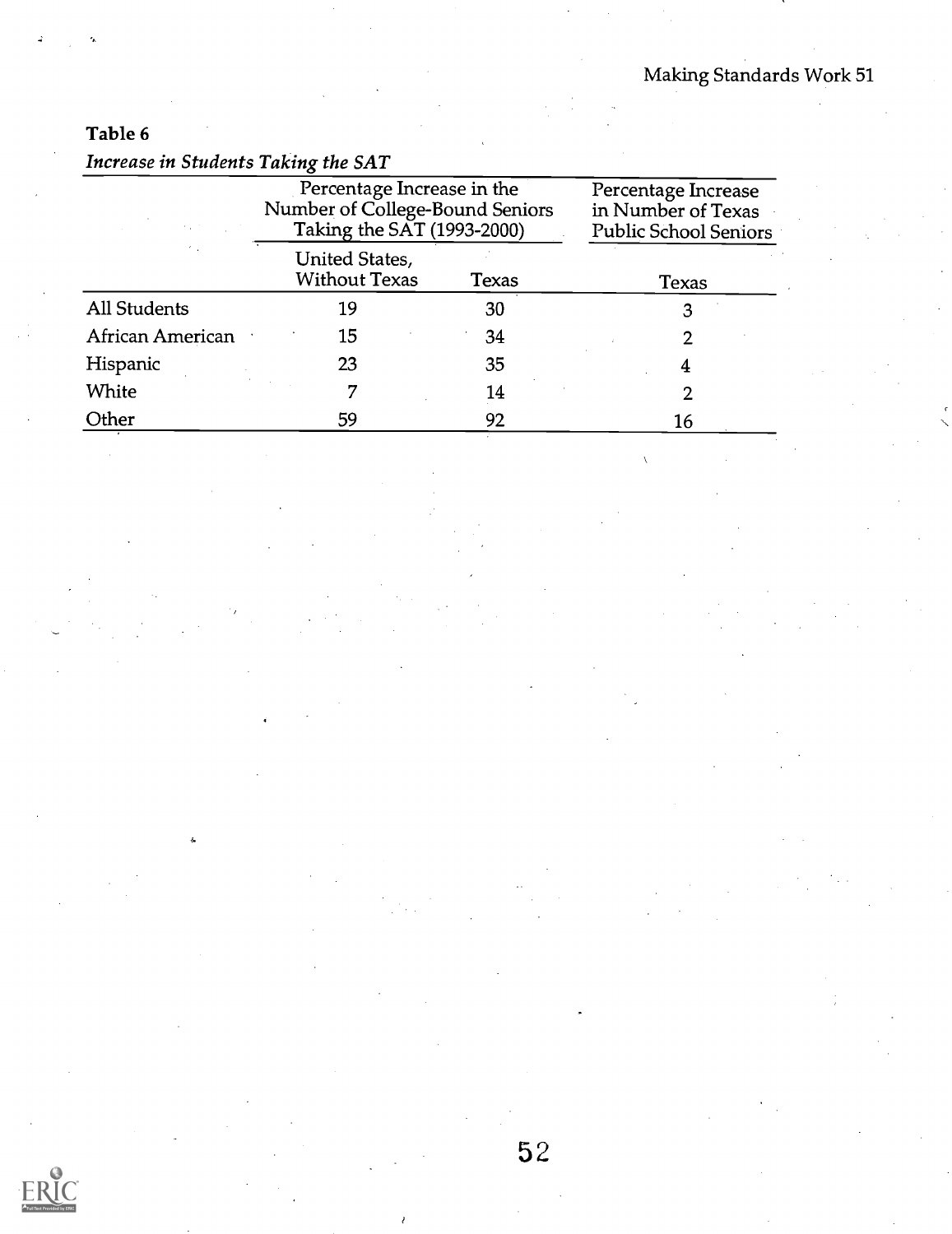|                                                                                                                                                                  | <b>U.S. Department of Education</b><br>Office of Educational Research and Improvement (OERI)<br><b>National Library of Education (NLE)</b>                                                                                                                                                                                                                                                                                                                                                                                                                                                                                                                                                                         |                              | $\mathbf{C}$                                                                                                                                                           |
|------------------------------------------------------------------------------------------------------------------------------------------------------------------|--------------------------------------------------------------------------------------------------------------------------------------------------------------------------------------------------------------------------------------------------------------------------------------------------------------------------------------------------------------------------------------------------------------------------------------------------------------------------------------------------------------------------------------------------------------------------------------------------------------------------------------------------------------------------------------------------------------------|------------------------------|------------------------------------------------------------------------------------------------------------------------------------------------------------------------|
| <b>DOCUMENT IDENTIFICATION:</b>                                                                                                                                  | <b>Educational Resources Information Center (ERIC)</b><br><b>REPRODUCTION RELEASE</b><br>(Specific Document)                                                                                                                                                                                                                                                                                                                                                                                                                                                                                                                                                                                                       |                              |                                                                                                                                                                        |
|                                                                                                                                                                  | Title: Making Standards Wrik: What School Haministrators Can Do                                                                                                                                                                                                                                                                                                                                                                                                                                                                                                                                                                                                                                                    |                              |                                                                                                                                                                        |
| Author(s):                                                                                                                                                       | FRED C. LUNENBURG                                                                                                                                                                                                                                                                                                                                                                                                                                                                                                                                                                                                                                                                                                  |                              |                                                                                                                                                                        |
| Corporate Source:                                                                                                                                                | SAM HOUSTON STATE UNIVERSITY                                                                                                                                                                                                                                                                                                                                                                                                                                                                                                                                                                                                                                                                                       |                              | <b>Publication Date:</b><br>2002                                                                                                                                       |
| of the page.                                                                                                                                                     | In order to disseminate as widely as possible timely and significant materials of interest to the educational community, documents announced in the<br>monthly abstract journal of the ERIC system, Resources in Education (RIE), are usually made available to users in microfiche, reproduced paper copy,<br>and electronic media, and sold through the ERIC Document Reproduction Service (EDRS). Credit is given to the source of each document, and, if<br>reproduction release is granted, one of the following notices is affixed to the document.<br>If permission is granted to reproduce and disseminate the identified document, please CHECK ONE of the following three options and sign at the bottom |                              |                                                                                                                                                                        |
| The sample sticker shown below will be<br>affixed to all Level 1 documents                                                                                       | The sample sticker shown below will be<br>affixed to all Level 2A documents                                                                                                                                                                                                                                                                                                                                                                                                                                                                                                                                                                                                                                        |                              | The sample sticker shown below will be<br>affixed to all Level 2B documents                                                                                            |
| PERMISSION TO REPRODUCE AND<br>DISSEMINATE THIS MATERIAL HAS<br>BEEN GRANTED BY<br>TO THE EDUCATIONAL RESOURCES                                                  | PERMISSION TO REPRODUCE AND<br>DISSEMINATE THIS MATERIAL IN<br>MICROFICHE, AND IN ELECTRONIC MEDIA<br>FOR ERIC COLLECTION SUBSCRIBERS ONLY.<br>HAS BEEN GRANTED BY<br>TO THE EDUCATIONAL RESOURCES<br>INFORMATION CENTER (ERIC)                                                                                                                                                                                                                                                                                                                                                                                                                                                                                    |                              | PERMISSION TO REPRODUCE AND<br>DISSEMINATE THIS MATERIAL IN<br>MICROFICHE ONLY HAS BEEN GRANTED BY<br>TO THE EDUCATIONAL RESOURCES<br><b>INFORMATION CENTER (ERIC)</b> |
| <b>INFORMATION CENTER (ERIC)</b>                                                                                                                                 | 2A                                                                                                                                                                                                                                                                                                                                                                                                                                                                                                                                                                                                                                                                                                                 | 2B                           |                                                                                                                                                                        |
| Level 1                                                                                                                                                          |                                                                                                                                                                                                                                                                                                                                                                                                                                                                                                                                                                                                                                                                                                                    |                              | Level 2B                                                                                                                                                               |
|                                                                                                                                                                  | Level 2A                                                                                                                                                                                                                                                                                                                                                                                                                                                                                                                                                                                                                                                                                                           |                              |                                                                                                                                                                        |
| Check here for Level 1 release, permitting<br>reproduction and dissemination in microfiche or other<br>ERIC archival media (e.g., electronic) and paper<br>copy. | Check here for Level 2A release, permitting<br>reproduction and dissemination in microfiche and in<br>electronic media for ERIC archival collection<br>subscribers only                                                                                                                                                                                                                                                                                                                                                                                                                                                                                                                                            |                              | Check here for Level 2B release, permitting<br>reproduction and dissemination in microfiche only                                                                       |
|                                                                                                                                                                  | Documents will be processed as indicated provided reproduction quality permits.<br>If permission to reproduce is granted, but no box is checked, documents will be processed at Level 1.                                                                                                                                                                                                                                                                                                                                                                                                                                                                                                                           |                              |                                                                                                                                                                        |
|                                                                                                                                                                  | l hereby grant to the Educational Resources Information Center (ERIC) nonexclusive permission to reproduce and disseminate this document<br>as indicated above. Reproduction from the ERIC microfiche or electronic media by persons other than ERIC employees and its system<br>contractors requires permission from the copyright holder. Exception is made for non-profit reproduction by libraries and other service agencies<br>to satisfy information needs of educators in response to discrete inquiries.                                                                                                                                                                                                  |                              |                                                                                                                                                                        |
| Signature:<br>Sign                                                                                                                                               |                                                                                                                                                                                                                                                                                                                                                                                                                                                                                                                                                                                                                                                                                                                    | Printed Name/Position/Title: | PROFESSOR                                                                                                                                                              |
| here, $\rightarrow$<br>Organization/Address:<br>please                                                                                                           | SAM HOUSTON STATE UNIVERSITY Teleopogy - 294-3838 F936-294-3<br>9. HUNTSVILLE, TX 7734/-2119 E-Mail Address.                                                                                                                                                                                                                                                                                                                                                                                                                                                                                                                                                                                                       | FRED C. LUNENBURG            |                                                                                                                                                                        |
|                                                                                                                                                                  | Box 2119, HUNTSVILLE, TX 77341-2119                                                                                                                                                                                                                                                                                                                                                                                                                                                                                                                                                                                                                                                                                |                              |                                                                                                                                                                        |
|                                                                                                                                                                  |                                                                                                                                                                                                                                                                                                                                                                                                                                                                                                                                                                                                                                                                                                                    |                              | tcl@sHsu.edu<br>(ov                                                                                                                                                    |

 $\ddot{\cdot}$ 

 $\hat{\vec{r}}$